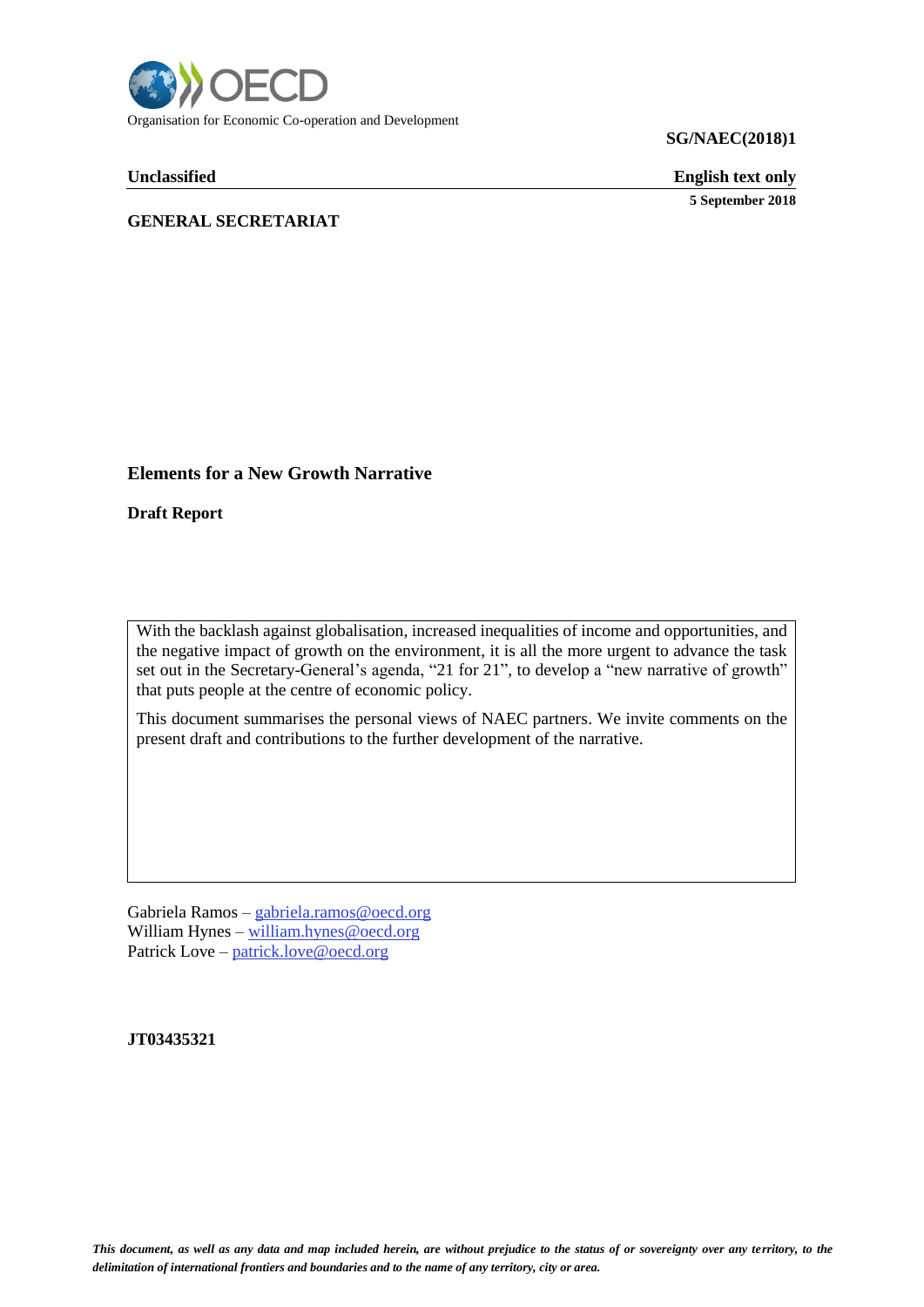# $2$  | SG/NAEC(2018)1

# Contents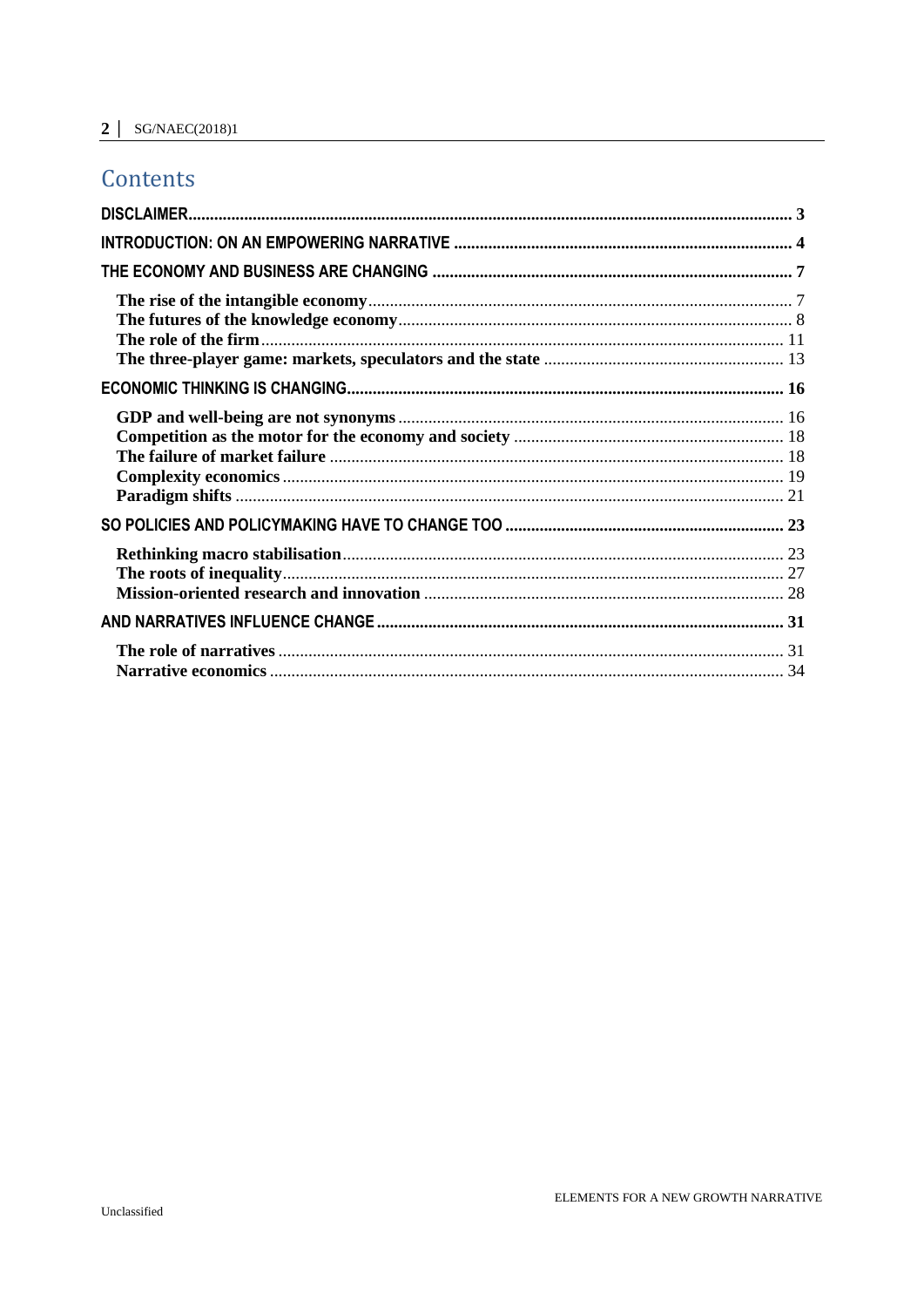# <span id="page-2-0"></span>**DISCLAIMER**

The following text summarises the views of a number of thinkers who have contributed in a personal capacity to the debate stimulated by OECD Secretary-General Angel Gurría's "21 for 21" proposal for consolidation and further transformation of the OECD: "Redefining the growth narrative to put the wellbeing of people at the centre of our efforts".

It builds on "New Approaches to Economic Challenges: Towards a new narrative" presented at OECD Week in 2017.

The objective of this document is to receive feedback and comments from the different OECD Policy Committees that participate in the NAEC Group, of 13 September, and continue the dialogue with NAEC partners and thinkers outside the OECD.

The opinions expressed and the arguments employed herein do not necessarily reflect the official views of OECD member countries or any institution with which the contributors may be affiliated.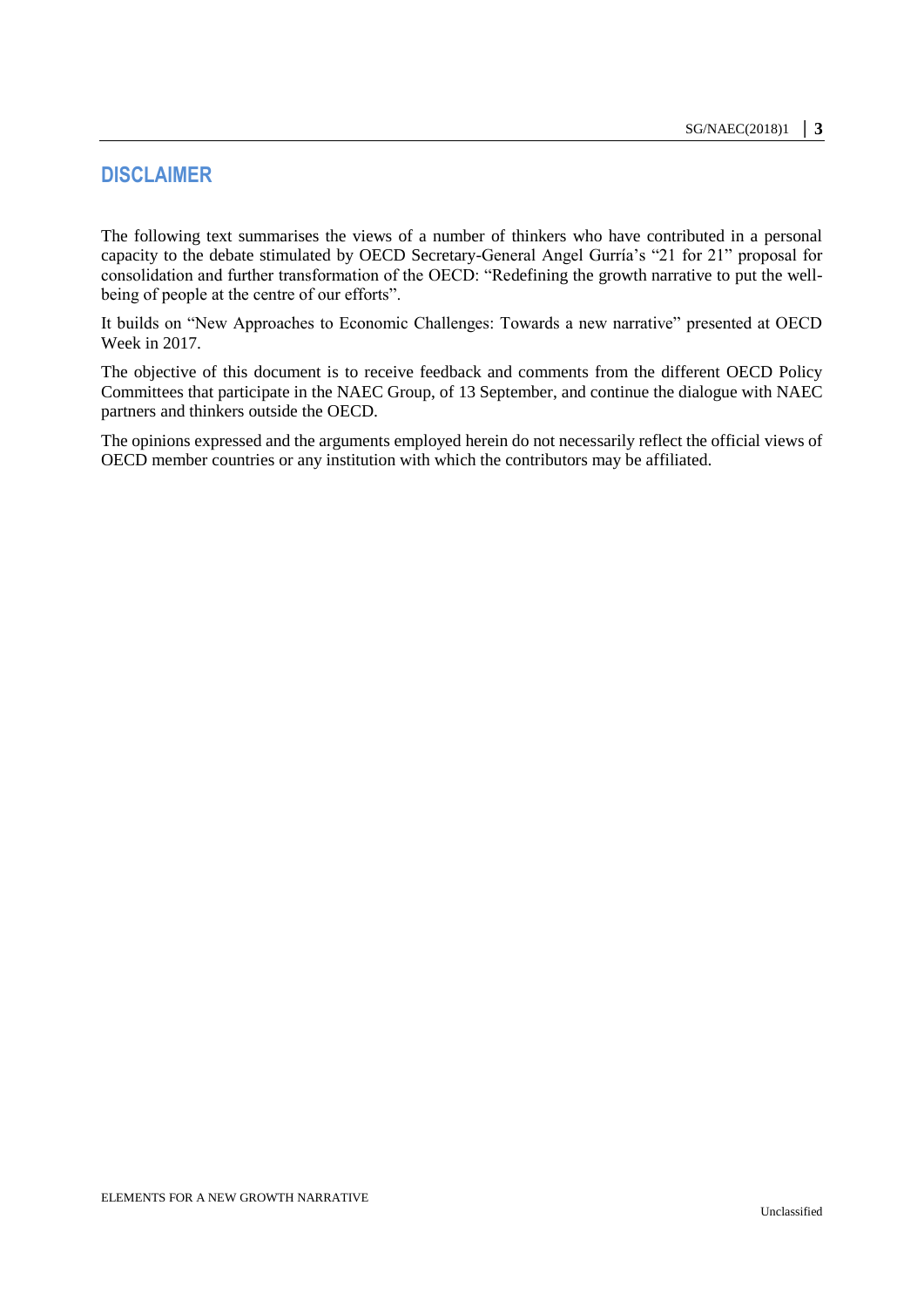# <span id="page-3-0"></span>**INTRODUCTION: ON AN EMPOWERING NARRATIVE**

# *Gabriela Ramos*

The OECD set up the New Approaches to Economic Challenges (NAEC) Initiative to examine the failures of our analytical frameworks that prevented us from avoiding the 2008 financial and economic crisis, and to establish the basis of a better way of analysing economic challenges and improving policy advice. Over the past few years, we have asked a wide range of leading thinkers from academic, private and public institutions to share with us their views regarding the shortcomings of our current analysis, to give answers to those people in our member countries who feel left behind by the globalisation process, and who witness increased inequalities of income and opportunities. Their frank views are presented in this document, and even though we do not agree with everything they say, the NAEC Seminars have been a source of reflection and inspiration.

Growing economic integration and connectedness is helping to improve living standards across the globe, but the traditional analytical models we use to study today's economy make too many assumptions that are at odds with the facts. The very name of these models, general equilibrium, shows that they assume that the economy is basically in balance until an outside shock upsets it. They assume that you can understand the economy by studying a representative agent whose expectations and decisions are rational, and that there are homogeneous outcomes. This view is essentially linear, and the policy advice it generates is tailored to a linear system where an action produces a fairly predictable reaction. It looks at aggregate outcomes and at average results. It concentrates on flows and does not fully consider stocks. It relies on quantitative economics, preventing it from benefiting from what other social sciences may be able to contribute, such as sociology, psychology, history.

Economic models that rely only on inputs such as GDP, income per capita, trade flows, resource allocation, productivity, representative agents, and so on can tell a part of the story and are necessary for historic and comparative purposes, but they fail to capture the distributional consequences of the policies we implement, and do not address the fact that the growth process has not benefited everybody. GDP and trade flows are a means to an end, and that end is the well-being of people. They have limits when being used as the only proxies for well-being. There is a need to measure better the impact of policies on people's lives. It is also important to capture the unintended consequences of those policies, often the consequence of working with a silo approach. Traditional indicators do not capture natural resource depletion, or incorporate upfront environmental damage as liabilities. On the contrary, they assume that, by growing the pie, you can always clean up after you grow, and that inequality of income and opportunities will diminish. This is not proven empirically. So we need to renew our analytical frameworks and the assumptions that we make, to better capture reality and improve our policy analysis.

To start with, we need different, more-granular information, data and analysis, and better metrics. We have to be able to check how policies will impact different income groups, communities, regions and firms by adopting this granularity. We need more comprehensive approaches that capture the complexity of the world economy and our societies, breaking out of our policy silos. We need to adopt the cross-disciplinary, horizontal cooperation that NAEC advocates. Many OECD member countries are experimenting with these approaches, and adopting a more integrated analysis, with better coordination among different policy communities.

We also need to deal with elements such as justice, trust or social cohesion that are difficult to measure in our traditional models. In fact these models are based on an ideology or narrative that claims that people are rational, take the best decisions according to the information they have to maximize utility, and that the accumulation of rational decisions will deliver the best outcome. Real people are not like that. Their lives are shaped by their hopes, aspirations, history, culture, tradition, family, friends, language, identity, the media, community and other influences. These elements are not relevant to macroeconomic models, but we need to listen to people, and incorporate their views in our reflection about more effective policies.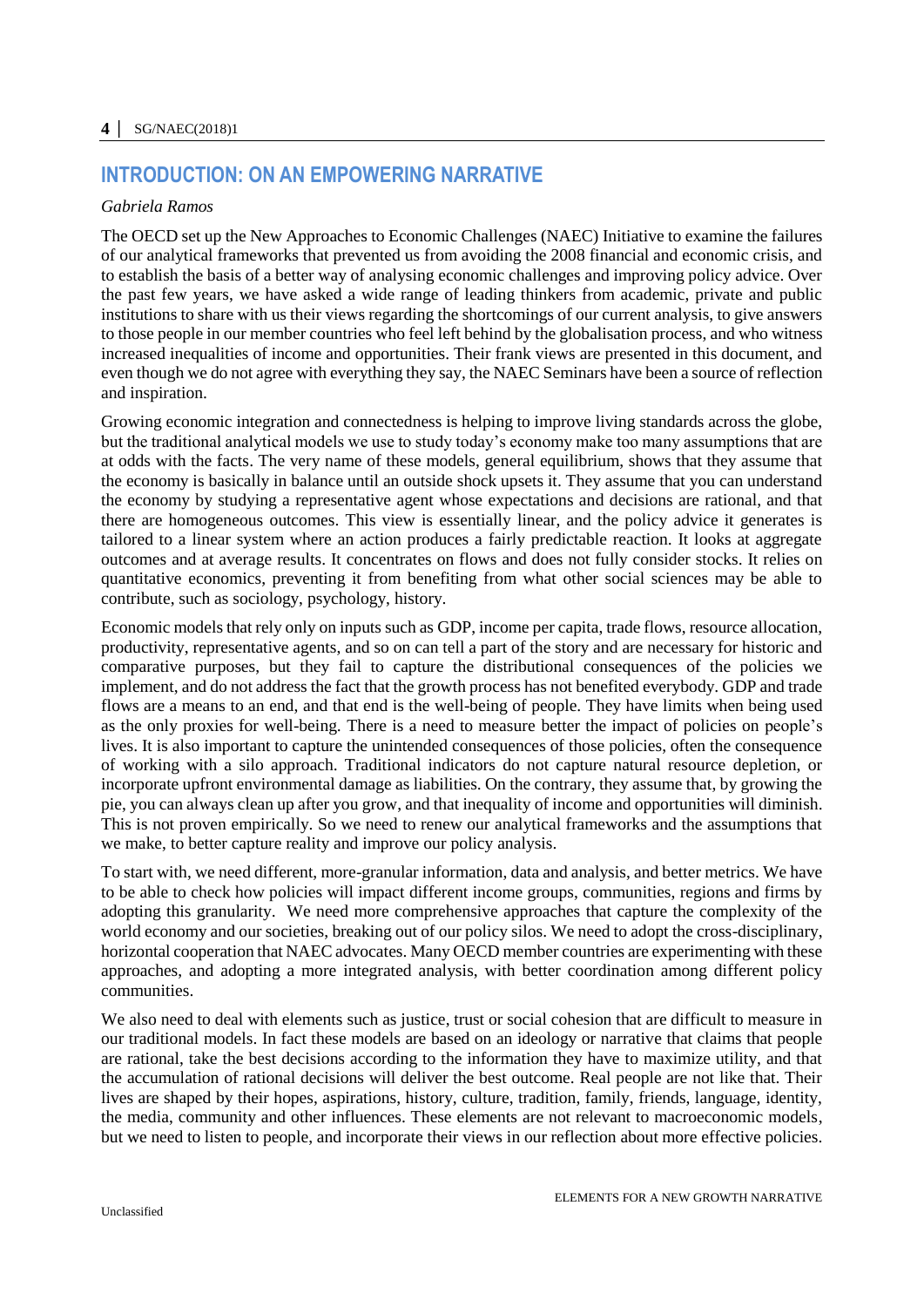We also need a new narrative to integrate all these different, often conflicting influences. So what might such a new narrative look like? It should be based on the best facts and science available, and as Eric Beinhocker argues, could contain four stories: a new story of growth; a new story of inclusion; a new social contract; and a new idealism.

Idealism is important when many people feel – rightly or wrongly – that they played by the rules, but others in society haven't, and those others have been rewarded. In the Cato Institute's 2017 *Financial Regulation Survey* of US attitudes for example, "77% believe bankers would harm consumers if they thought they could make a lot of money doing so and get away with it".<sup>1</sup> People also feel that their political leaders and institutions are too remote from their concerns. The OECD's *Government at Glance 2017* reports that on average, less than half of OECD countries' citizens (42%) have trust in their national government, which represents a decline of three percentage points since 2007. And finally people feel at the mercy of big impersonal forces – globalisation, technology change, multinational corporations – over which they have no control. In our recent *Risk that matters* survey, people that were asked for their views, old and young expressed great concern about what the future would bring, and the inadequacy of the current protection frameworks to help them when confronting to the risk of losing their jobs, or falling ill.

A new narrative of growth, underpinned by the ideas shared by NAEC partners, and the policies it inspires, should be about how people's lives can be made more fulfilling; how they can fairly share in their nation's prosperity; how they can have more control over their destiny; how they can live with dignity and respect; how everyone has to play by the same rules; how the social contract can be rewritten for the  $21<sup>st</sup>$  century to reflect the needs and duties of all stakeholders in the context of a digital economy; how economic and technological progress could benefit the majority and not just an elite; and how governments, corporations and banks can better serve society's interests.

However, we are living in an age where social prosperity has become decoupled from economic prosperity, as Denis Snower has rightly argued, and this disconnect is fuelling discontent. Material wealth will therefore not meet the challenges on its own. This is also embedded in the work that the OECD launched several years ago on a "well-being framework" to broaden the definition of well-being and incorporate non-material dimensions, including social connections, health, quality of jobs, quality of the environment, etc. Personal empowerment and social solidarity are central too. This implies a change in the role of governments and the goals of policy. The traditional policy toolkit is designed to correct market failures and to correct some of the imbalances afterwards through redistribution. It takes existing social and economic structures and institutions for granted.

A new approach would consider the direction of growth and not just the rate. It would focus on three divisions that shape advantage and opportunity: the division between advanced and backward groups, firms and places, where the nexus between inclusiveness and productivity is most manifest; between capital and labour; and between finance and the real economy. In this framework, questions of education, opportunity and so on would reappear in a new light. Identity, for example, is closely linked to jobs traditionally, but technological change is threatening this in many sectors, and undermining the sense of worth. This is compounded by wage compression due to globalisation for some. So if we want to put well-being at the centre of policy concerns, we have to tackle the change in expectations, the growing fear and uncertainty among many people that technological and economic trends are generating. We also need to understand better the impact of global interlinkages and connections, and the nature of trade and investment.

Unlike sociologists, we have tended to neglect this aspect of technological change, emphasizing the fact that new technologies have always boosted production and have been beneficial overall in the long term.

 $\overline{a}$ 

<sup>&</sup>lt;sup>1</sup> Wall Street vs. The Regulators: Public Attitudes on Banks, Financial Regulation, Consumer Finance, and the Federal Reserve. Results from the Cato Institute 2017 Financial Regulation Survey [https://www.cato.org/survey-reports/wall-street-vs-regulators-public-attitudes-banks-financial](https://www.cato.org/survey-reports/wall-street-vs-regulators-public-attitudes-banks-financial-regulation-consumer)[regulation-consumer](https://www.cato.org/survey-reports/wall-street-vs-regulators-public-attitudes-banks-financial-regulation-consumer)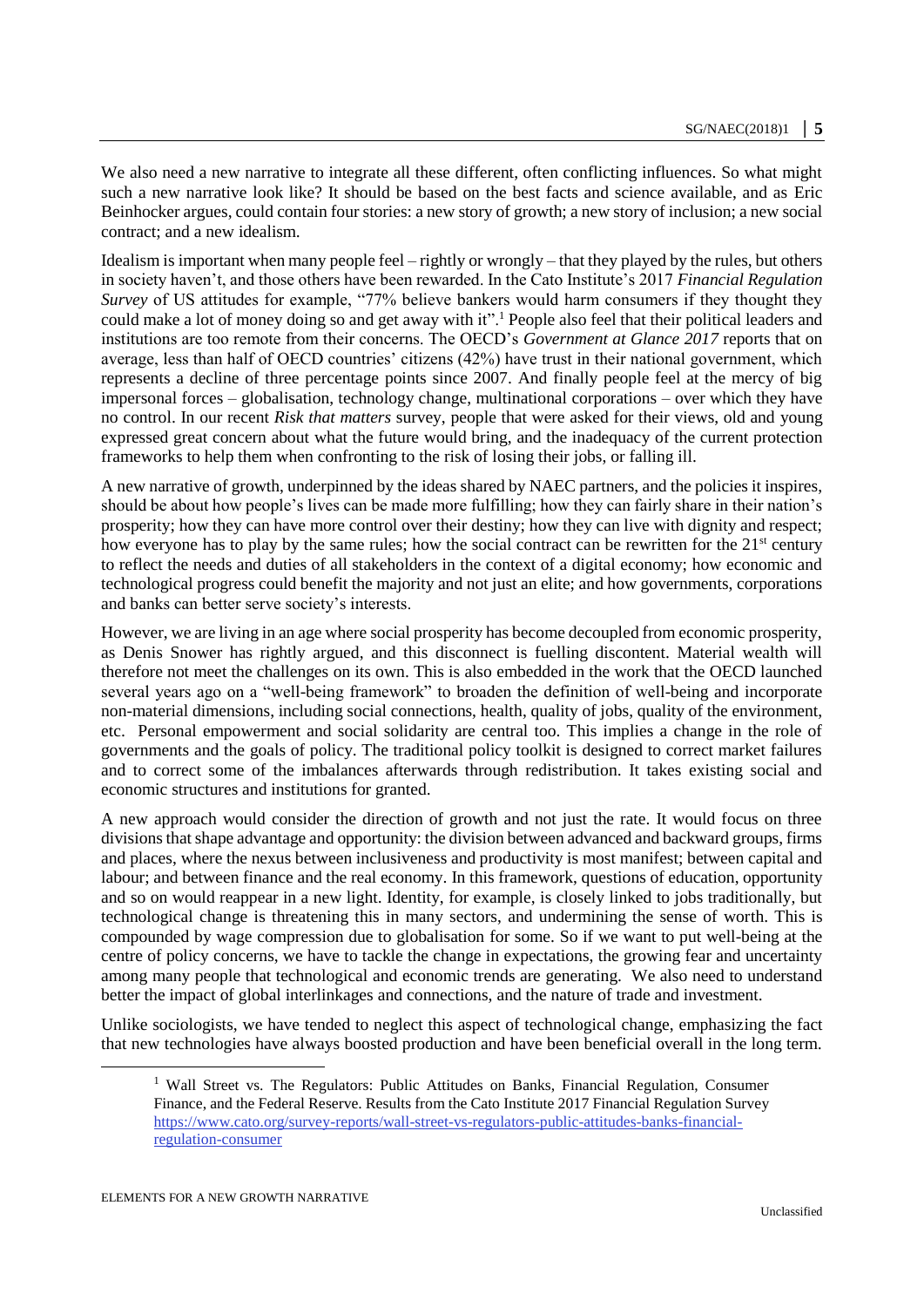#### **6 │** SG/NAEC(2018)1

We should look to other disciplines, to see how they capture notions such as empowerment. We could also build on tools the OECD already has, such as the Better Life Index, or the PISA exercise which has successfully broadened the definition of skills to include a wider range of socio-emotional skills and capabilities. But we would also have to rethink how we evaluate progress, and concentrate on defining what is valuable and how to assess it, rather than promoting market value as the main criterion for everything. We also have to refine and retool the metrics we already have, for example to measure income concentration, or take rents out of GDP calculations. This does not imply that we should not focus on producing higher rates of sustainable growth, with increases in the standard of living, or that we should not consider the role of markets in allocating resources efficiently, but it will require taking a hard look at the outcomes of the growth process, and ensuring that the benefits are shared fairly and the impacts on the environment are well accounted for.

Such changes could underpin efforts to value better the role of government and the aims of policy. If social prosperity is to be a guiding principle, then broad ambitions such as the SDGs have to be considered through specific policy interventions rather than broad intentions. This could for example be a target to provide quality early childcare and education to children from disadvantaged families, particularly from 0-3 years of age. But it will require not only focusing on access, but also affordability and quality. Succeeding in these missions would require reframing public-private partnerships away from picking winners to what Mariana Mazzucato calls "picking the willing" – companies or other actors who accept the idea of co-creation and shaping markets. In re-evaluating the role of the state, public investment in education, health, infrastructure, and the quality of governance is key.

Integrating these multiple critiques and proposals into a coherent synthesis ultimately means proposing a redefinition of the nature of well-being to balance economic, social and environmental capabilities. This requires theoretical debate, institutional change, new tools and methodologies, and leadership to mobilise and federate forces for change and present a picture of what that change could be. During the last six years, NAEC has contributed to this debate, and all across the OECD different committees, Ambassadors and OECD staff have promoted this open discussion of new ideas. It is important to take stock of where we are, and how we can take this effort to improve the OECD's analytical frameworks to produce better results for people.

The present volume is an important contribution to that process. It starts by reviewing how the economy and business are changing. Jonathan Haskel and Stian Westlake describe how the rise of the intangible economy is impacting firms and workers, while Roberto Unger takes a longer-term approach to how the vanguard of the knowledge economy can be made more inclusive. This has profound implications for firms, discussed by William Lazonick and James Copland, and will be shaped by, and influence the interactions among markets, speculators and the state examined by William Janeway.

Economic thinking is changing too, and David Pilling takes up the theme of how GDP and well-being are not synonymous. Mariana Mazzucato criticises another fundamental of traditional thinking – the notion of market failure. Will Tracy sees complexity economics as the most pragmatic framework for understanding how the economic system itself operates, and how it interacts with other systems. Adopting a radically new approach implies a shift in the economic paradigm, similar to those analysed by Michael Jacobs that were provoked by major crises in the past, including the Great Depression or stagflation in the 1970s. Such fundamental shifts in the economy and economics have to be accompanied and guided by a change in policies and policymaking, ranging from the macroeconomic issues tackled by. Olivier Blanchard to the role of government in innovation, and the roots of inequality exposed by Angus Deaton.

Denis Snower, George Akerlof and Robert Shiller conclude our volume by analysing the role narratives play in integrating thinking about economics into stories that shape attitudes and outcomes.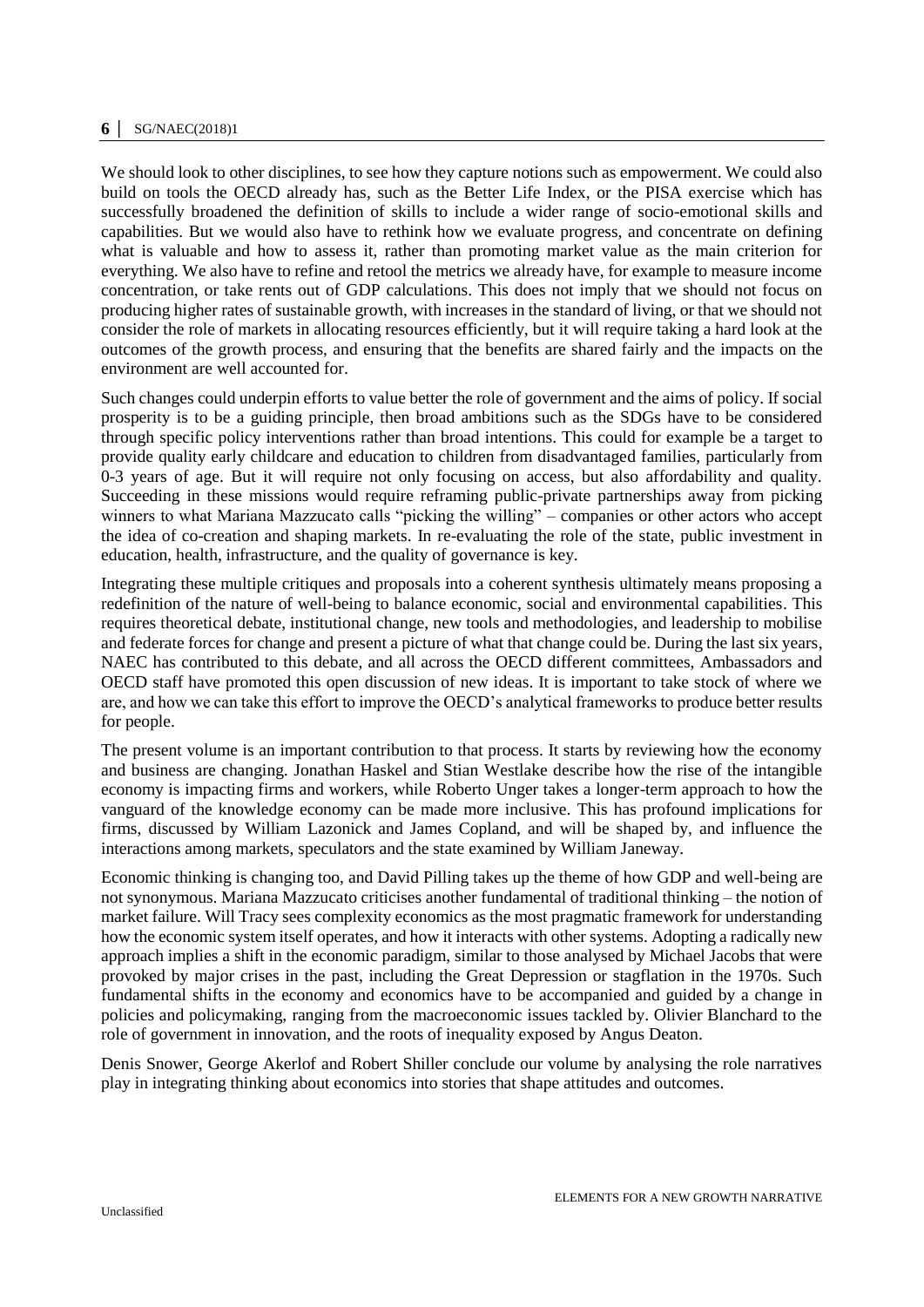# <span id="page-6-0"></span>**THE ECONOMY AND BUSINESS ARE CHANGING**

#### <span id="page-6-1"></span>**The rise of the intangible economy**

Prosperity in the old economy was based on companies and people making and buying things you could touch or feel like buildings, machinery, and vehicles, and on investors investing in these things. [Jonathan](http://oecdtv.oecd.org/4536/or/NAEC-seminar-with-Jonathan-Haskel-and-Stian-Westlake.html)  [Haskel and Stian Westlake](http://oecdtv.oecd.org/4536/or/NAEC-seminar-with-Jonathan-Haskel-and-Stian-Westlake.html) show that the nature of the investment that businesses do has fundamentally changed. Finance is increasingly attracted to things you cannot touch or feel, such as research and development, design, organisational development, and other forms of "intangible' investments. Companies such as AirBnB with billions of dollars of market capitalisation do not actually "make" anything, and the profits from manufacturing a device like a smartphone represent only a small part of the value-added embedded in the product.

Intangible assets tend to behave differently from tangible ones because they have different economic properties, the 4S's:

*Scalability*. Intangible assets can often be used over and over, in multiple places, with little or no reinvestment. A taxi is not scalable, the Uber algorithm is.

*Sunkenness*. Once a firm makes an intangible investment, it is hard to sell it or recover its value. If a phone company such as Nokia goes bankrupt, it can sell its headquarters and other buildings. Microsoft's Windows Mobile operating system was the most popular mobile system in the US in 2007, but it disappeared after it lost out to other systems including Android and iOS.

*Synergies*. Intangible assets are often especially valuable when combined with other intangibles and human capital. The whole price of two EpiPens used to administer around a dollar's worth of drugs against anaphylactic shock rose from \$100 in 2007 to over \$600 in 2016 after intensive marketing and lobbying campaigns.

*Spillovers*. A firm making an intangible investment will not receive all (or perhaps any) of the returns. A tangible asset such as a warehouse or truck can be protected using guards and locks, but software or design features are can be imitated relatively easily without infringing intellectual property rules. Spillovers of intangibles increases the case for public investment in research and training as well as other publiclyfunded intangibles such as procurement or publicly-run firms.

These features are readily identified with tech giants such as Google whose search algorithms, software, and data stores are worth far more than the computers they run on. However, even traditional businesses rely on more and more intangible assets, such as software, codified operating procedures, or brands. Fast food outlets may use highly sophisticated software to manage employee schedules so that they can rely on temporary and part-time contracts. Moreover, the rise of intangibles is a long-term trend that can be observed, for the US at least, since the early 20<sup>th</sup> century. Also, while the recent rise of intangibles is strongly linked to developments in IT, it can be argued that the converse is true as well: the intangible economy was a major influence on the development of IT. Lyon's tea shops in the UK built a nationwide brand, and oversaw the development of the world's first business computer, the 1951 Lyons Electronic Office.

The intangible economy is a major factor in what [the OECD](https://www.oecd.org/eco/growth/Frontier-Firms-Technology-Diffusion-and-Public-Policy-Micro-Evidence-from-OECD-Countries.pdf) calls the "productivity-inclusiveness nexus" that is creating winners and losers at every scale from national regions to the global economy. OECD data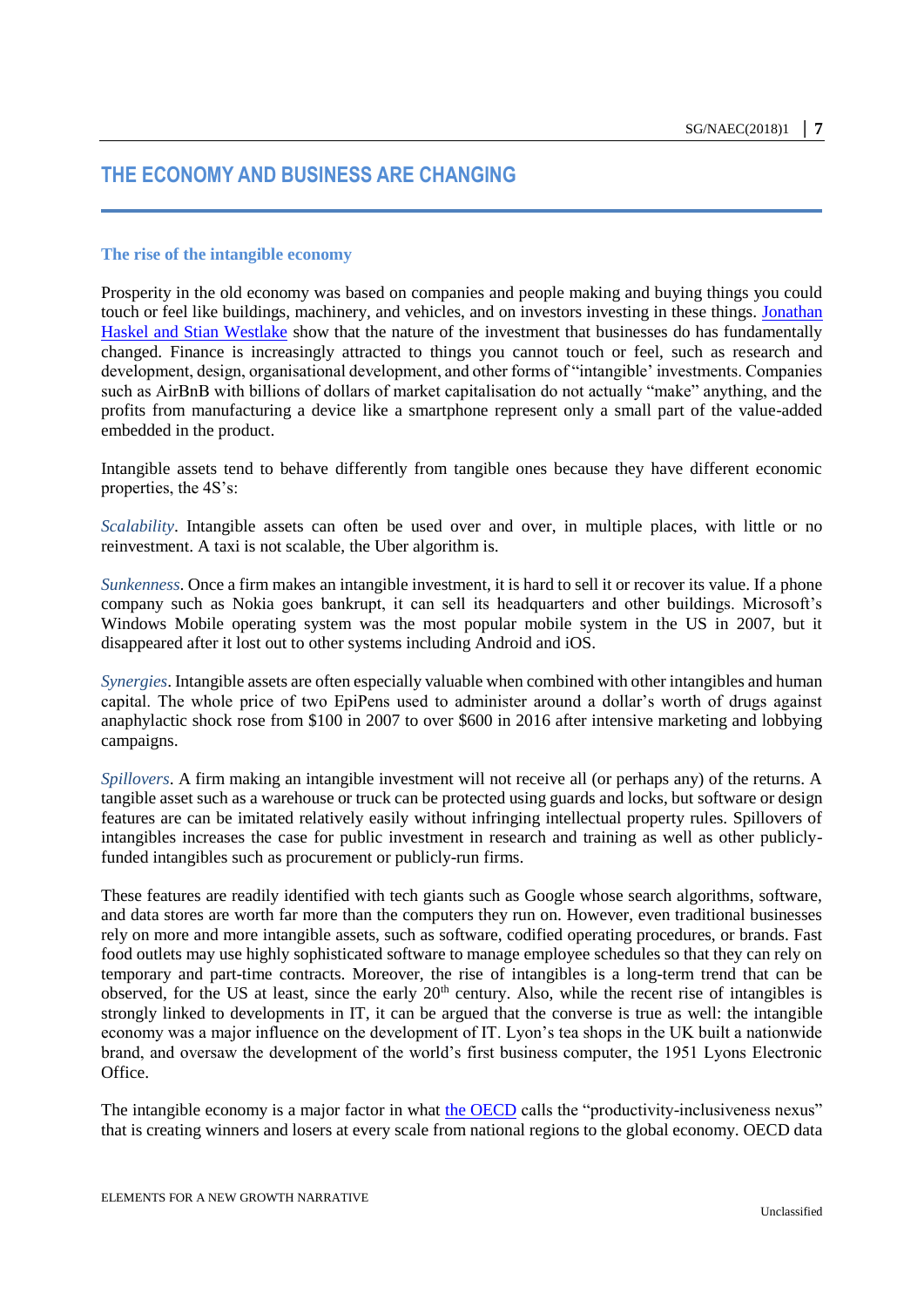#### **8 │** SG/NAEC(2018)1

show that despite the slowdown in the growth of aggregate productivity, growth at the global frontier (that is, among the most productive firms) remained robust over the 2000s. At the same time, the rising productivity gap between the global frontier and other firms raises key questions about why seemingly non-rival technologies do not diffuse to all firms. The OECD analysis reveals a highly uneven process of technological diffusion, which is consistent with a model whereby global frontier technologies only diffuse to laggards once they are adapted to country-specific circumstances by the most productive firms. In Haskel and Westlake's framework, because intangibles are scalable and have synergies with one another, companies that have valuable intangibles will do better and better (and have more incentives to invest in more), while small and low-performing companies will not have the same incentives or capacity and will lag ever further behind.

There are implications for skills and employability too. People who are good at combining ideas, and who are open to new ideas, will do better in an economy where there are lots of synergies between different assets. Since intangible assets tend to be contested, this puts a premium on people who can make sense of the contestedness. It is not just a question of talent and education though. Socioeconomic status plays a role, offering an advantage to those with good political, legal, and social connections. People who live in cities (where ideas tend to combine easily with one another) also have an advantage over those from other areas, who risk being left further behind. The rise of the intangible economy may be part of the explanation of social and political phenomena too, such as the backlash against globalisation and a rejection of multilateralism. Places that are more connected, cosmopolitan tend to do better economically in an intangible economy, while left-behind places suffer from an alienation that is both economic and cultural.

The rise of intangibles may also be contributing to the fact that productivity growth and investment seem to have slowed down, even though you would expect them to grow at a period when interest rates are low and corporate profits are high. Some of this may simply be because of under-measurement of investment in accounting procedures that were not designed to reflect this kind of activity, whether national accounts of company accounts. The rate of growth of intangible investment has however slowed since 2009, and this would explain part of the slow-down in growth (and help explain why the slowdown has been mainly in total factor productivity). This may be due in part to the fact that the sunk costs of intangible investment make debt finance harder since there are fewer assets to salvage in case of default, while most businesses rely on debt finance. A shift to more equity finance seems necessary. This would require changes to taxes as well as significant institution-building.

Leading firms, who already own considerable amounts of intangible assets, invest in their own intangibles because of the expected benefits from synergies and the likelihood of benefitting from spillovers from others' intangibles. This encourages high investment and high returns. For the laggards, it's the opposite. They have few intangibles to begin with, reducing the chance of exploiting synergies, and if they do invest, their more powerful competitors are likely to get the spillovers. The result is low investment and low returns on investment.

# <span id="page-7-0"></span>**The futures of the knowledge economy**

Roberto Unger looked more broadly and at the same time in more detail at the changes discussed by Haskel and Westlake and their implications for policy. The new form of production that has emerged in all the major economies in the world, the knowledge economy, is characterised not just by the accumulation of technology, knowledge and advanced practice, but by permanent innovation. It is not associated solely with the high technology industry. It appears in every sector of the economy: in knowledge-intensive services, and precision scientific agriculture, as well as in advanced manufacturing. In every sector of the economy however, it remains a fringe from which the vast majority of workers and firms continue to be excluded. This insular character of the new knowledge-intense vanguards has become a source of both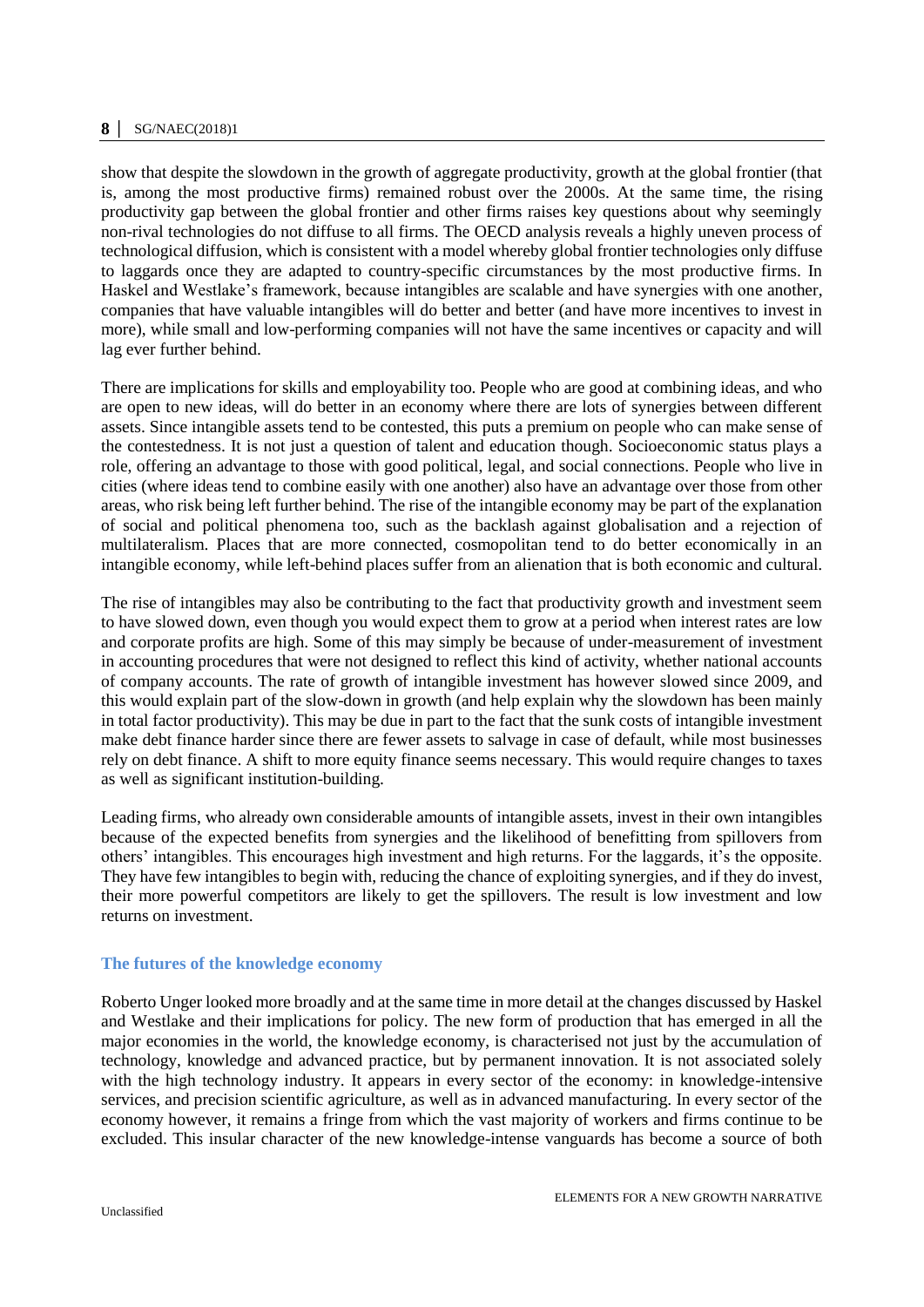economic stagnation and economic inequality. If the most advanced practice of production remains quarantined, how can we expect economic growth to accelerate? At the same time, this insular vanguard is a motor of inequality. The divisions between the advanced and backward parts of production have become deeper. The traditional devices for the moderation of inequality - compensatory and retrospective redistribution by tax and transfer (progressive taxation and social entitlements) and the defence of small business - are insufficient to master the vast inequalities resulting from these structural divisions in the economy.

The new practice of production has enormous potential. At a superficial level, it is characterised by the reconciliation of production at large scale and de-standardisation or customisation of products and services, as well as by the reconciliation of a great decentralisation of initiatives and the maintenance of coherence and momentum in the process of production. But it has also deeper attributes that remained limited and masked in its present confined state.

First, it holds the promise of relaxing what has been the most constant and universal regulator in economic life: the tendency to declining productivity at the margin. In the knowledge economy, there is the prospect of loosening or reversing this constraint, now that innovation, rather than being external to the process of production and episodic, becomes internal and perpetual. The second deeper attribute of the knowledge economy in its radical, disseminated and potential form is that it brings closer together productive activity and intellectual discovery. The best firms become like the best schools and now we can imagine a fundamental change in the relation of the worker to the machine. In Henry Ford's assembly line or in Adam Smith's pin factory, workers worked as if they were one of the machines, through repetitious movements. Now, even as technology becomes more advanced and flexible, we have the possibility of a different relation between the worker and the machine. Everything we have learned how to repeat, we express in a formula or an algorithm that we then embody in the physical contraption. The machine does for us whatever we have learned to repeat so that we can reserve our supreme resource – time – for the not yet repeatable. The combination of worker and machine becomes immensely more powerful than either of them apart.

A third, deeper, attribute of the knowledge economy is the transformation in the moral culture of production. The earlier forms of production including industrial mass production were characterised by command and control and the universalisation of a low level of trust. The new form of production requires a heightening of the level of discretion and trust allowed and required to all participants in productive activity: an accumulation of social capital, a fluid mixture of cooperation and competition in the same domains of activity.

The knowledge economy that exists today is not this knowledge economy. It is an insular vanguardism: the vanguardism of the exclusive fringes. Mass production, the prior advanced practice, was stereotypical in its organisational and technological core, and minimalist in its demands. It was like a kit that could be easily transported from one place to another. But industrial mass production has ceased to be the reliable shortcut to economic growth, first because it is no longer the vanguard. It is either a residue of what used to be the most advanced practice of production, a leftover, or a junior partner to the mega-firms that now command the controlling heights of the knowledge economy. They have discovered a way to commoditise or routinise part of the process of production. They retreat into an inner sanctum, a hyper-insularity and then they accord these routinised parts of their plans of production to firms and workers in distant parts of the world.

The second reason for the unreliability of conventional industrialisation as a path to convergence to the frontier of production is that is subject to worldwide labour and tax arbitrage on a worldwide scale. The third reason is that the firms of the knowledge economy and their associates are increasingly able to out-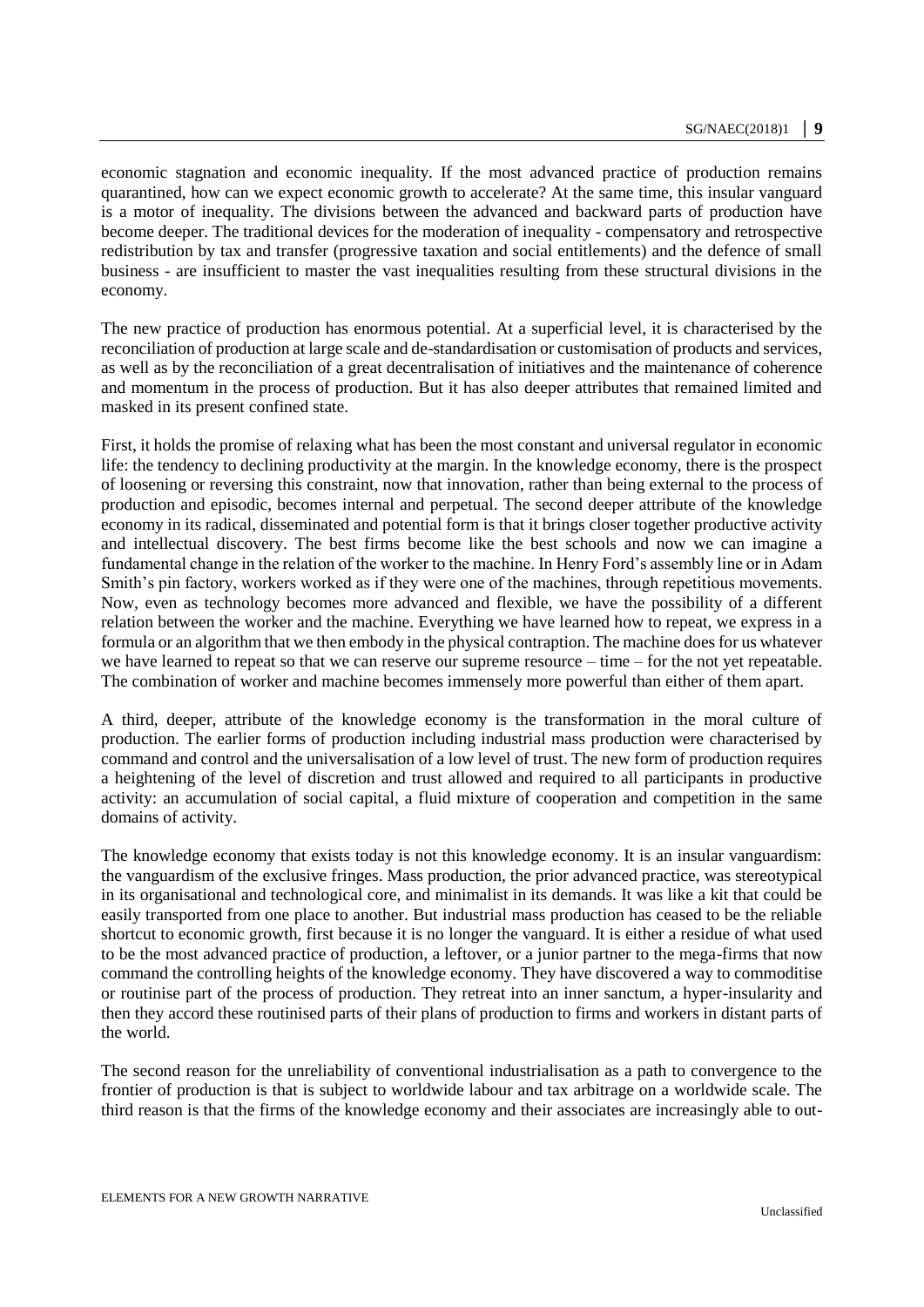#### **10 │** SG/NAEC(2018)1

compete what traditional manufacturing can do: producing the same products and services better, at lower cost.

That road to economic growth no longer works. However, the alternative, which would be a radicalised and disseminated form of the knowledge economy, an inclusive rather than an exclusive vanguard seems to be inaccessible. If it is not established, even in the richest economies of the world with the most educated populations, how do we expect to establish it in the major developing economies? The solution to this dilemma is to break it on its second side and to find ways to turn the seemingly inaccessible task of establishing an inclusive form of the knowledge economy into a feasible job by breaking it up into pieces and into stages. That should now be the first object of discussion in political economy.

The goal of socially inclusive economic growth implies the reshaping of the relation between finance and the real economy. Under the present arrangement the production system is largely self-financed by the retained and reinvested earnings of firms. The vast sums of money in the banks and the stock markets are not used to finance the productive agenda of society. In fact, finance becomes a source of instability of crises that then contaminates and harms activity in the real economy.

We could make finance more useful by discouraging financial activity that has no plausible relation to the expansion of output or the rise of productivity. We can do it on the positive side by creating new channels to do on a large scale the undone work of venture capital, of investment in the creation of new assets in new ways. The government could establish funds to tap the sterilised productive potential of the vast amounts of savings accumulated in the pension systems of the world and to open new channels between the accumulated savings of society and the development of innovative production.

The radicalisation and the dissemination of innovation cannot flourish in a circumstance in which the returns to labour diminish and the majority of the labour force faces extreme economic insecurity in the form of precarious employment. We now see together with the insular form of the knowledge economy and its hyper-insularity a new putting-out system. Work increasingly is organised on a global scale in the form of decentralised networks of contractual arrangements. We must create a new legal regime alongside the traditional labour laws to protect, organise, and represent the mass of precarious employees. But this would only be a first step. No human being should be condemned to do the repetitious work that can be done by a machine, and in the future, economically dependent wage labour could be gradually superseded as the predominant form of free work by the high forms of free labour: cooperation or partnership and selfemployment, real self-employment, not the precarious self-employment that is a disguised form of unprotected, precarious wage-work.

For the other goals to advance, the market order cannot remain fastened to a single version of itself. The familiar idea of economic rationality as the power to recombine factors of production within an unchanged framework of production and change gives way to an ability to innovate in the arrangements that compose the framework of production and exchange. Alternative regimes of contracts and properties, different ways of organising and decentralised access to resources and opportunities begin to coexist experimentally within the same market order.

The fundamental motivation driving change would be to make us bigger together, through permanent structural innovation. In ordinary political and economic life, there are two classes of activities: the ordinary moves that we make within a framework of arrangements and assumptions that we take for granted, and extraordinary moves by which from time to time we challenge and change parts of this framework. Our interest is to draw closer together these two classes of moves so that our ability to challenge and change pieces of the framework in economic and political life grows more continuously out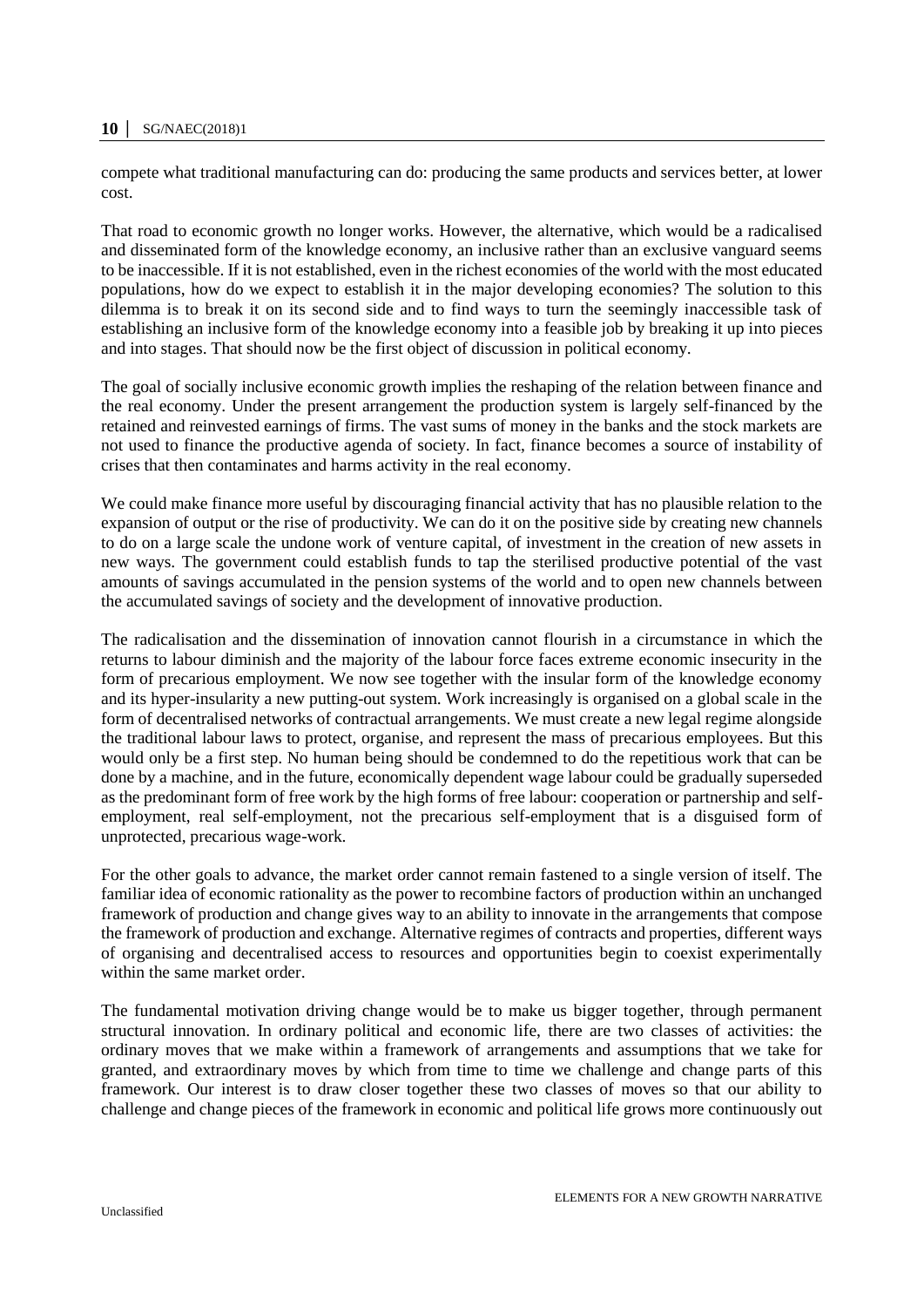of the normal business, out of the normal moves within the framework. Then, we become more powerful, bigger.

# <span id="page-10-0"></span>**The role of the firm**

Corporate governance came under the spotlight following the failure of company boards to exercise due diligence before the 2008 financial crisis or Facebook's failure to protect users' privacy. Away from the headlines though, the past decade has seen significant changes in how companies are governed and, increasingly, in the very nature of the firm. The demand for change is coming from shareholders, and also from governments, customers, and civil society.

The OECD's guiding framework for looking at the issues remains the G20/OECD *Principles of Corporate Governance* endorsed in 2015. The Principles state that board members should act in the best interest of the company and the shareholders, but they also say that boards are expected to take due regard of, and deal fairly with, other stakeholder interests including those of employees, creditors, customers, suppliers and local communities. Responsible business practices can result in positive outcomes such as improved access to finance as portfolio managers take environmental and social issues more into account in their investment decisions. Indeed company sustainability is essentially derived from responsible business conduct, and underpins sustainable prosperity. So in practice there should be no contradiction between corporate sustainability and responsible business conduct.

The question is how to achieve them. To answer that, participants at the NAEC-Corporate Governance Committee [Workshop](http://oecdtv.oecd.org/4567/or/NAEC-Corporate-Governance-Committee-seminar.html) on corporate governance analysed how the nature of the firm is changing or should change, and whether maximising stakeholder value is the best way to achieve the best balance between the interests of all the stakeholders in companies, from the level of the individual shareholders, clients and workers to society as a whole.

Blanche Segrestin, from the Ecole des Mines in Paris introduced the first part of the debate, based on proposed changes to French company law outlined in the so-called Notat-Senard report to the French government on ["Entreprise et intérêt general"](https://minefi.hosting.augure.com/Augure_Minefi/r/ContenuEnLigne/Download?id=FAA5CFBA-6EF5-4FDF-82D8-B46443BDB61B&filename=entreprise_objet_interet_collectif.pdf) – the firm and general interest – published in March 2018. Segrestin's argument can be summarised in five points:

- 1. Capitalism is undergoing a profound transformation, driven by digitalisation and financialisation.
- 2. Globalised corporations are becoming more powerful than some states.
- 3. Shareholding has become industrialised.
- 4. Management is increasingly passive.
- 5. There is a decoupling of shareholder interests from the long-term interests of the firm.

Jean-Baptiste Barféty, rapporteur of the Notat-Senard report and Jérôme Brouille from the French Treasury provided more details of the French proposals, notably the idea of creating something similar in French company law to the US benefit corporation. They also summarised the debates around the advantages and disadvantages of legal constraints that might be applied to including social purpose in company mission statements.

The overall feeling among delegates from other countries was that new instruments and theory may not be needed. Sustainable growth can be achieved within existing frameworks and traditional governance systems, as witnessed by the US or Scandinavian experience for example. Also, while profit is relatively easy to measure, questions arise as to who should define the best interest of the company, and how to measure and weight the interests of various stakeholders. Moreover, it may be difficult to include nonlisted companies in any new disposition.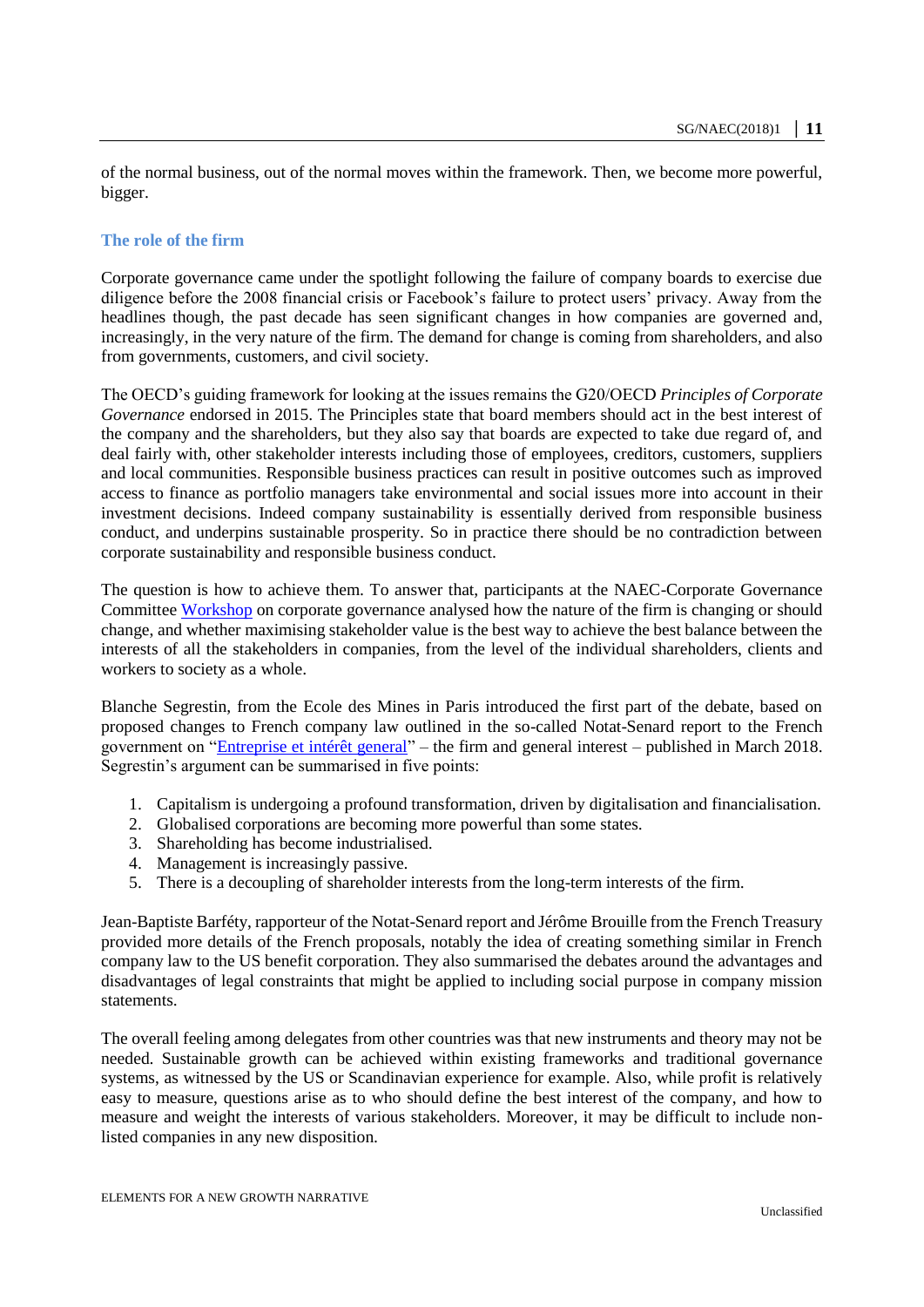### **12 │** SG/NAEC(2018)1

William Lazonick, Professor of Economics at the University of Massachusetts Lowell then gave his views on the "Innovative Enterprise and Sustainable Prosperity", notably the notion of maximising shareholder value. For Lazonick, "sustainable prosperity" means stable and equitable economic growth. This requires real per capita productivity gains that can raise standards of living; employment and income that are not subject to boom and bust, over a working life of some four decades, with retirement income for two decades; and gains from growth shared fairly among those who contribute to it, at a point in time and over time (including equitable use of the planet's resources).

Lazonick argues that the notion that the primary function of the stock market is to raise cash for companies for the purpose of investing in productive capabilities is not accurate. Compared with other sources of funds, stock markets in advanced countries have been insignificant suppliers of capital for corporations. In fact, the functions of the stock market go well beyond "cash" to include four other functions: "control," "creation," "combination," and "compensation." Specifically, the stock market enabled the separation of managerial control over the allocation of corporate resources from the ownership of the company's shares.

Yet, assuming that the key function of the stock market is cash, economists known as agency theorists see this separation of control from ownership as the fundamental issue. Agency theorists view the business enterprise as a "market imperfection" that can be created by maximizing shareholder value (MSV).

The assumption that shareholders are the only actors who invest without a guaranteed return is erroneous, since taxpayers through government agencies and workers through business employers regularly make risky investments in productive capabilities. From this perspective, both the state and labour have economic claims on profits if and when they occur. The irony of MSV is that public shareholders typically never invest in the company's value-creating capabilities. They invest in outstanding shares, hoping for a rise in price. Following MSV, executives fuel this hope by paying out cash as dividends and buybacks. Over 2007-2016, 461 S&P 500 companies spent \$4.0 trillion on buybacks (54.5% of profits) and \$2.9 trillion on dividends (39.3% of profits).

For corporate governance to act in favour of sustainable prosperity, government regulation must recognise the central role of corporate "retain-and-reinvest" regimes in the value-creation process. Such regulation would ban open-market repurchases and restrain stock-based executive pay.

Lazonick argues that government regulation should mandate seats on corporate boards to value creators, not value extractors. These board members would represent taxpayers and workers as well as financiers who actually invest in productive capabilities. Government regulation must recognize corporate "downsize-and-distribute" regimes as sources of predatory value extraction. Such regulation would exclude predatory value extractors from occupying executive positions and board seats.

James R. Copland, Senior Fellow and Director of Legal Policy at the Manhattan Institute for Policy Research presented the case for "Why the Shareholder Wealth Maximization Norm Makes Sense". He agreed with Lazonick on a number of points, including that corporate decisions affect numerous stakeholders other than the owners of equity shares; and the principal purposes of publicly traded stock markets are about ownership and control. He also agreed that since the 1970s, the return of corporate earnings to shareholders on the part of publicly traded corporations, including through share buybacks, has increased; and that publicly traded corporations have generally been more aligned with shareholder wealth maximization than in the earlier post-war period.

However, it is not wholly accurate to think of corporations as "owned" by shareholders. The more appropriate conception is to view corporations as a "nexus of contracts." Suppliers, customers, employees, retirees, lenders, and borrowers all have contractual protections entitling them to precise shares of corporate earnings, and equity shareholders are entitled only to a corporation's "residual earnings".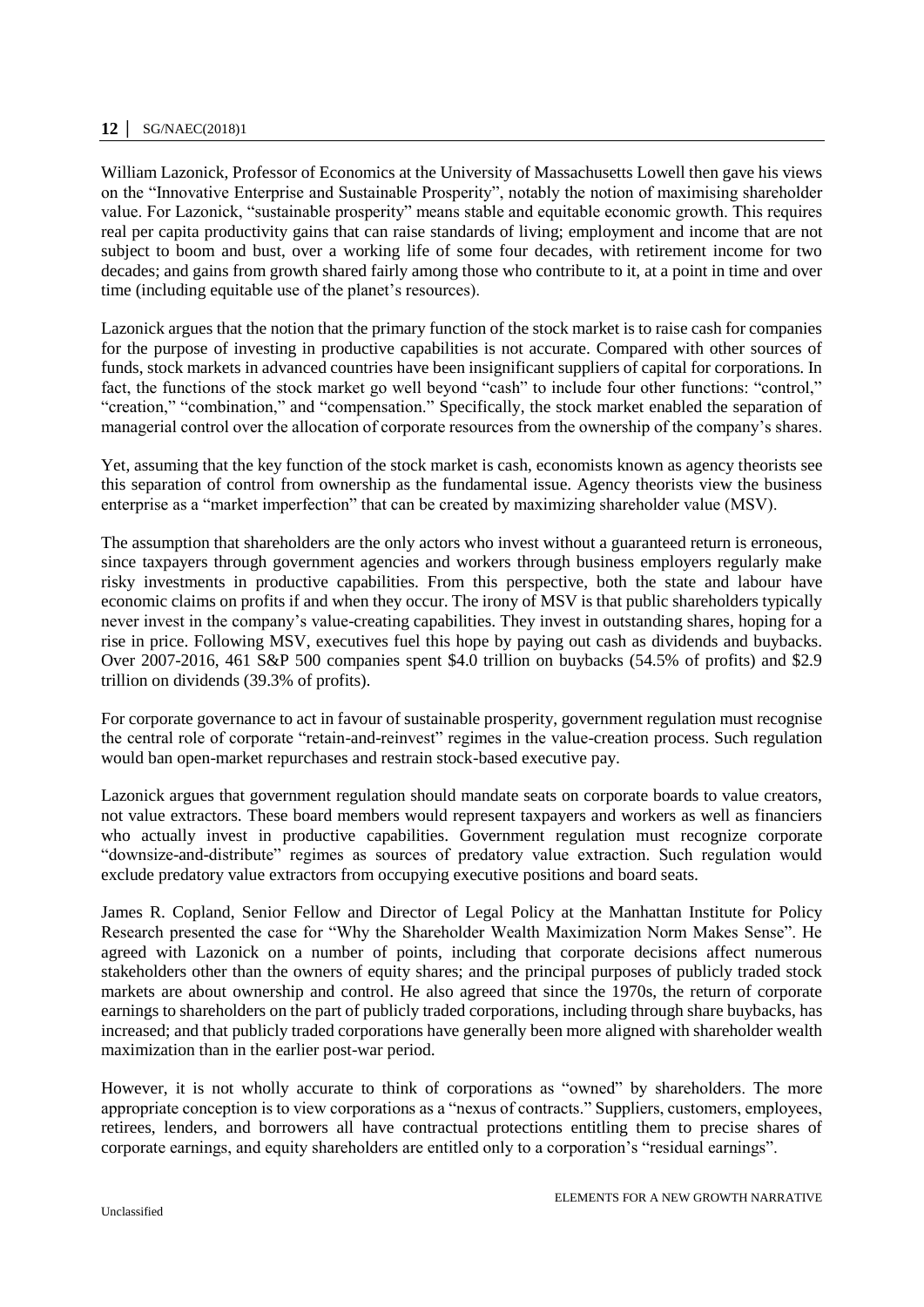To protect their interests, equity shareholders have three principal mechanisms: corporate-law fiduciary duties of loyalty and care; voting rights; and the ability to sell their shares (at least in publicly traded companies). The shareholder wealth maximization norm is embedded in the fiduciary duty of care. In modern-day corporate law in the United States, courts afford business leaders significant leeway in enforcing the duty of care under the business judgment rule.

Given the business judgment rule, the duty of care most commonly is applied in "change of control" or takeovers. Unlike the single-factor MSV, a multi-factor standard governing the duty of care would greatly inhibit the ability of courts to stop incumbent directors and managers from blocking value-creating bids on corporate control. This would effectively lock in equity capital—increasing the cost of capital to fund new ventures.

Corporations do not have to accept a shareholder wealth maximization norm, and non-profit corporations are commonplace. But the predominance of the form of the conventional business corporation ought to make us highly dubious about altering the traditional form of equity ownership shareholder wealth maximization norm.

In terms of policy, elected officials can and should consider more than economic efficiency and profits in setting policy agendas. There is little reason to delegate these important public choices to the leaders of publicly traded corporations. Attempting to reorient corporate purposes strikes at the very core of the reasons why equity ownership has assumed its role as the preeminent form of organizing large commercial enterprises. This form of corporate organization has generated tremendous wealth since these debates began nearly a century ago—lifting billions worldwide out of absolute poverty.

#### <span id="page-12-0"></span>**The three-player game: markets, speculators and the state**

[Bill Janeway](http://oecdtv.oecd.org/4701/or/NAEC-seminar-with-Bill-Janeway.html) describes doing business in the innovation economy as a three-player game. The dynamic and unstable configuration of political, economic and financial forces has led to the emergence of a world in which state investment in fundamental research induces financial speculation to fund construction of transformational technological infrastructure, whose exploitation, in turn, raises living standards for everyone dependent on the productivity of the market economy. But the three-player game is also responsible for a world in which bubbles and crashes in the financial system spill over and liquidate both the employed and their employers, generating appeals to the political process for redress and relief.

The innovation economy evolves and progresses by trial and error (and error and error) in a world in which the second law of thermodynamics holds. Time's arrow moves in only one direction and nobody can ever know at the time of decision what the full consequences of our actions will be. Consequently, the kind of investment that drives the frontier of technological possibilities outwards depends on sources of finance that are not focused exclusively on immediate, quantifiable, economic value. Bubbles however solve a coordination problem in time. Investors will not finance a disruptive, revolutionary startup unless they are confident that all the capital necessary to get from startup to established business will be available. A bubble is a state where the price of the financial asset is separated from any concern with the underlying cash flows. This provides that kind of assurance and transforms new technologies into a new economy. Darwinian forces ultimately select lasting applications, so despite all their wasteful excess bubbles have been necessary drivers of economic progress.

Innovation is marked by inescapable, irreducible uncertainty that is beyond the reach of measurement. Not only is there no scientific basis for calculating the probabilities of possible outcomes, but these outcomes themselves cannot be fully enumerated. This Knightian uncertainty makes it impossible to allocate capital on traditional assessments of risk and expected return. This applies in particular to the primary research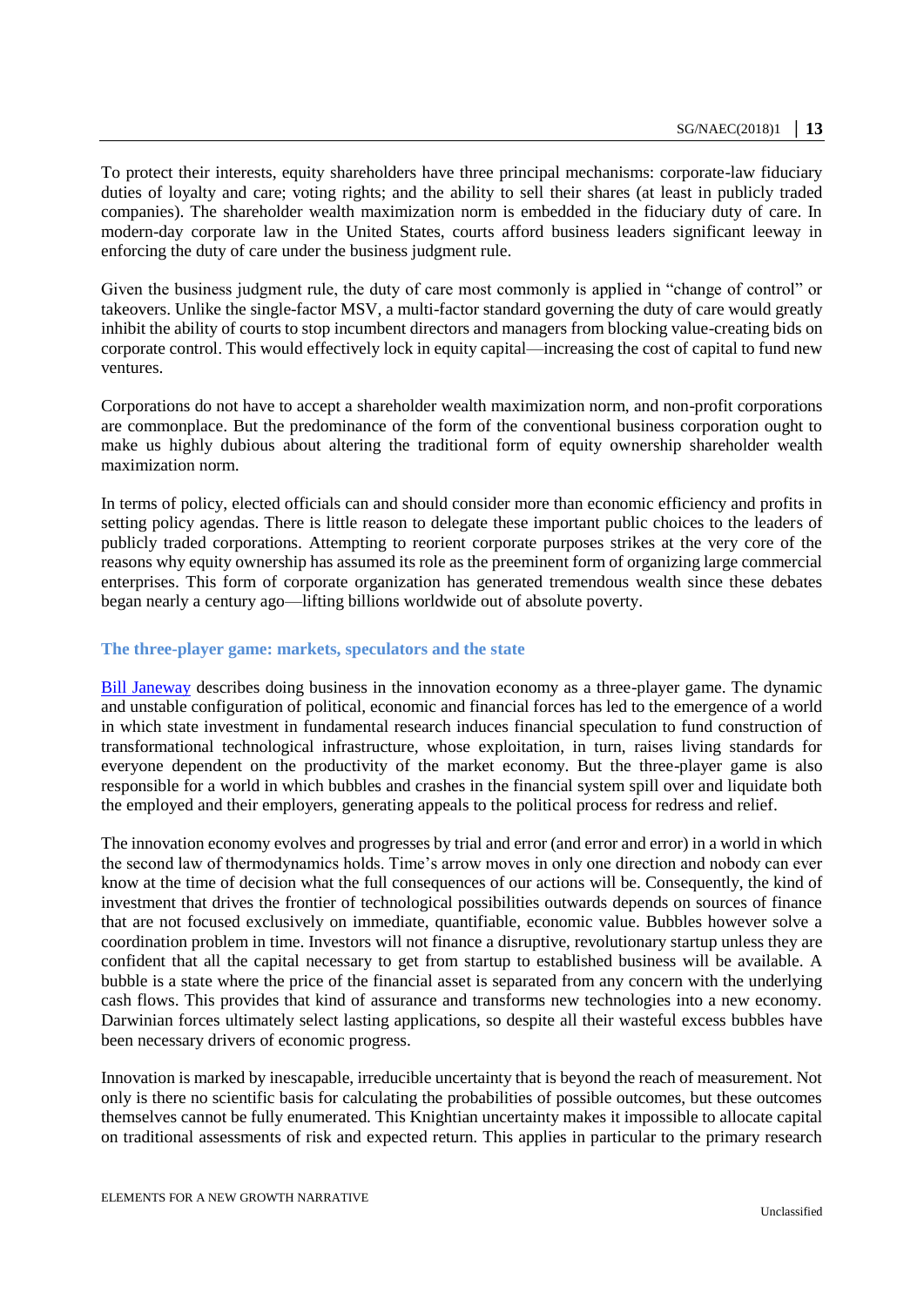that can give rise to new industries or reshape existing ones. In a context where returns are so far beyond quantification, the state can play a critical role in advancing primary research through its political mandate, without being bound by forecasts of profitability. The origins of today's semiconductors, microcomputers and internet are to be found in programmes funded by the US Department of Defense, and the state itself has played a direct role in building the network infrastructure that embodies the new economy.

In recent years, the digital revolution has taken on a life of its own, and is no longer dependent on the sponsorship of the state, but rather is attacking the authority of the state at multiple levels along multiple dimensions. We have to extend our understanding both of speculation and of the diminished role of the state in order to grasp the radical reconfiguration of the three player game. The three player game is also responsible for a world in which bubbles and crashes in the financial system spill over and liquidate both the employed and their employers, generating appeals to the political process for redress and relief. This is a world where "malefactors of great wealth", to borrow Theodore Roosevelt's expression, are able to exploit the political process in order to preserve and protect their exploitation of the market economy.

There are two overlapping sets of institutions, the market and the political process, that have come to compete in the allocation of resources and the distribution of the income and wealth. These two institutions are bound together by the fact that those who accumulate power in one may use that power to establish a position in the other, just as those who lose in one may appeal to the other for redress. Reciprocal rentseeking can be seen and observed at least as often as productive collaboration, even though the "Chicago economics" largely succeeded in delegitimising the state as an economic actor.

The same technologies that unequivocally increased the efficiency with which resources are allocated around the world challenge the political system's ability to buffer the increased flows that they enable. However, even while international trade and migration are targets of populist outrage, the primary engine of economic and social disruption has come from within from the maturation of the digital revolution, that itself has been the result of the most productive collaboration in history between state investment and financial speculation. Specifically, the decline in manufacturing jobs has continued at a rapid pace, but automation not trade deals has been responsible for the vast majority of the job losses in manufacturing.

The need now is for responsive but responsible amendment of established regulatory frameworks for the provision of services in the real physical economy and in the terms of employment of those who deliver them. The digitalisation of work and its management by algorithm is driving a radical liberalisation of labour markets to unsustainable extremes, threatening to recreate Marx's reserve army of labour for the post-industrial world. Contrariwise, the formation of guilds of Uber drivers and Facebook friend collectives among Walmart employees may be the first signs of an endogenous response within the market economy to the ultimate commoditisation of labour by algorithm.

The digital revolution that has largely driven the reconfiguration of the game is barely half done. It will continue to generate a multitude of losers as well as a select set of winners. Once again it has taken years just to deploy the transformational fixed and mobile broadband networks, just as it took years to construct the railways and the electricity grids of previous technologically-driven new economies. The layers of abstraction required to insulate users from the complexity of the network infrastructure are just now becoming demonstrably available by way of increasingly thick and rich clouds of computing resources and the mobile apps that provide access to them.

As with previous revolutions, it will take years to realise the full economic and social consequences of digitalisation. While the speed at which infant innovations can be deployed globally has undoubtedly accelerated, defining the inventions that will become economically significant is likely to be subject to the same latency constrained by the human imagination that delayed introduction of previous disruptors.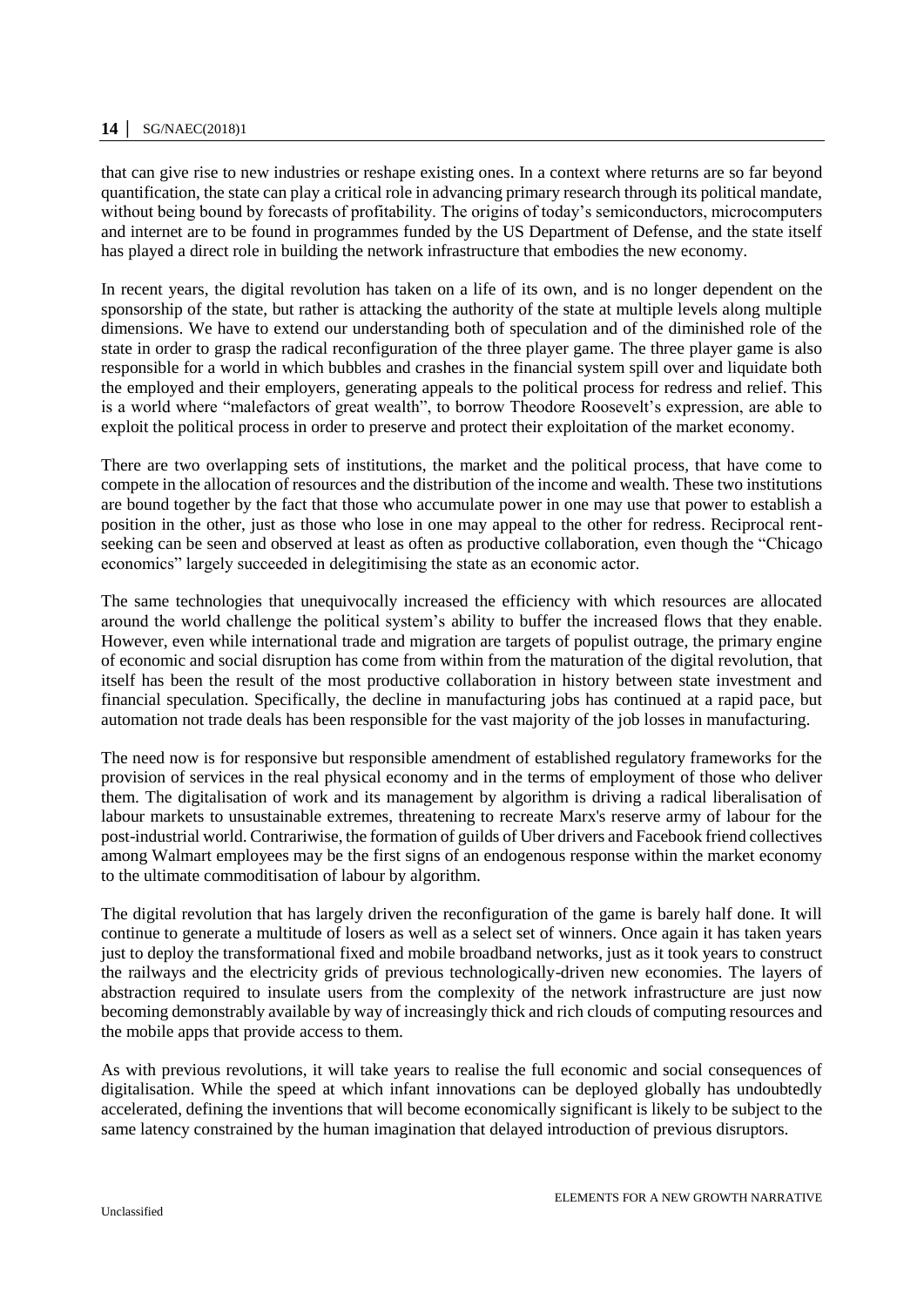The time it takes to build the infrastructure and the time it takes to learn what to do with it puts the current productivity puzzle into perspective. The OECD's *[The Best versus the Rest](https://www.oecd-ilibrary.org/economics/the-best-versus-the-rest_63629cc9-en)* defined how the best adapting to new technologies have maintained continuity in the growth of productivity while the gap with the laggards has increased. New technologies never get themselves installed and used as a single homogeneous wave. Contemporary observers might well have remarked that electric dynamos were to be seen everywhere but in the productivity statistics. Prior to the availability of the "just plug it in" network if you wanted to take advantage of electricity you had to buy your own generators you had to hire your own electrical engineers from a tiny supply. Henry Ford could do that but the rest the rest of the manufacturing sector had to wait.

Today if you want to exploit the unique attributes of the digital economy, above all its generation and capture of data available to be mined for actionable information by the new technologies of machine learning, you have to build and manage your own data farms and hire your own data sense scientists. Amazon and Microsoft and Google are now competing to offer analytics in the cloud, machine learning in the cloud, and artificial intelligence in the cloud. I think we can rely on productivity growth to improve as the rest gain access through cloud services to these tools of the maturing digital economy.

But that will not be enough to level the playing field. Value is moving from software to data. Software has been largely commoditised through open source availability of tools and the basic applications and application infrastructure required, and of course by its incorporation in cloud resources. At the frontier of machine learning, more data is valued above better algorithms, because it is more data that makes algorithms better, thus enabling more valued services and consequently the generation of yet more data. So there's an organic engine of positive feedback that means the best can continue to accelerate, increasing market share and profit potential. Already there's evidence of this phenomenon in the fact that the digital platform and aggregation companies are the most valuable companies in the world and dominate the markets they serve. However, this is also contributing to income inequality with the productivity of these superstar firms showing up in relative interfirm compensation versus the lagging rest.

Sooner or later modes of regulatory response are to be expected. Loss of authority by those charged with directing the state will always undermine the confidence of participants in the markets of financial capitalism.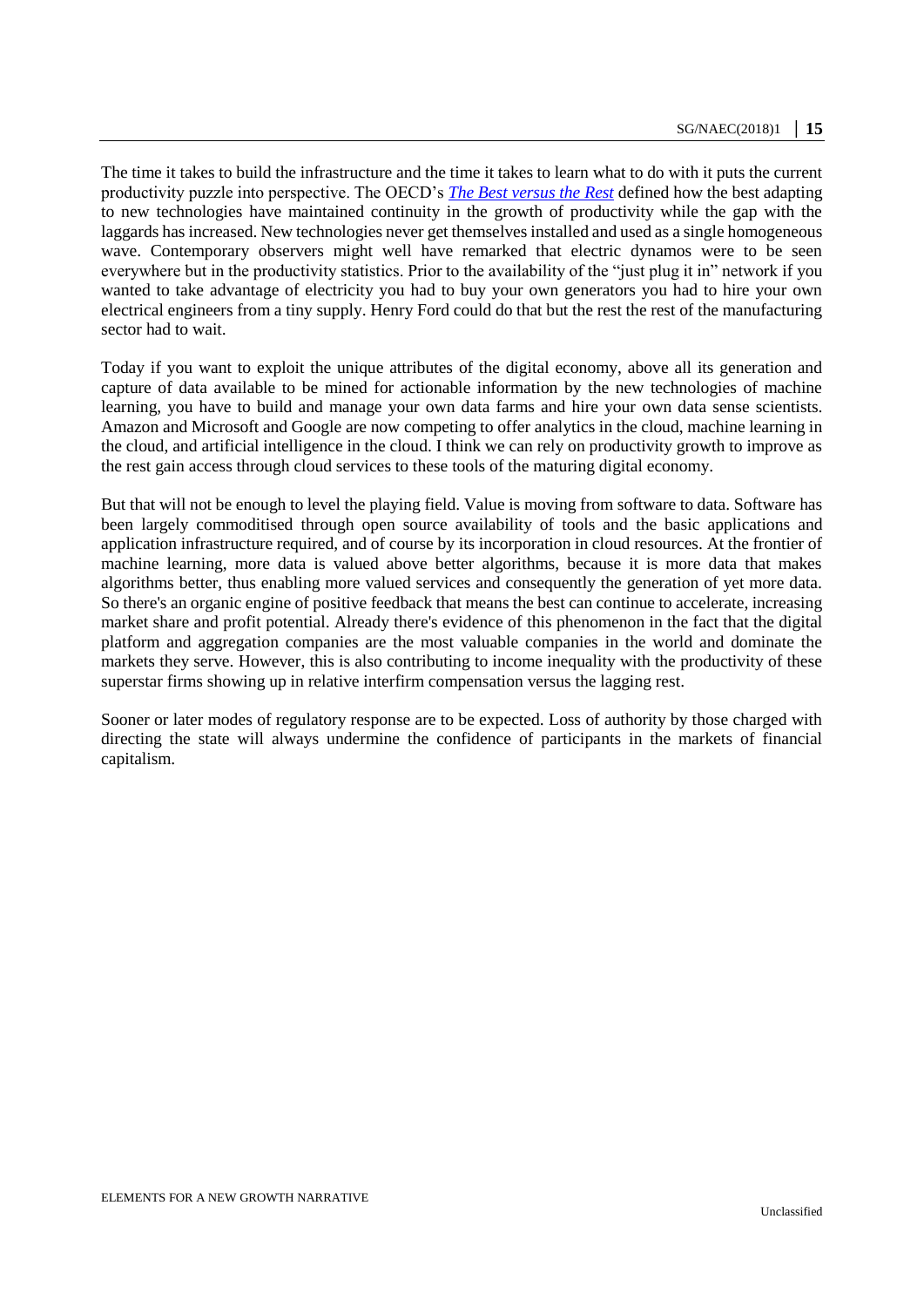# <span id="page-15-0"></span>**ECONOMIC THINKING IS CHANGING**

Shocks are not "exogenous". They are in the very nature of the global social-political-economicenvironmental system, and to fully understand this "system of systems" we cannot depend on our traditional models and tools based on general equilibrium and rational expectations. Economic models that rely on inputs such as GDP, income per capita, trade flows, resource allocation, productivity, representative agents, and so on can tell a part of the story, but they fail to capture the distributional consequences of the policies we make, and do not address the perception that the growth process only benefits a few. Nor do they capture important dimensions such as justice, trust or social cohesion. In fact these models are based on an ideology or narrative that claims that people are rational, take the best decisions according to the information they have to maximise utility, and that the accumulation of rational decisions will deliver the best outcome.

Weaknesses of traditional models Richard Bookstaber points to four characteristics of human experience that manifest themselves in crises and that cannot be addressed well by the methods of traditional economics.

*Computational irreducibility.* You may be able to reduce the behaviour of a simple system to a mathematical description that provides a shortcut to predicting its future behaviour, the way a map shows that following a road gets you to a town without having to physically travel the road first. Unfortunately, for many systems, you only know what is going to happen by faithfully reproducing the path the system takes to its end point, through simulation and observation, with no chance of getting to the final state before the system itself.

*Emergence.* Emergent phenomena occur when the overall effect of individuals' actions is qualitatively different from what each of the individuals is doing. You cannot anticipate the outcome for the whole system on the basis of the actions of its individual members because the large system will show properties its individual members do not have. For example, some people pushing others in a crowd may lead to nothing or it may lead to a stampede.

*Non-ergodicity*. The mechanical processes that drive our physical world are ergodic, as are many biological processes. We can predict how a ball will move when struck without knowing how it got into its present position – the past doesn't matter. But the past matters in social processes and you cannot simply extrapolate it to know the future. The dynamics of a financial crisis are not reflected in the pre-crisis period for instance because financial markets are constantly innovating, so the future may look nothing like the past.

*Radical uncertainty.* This describes surprises—outcomes or events that are unanticipated, that cannot be put into a probability distribution because they are outside our list of things that might occur. As Keynes put it, "There is no scientific basis to form any calculable probability whatever. We simply do not know." Economists also talk about "Knightian uncertainty", after Frank Knight, who distinguished between risk, for example gambling in a casino where we don't know the outcome but can calculate the odds; and what he called "true uncertainty" where we can't know everything that would be needed to calculate the odds.

#### <span id="page-15-1"></span>**GDP and well-being are not synonyms**

On a more fundamental level, there is also a problem with what we are measuring and modelling and why. GDP is often taken as a proxy of how well an economy and the people contributing to it are doing. Before GDP was invented by Simon Kuznets in the 1930s governments did have some objective data about the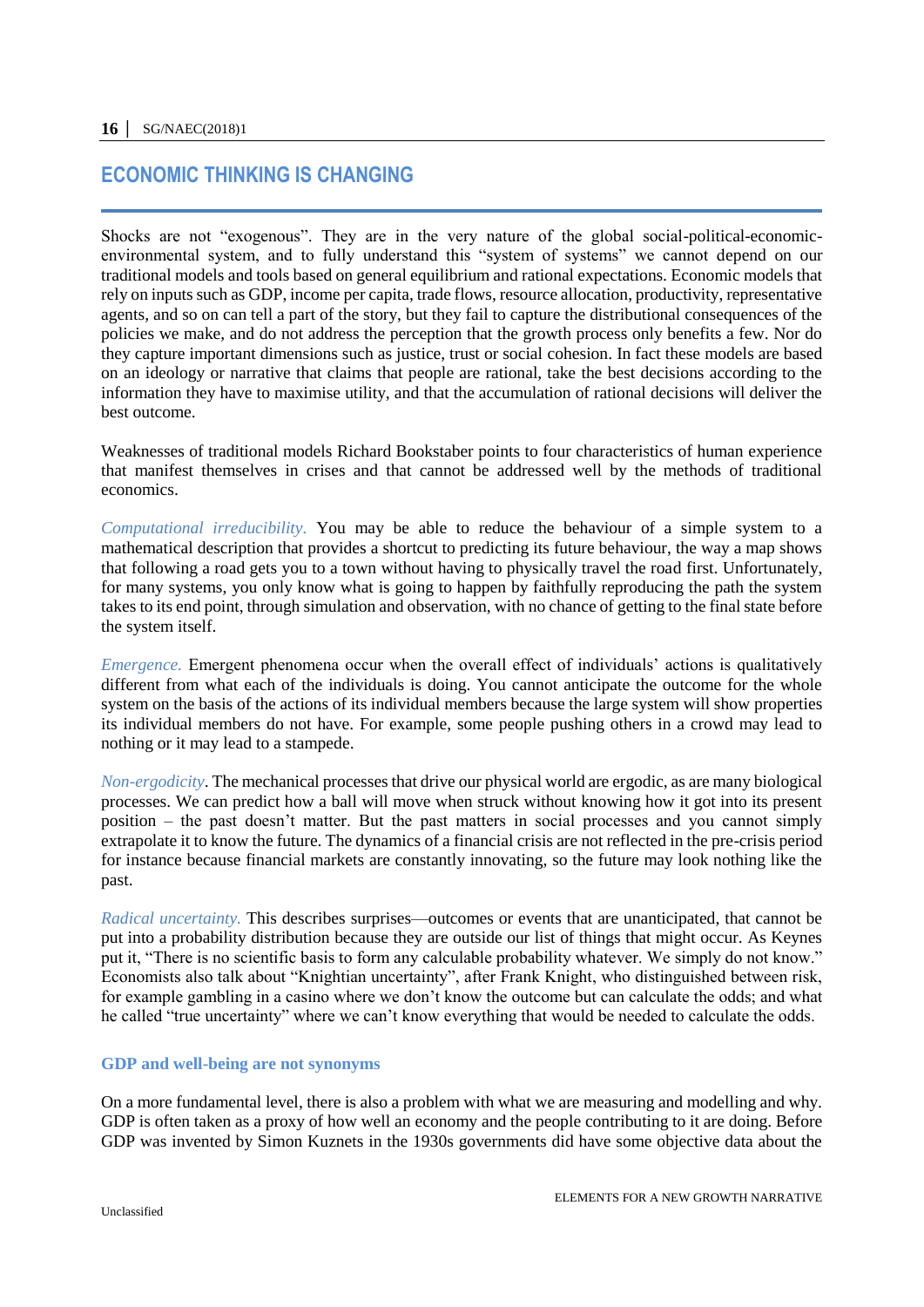state of the economy on which to base policy. In the 17th century already, William Petty established the bases of national accounting, essentially for tax purposes, although his *Political Arithmetick* also has many other lessons that are still relevant today, for example on how "a small Country and few People, by its Situation, Trade, and Policy, may be equivalent in Wealth and Strength, to a far greater People and Territory".

Despite the centuries separating them, Petty and Kuznets, like economists today, were responding to a similar need to understand a changing situation. Petty's concern was that although money rather than barter was starting to dominate economic transactions, national wealth was still counted as it had been for centuries in terms of gold and silver. In Kuznets' time, the US government's role in the economy was growing after the Great Depression, but its interventions were being guided by a sketchy set of indicators such as freight car loadings or stock price indices.

The beauty of GDP was that it included so many different things in a single figure. The main criticism was, and still is, that it is not a measure of well-being since production can increase while leaving most people no better off in any way. However, in a report to the US Senate in 1934 Kuznets observed that: *Economic welfare cannot be adequately measured unless the personal distribution of income is known. And no income measurement undertakes to estimate the reverse side of income, that is, the intensity and unpleasantness of effort going into the earning of income. The welfare of a nation can, therefore, scarcely be inferred from a measurement of national income as defined above*. 2

In *[The growth delusion](https://oecdtv.webtv-solution.com/4546/or/naec_seminar_with_david_pilling.htm)* David Pilling points out another problem with GDP: it measures only activities for which money changes hands. Thus, much of the work undertaken at home, traditionally performed by women, is not included. This is not just a methodological issue, it has political consequences. The Stiglitz-Sen-Fitoussi Commission was set up to look beyond GDP because people do not recognise their own lives in the official statistics. That creates a gap in perception that could damage democracy because people lose trust in facts and the experts who produce them.

However, it's probably impossible to design a single GDP-like figure for a wider application that would reflect the many different aspects in any meaningful way, and including them in GDP would damage its usefulness as a measure of output. A suite of indicators is more appropriate in these cases. Canada has adopted such an approach and the OECD's Better Life Index follows this logic to allow citizens to establish their own measure of well-being. Users "weigh" 11 topics – community, education, environment, governance, health, housing, income, jobs, life satisfaction, safety, and work-life balance – to generate their own Index from a collection of 20 indicators.

But even if growth is what is being measured, a single figure may be misleading or too vague. Bigger doesn't always mean better. We should measure the output of a health service for example not in money spent but in lives saved and health improved. Some 80 percent of advanced economies are made up of services, as opposed to manufactured goods. But GDP finds it difficult to measure services from year to year, let alone country to country.

Criticising growth and how it is measured should not be confused with being anti-growth. But we need to grow differently. We need to grow in a way that minimises the strain on the planet and maximises wellbeing. One of the optimistic aspects of the way the economy is changing is that this is becoming easier.

<sup>2</sup> National Income, 1929-1932: [Letter from the Acting Secretary of Commerce Transmitting](https://fraser.stlouisfed.org/scribd/?title_id=971&filepath=/files/docs/publications/natincome_1934/19340104_nationalinc.pdf) 

[in Response to Senate Resolution No. 220 \(72nd Cong.\) a Report on National Income, 1929-32,](https://fraser.stlouisfed.org/scribd/?title_id=971&filepath=/files/docs/publications/natincome_1934/19340104_nationalinc.pdf) p.

<sup>7.</sup> Kuznets' authorship is acknowledged on p. 11.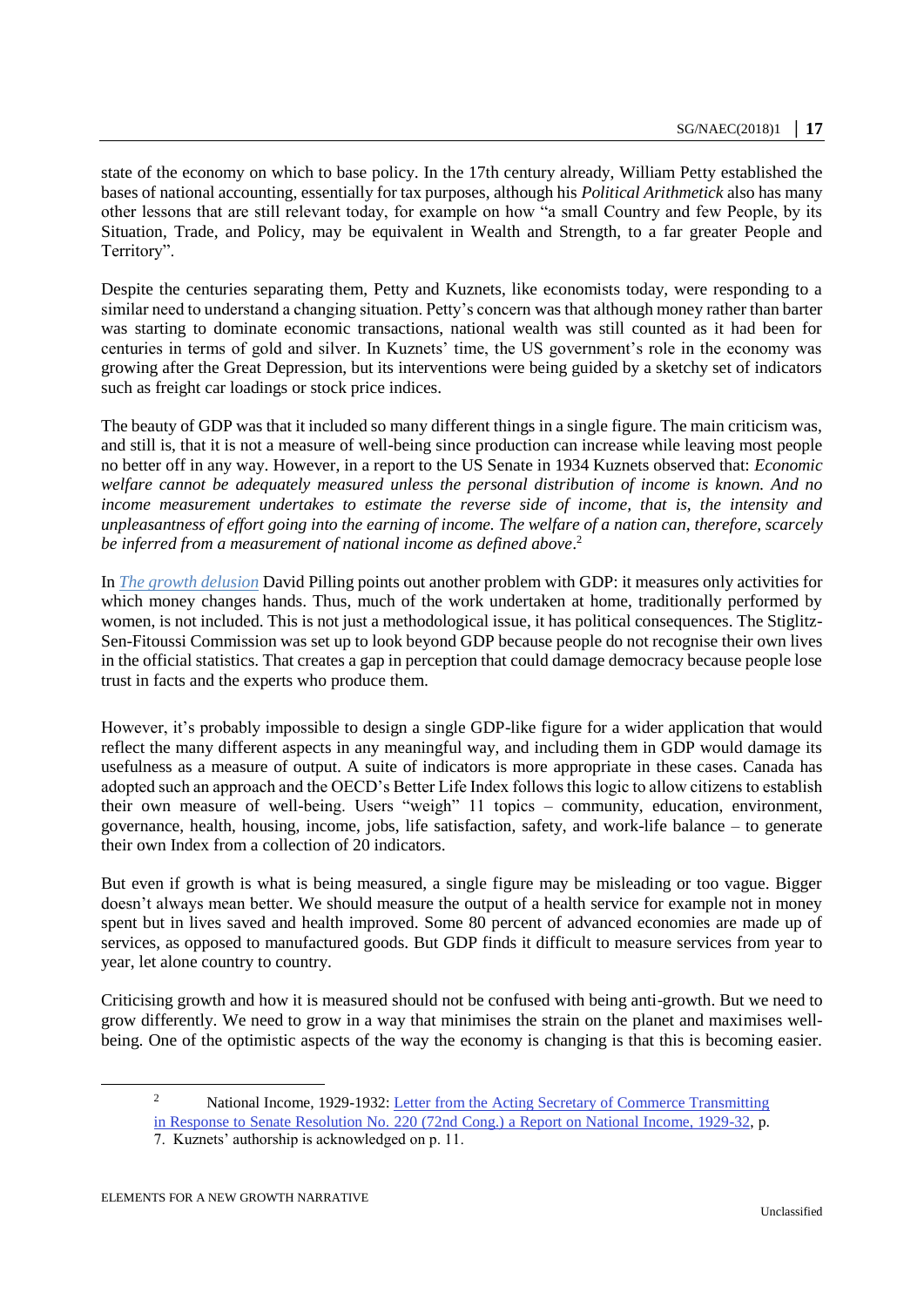Wikipedia, for example, provides all human knowledge for free. We can think of that as "growth," even though it has no negative impact on the environment and makes no direct contribution to GDP.

# <span id="page-17-0"></span>**Competition as the motor for the economy and society**

A defining feature of traditional economics is the strong emphasis on competition, the mechanism by which the "Invisible Hand" would do its work if people and firms were left to their own devices. In a laissez-faire situation the system was supposed to self-organise into a socially satisfactory state. Inequalities and excessive profits would be limited by competition. But economists have never been able to show that this reasoning was justified empirically or theoretically. Like all complex systems the socio-economic system has a tendency to pass through periods of upheaval which are far from socially desirable. An important part of the problem is that the idea that firms enjoy a competitive environment is a myth, as Adam Smith already pointed out. The fact that anti-trust and competition law has led to the massive administrative structure to control and prevent monopolies appearing is evidence that the system does not tend to selforganise in the way which theory has claimed

Yet, one can think of the  $20<sup>th</sup>$  century as the era in which the idea of competition reached its peak. Much of the emphasis was on making economies more "efficient" and "competitive". For firms and companies the most obvious route was to diminish labour costs and this, as we have observed, meant keeping wages down. However, such policies were myopic. As wages stagnated, inequality grew and even in the countries that did well in aggregate, inequality worsened. This could have been offset by surplus countries allowing wages to rise, becoming less competitive in the process but finally handing some of the gains from economic expansion to the lower end of the income distribution. The surplus countries would have purchased more from the countries that export to them and, in the process, would have moved towards a trade balance or deficit and would have stimulated the economies of the deficit countries. In Europe, this would have avoided violating the Maastricht limits on surpluses.

To have changed course in this way would have signified moving from a competitive to a more cooperative stance. It has been forcefully argued by some economists that the future evolution of the world's economies will be one where coordination and cooperation replace "competitiveness" as the leitmotif, though such opinions are far from those of the majority. But this shift would mean looking beyond the short-term mercantilist gains from being increasingly competitive to the longer-term benefits for society in terms of removing distributional unfairness. Using the lessons from the recent literature on the evolution of cooperation might help to understand better how certain problems which seemed insurmountable in the standard literature have been solved.

# <span id="page-17-1"></span>**The failure of market failure**

In a similar vein, Mariana Mazzucato rejects the mainstream discourse where 'market failure' is used to explain why suboptimal outcomes occur and how they can be improved, and to provide a rationale for government intervention to 'correct' these failures, as long as this does not entail government failures outweighing the benefits. The orthodox policy conclusion is that markets generally produce positive outcomes which increase welfare, and so should be allowed to operate with as little interference as possible. Many of the policy prescriptions which follow favour those in economic power, giving orthodoxy a powerful grip on public discourse. But markets are not the simple structures set out in economics textbooks; and 'market failure' is not a helpful concept for tackling major problems like climate change. These idealised theories assume away many of capitalism's key features, or treat them as 'imperfections' rather than structural, systemic characteristics. They ignore evidence on how different economies actually function, and why they perform well or badly. They explain none of the key problems of Western capitalism over recent decades.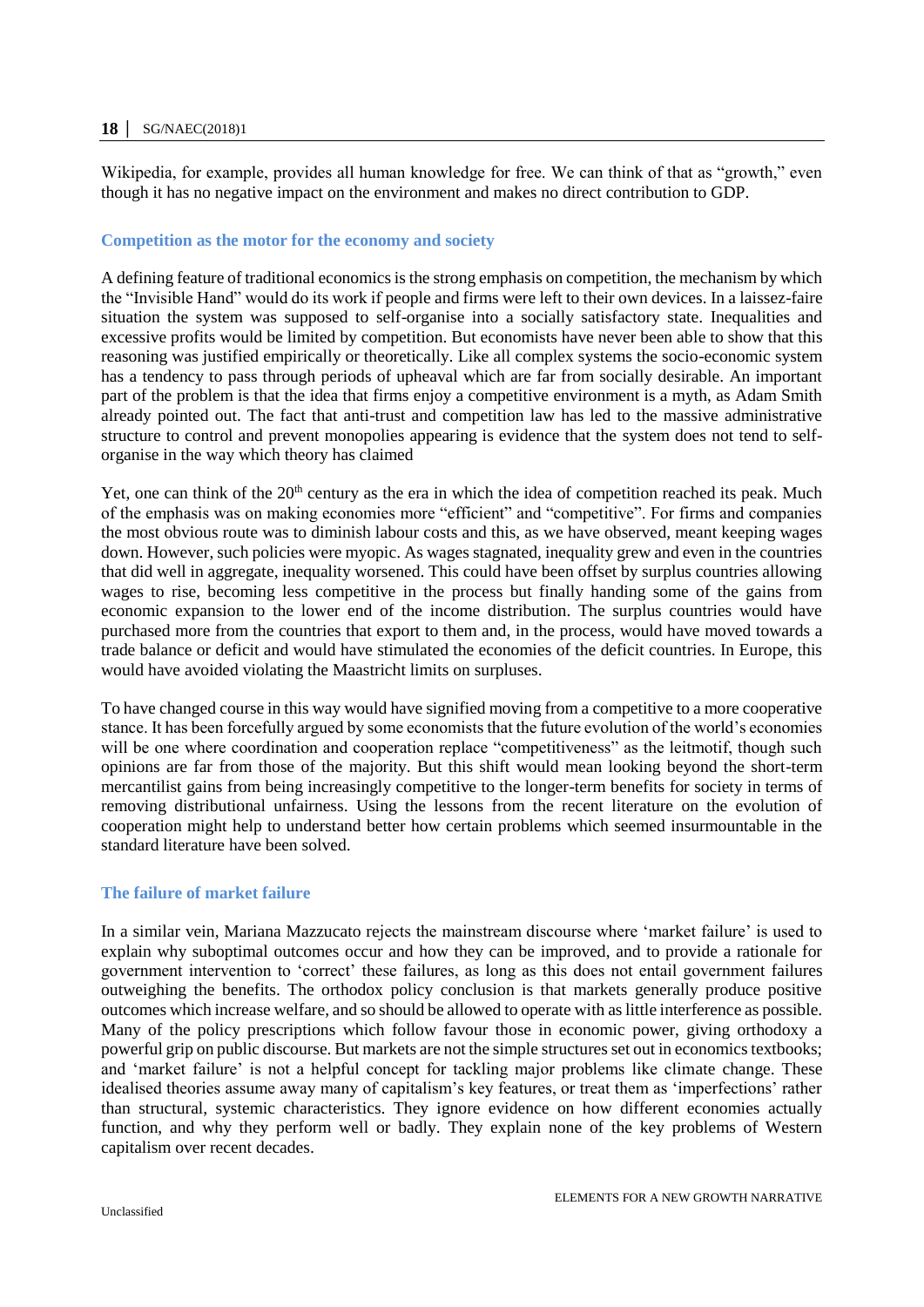We need a richer characterisation of markets and businesses. It is not helpful to think of markets as preexisting, abstract institutions which firms, investors and households 'enter' to do business, and which require them, once there, to behave in particular ways. Markets are concrete and differentiated outcomes arising from different circumstances. A theory of how capitalist economies work must include at its centre the dynamics of innovation, understanding both the specific nature of the public and private investments needed and the turbulent, non-equilibrium outcomes that result. This requires a more dynamic and accurate understanding of how innovation occurs than is provided by the orthodox economic theories of imperfect competition.

Recognising the role of the public sector as a driver of innovation in a range of fields is central to this approach. As Keynes' argued, private investment is both too volatile and too procyclical. Creating expectations about future growth is a crucial role for government, and not just during downturns. The new technologies in the Apple iPhone, for example, were developed with government support. The interdependence of private enterprise and the public sector; of market and non-market activities has to be recognised. This has implications for the role of taxation as the means by which economic actors pay the public sector for its contribution to the productive process.

#### <span id="page-18-0"></span>**Complexity economics**

Janeway's reference to the three-body problem illustrates a strand of thinking that looks to the theory of complex systems to understand the interactions within the economy, and of the economy with other systems. [Will Tracy](http://oecdtv.oecd.org/4562/or/NAEC-Seminar-with-Will-Tracy-AI-and-The-Future-Of-Work-A-Complexity-Perspective.html) outlined how a complexity approach could be useful in thinking about the future of work. The Santa Fe Institute, where Tracy works, starts from the proposition that the economy is not necessarily in equilibrium. Economic agents constantly change their actions and strategies in response to the outcome they mutually create. This further changes the outcome, which requires them to adjust afresh. Economics has largely avoided this nonequilibrium view in the past, but it allows us to see patterns or phenomena not visible to equilibrium analysis that emerge probabilistically, last for some time and dissipate.

Where equilibrium economics emphasizes order, determinacy, deduction, and stasis, complexity economics emphasizes contingency, indeterminacy, sense-making, and openness to change. In this framework historical time becomes important, and a solution is no longer necessarily a set of mathematical conditions, but a pattern, a set of emergent phenomena, a set of changes that may induce further changes, a set of existing entities creating novel entities.

Economics can take advantage of findings from studies of other complex systems, even if they seem far removed from the concerns of economists. For example, the puzzle as to why the hearts of all mammals beat around the same number of times during an average lifespan was solved using network analysis of the respiratory system. The techniques developed for this problem have been applied to densely packed social networks, showing relationships between for example city size and innovative capacity. Network approaches can also be used to think about the future of work. If your job is likely to be replaced but all of the jobs nearby with similar skill sets are not going to be replaced you are not so worried. Conversely, you might have a job where your job seems very safe but there are a number of jobs with very nearby skill sets in a network mapping sense that are unambiguously going to be replaced. As a result we should expect a flood of people from those nearby skill jobs into your job, and even though your job might be safe the reality or the experienced outcome will be that that is a very difficult position to be in.

Arguably the most important difference in the mindset between complexity economics and traditional economics is phase transitions and dynamic disequilibrium. An everyday example of this would be cream being poured into coffee. We could perhaps come up with one number that to define the drink after it's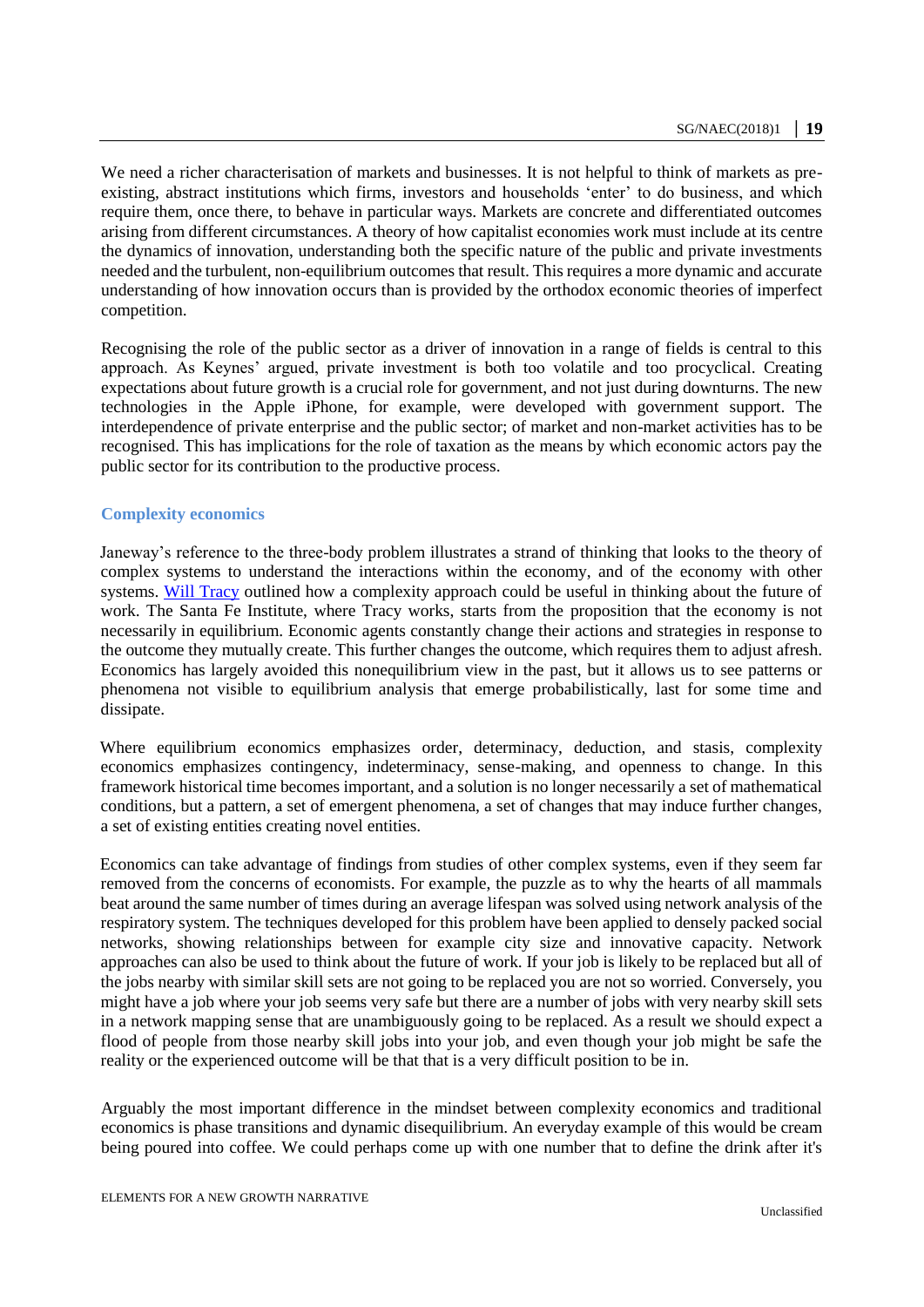perfectly mixed, maybe some number that represents the colour, and we could come up with a binary scheme that represents the initial state, but the middle position in which it's in a dynamic state is very difficult to explain numerically. The coffee is a one-directional phase transition, but in many phase transitions of interest to economists, actors can go back and forth between states, for example between a bull and a bear market. In this case, behavioural traits, the tendency of individuals in that market to interpret news in one way or another, is a function of the system state.

The state transitions where complexity science has the most to offer are situations in which what happens during the dynamic disequilibrium can impact the state that you eventually transition into. This is perhaps one of the more salient differences between complexity economics and traditional economics. A good example of this would be to think about the economic transition in Russia compared to what happened in Estonia or China as they faced similar challenges.

The ways in which we adapt can also significantly impact which phase we will eventually transition into. Adaptation helps explain phenomena that more orthodox approaches struggle to cope with, such as the Easterlin paradox, whereby after a certain point, significantly increasing GDP per capita does not really impact happiness. The hypotheses to explain this that gain the most traction are either a hedonic treadmill approach where we say people are adjusting to what they used to have and they always want something more; or a social status comparative where we say it's partially what you consume but it's also whether or not you have more status than your neighbour and that status is zero-sum. But in both of those scenarios what's happening is that people are adapting. People are saying I'm in a new situation, and given this new situation that I'm in now, I need more, I need a different facet of consumption to obtain my previous level of happiness.

Our systems are not smooth surfaces where we can take one best guess and then do local search to get to a local optimum. They are places with lots of local optima you can get stuck on where you need to do some experimentation. When something works, try it somewhere else, which is how you would search a more rugged topology.

For businesses, feedback is one of the most salient aspects, particularly for network-based business models. The more I get of one type of person participating in the model, the more value I am able to deliver either to that person or to someone on the other side of the model. The more value I am able to deliver, the more people want to participate. The more people participate, the more value I deliver, and this creates a virtuous cycle.

Inequality can also be considered in this framework. At some periods we have low-skilled workers suffering the most and high-skilled workers gaining the most, but there are also interstitial periods, phase transitions perhaps, where it's actually lower-skilled and higher-skilled workers who do better compared to the middle. The ability to flip between these different regimes suggests some interdependencies or episodic linkages with other things that are going on in the economy.

Classical economic theory is based on the assumption that all agents are identical, while in reality agents are not identical and firms are not identical. It is often those differences that allow for different rates of adaptation, and those different rates of adaptation in turn allow for disequilibrium period behaviours to affect the state that we eventually transition into. One of the ways in which we're most concerned with this heterogeneity in the economy is in the relationships between individuals and the way in which they either exchange or transfer information between each other. There is a very deep structure to networks and we can think about it being in between the system level macro structure, and the individual level very micro structure. There is a mid-tier mezzo level granularity at which we can mathematically understand things about the relationships between agents, and once we do that we can have different measures of a node's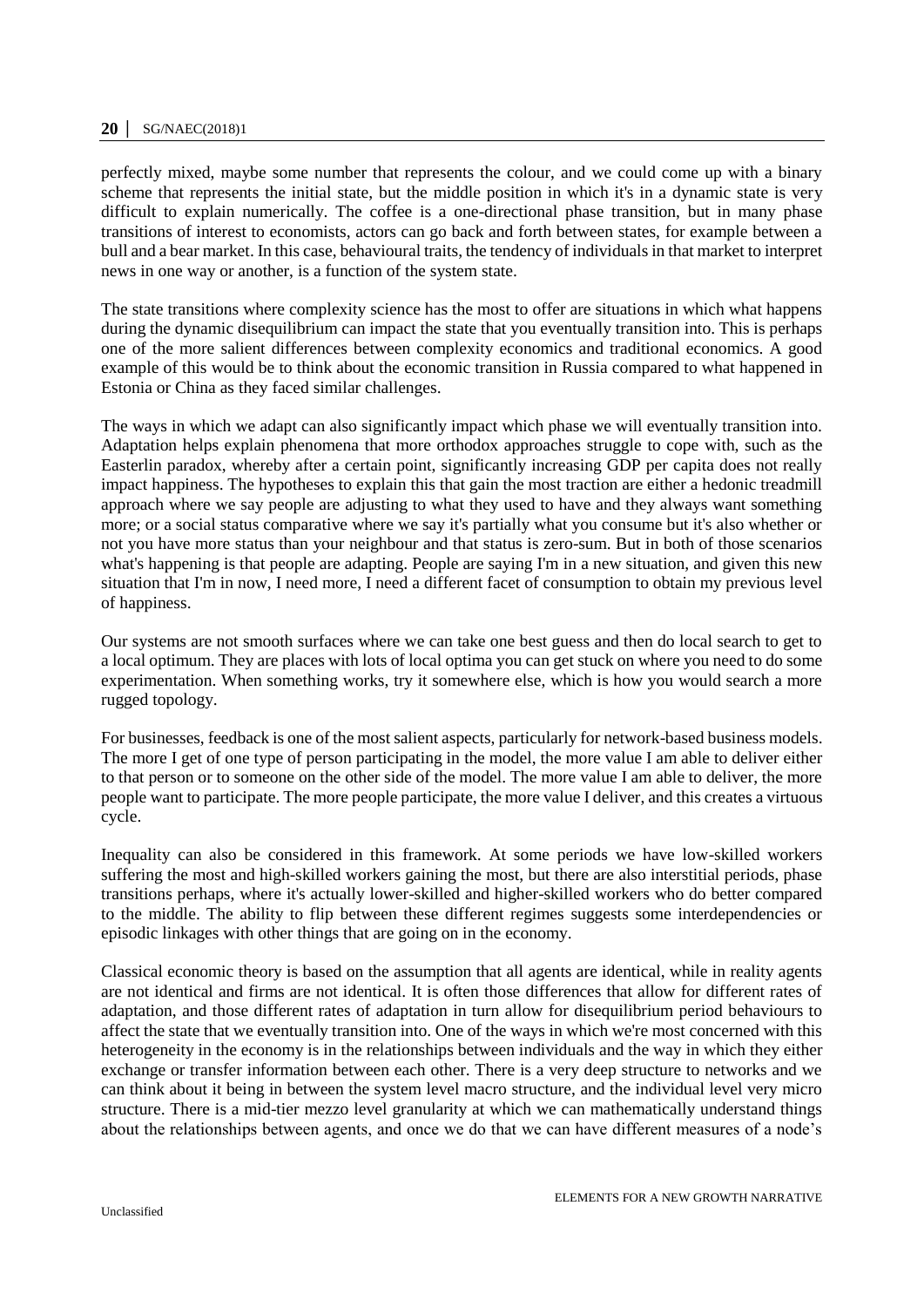importance. Community structure tends to be very important in understanding how you have clusters of nodes whose edges are very tightly coupled to each other, but they're not so connected to other groups. This can in a very real sense impact what happens during that dynamic disequilibrium period and what type of a phase you eventually transition into.

Many of new technologies don't just change the work that is done, they also change our capacity to do different types of intellectual work. The traditional approach to economics is this idea that we can basically treat firms and organizations as individuals and say the firm maximises something much like the individual is maximizing it. In reality organisations process information collectively and the way in which they structure themselves unambiguously impacts the efficacy of the decisions that the organisation is going to make.

In turn that is going to have a very significant impact on how the economy responds to changes like technology. We can think about artefacts and how different artefacts impact our ability to think. If I give you a map of a new city and you use that map to explore the city and then I take the map away, you are going to be better off finding your way through the city for having had the map. This stands in contrast to things like a GPS or a calculator where if I give you a GPS and you really rely on the GPS to get around the city and then I take the GPS away you are arguably less well-off than if you just explored the city for the same amount of time without the GPS. So we're at this phase transition on some level where increasingly the technologies that we use are technologies that are making us as individuals less able to solve the tasks that we are now outsourcing today to the technologies themselves.

# <span id="page-20-0"></span>**Paradigm shifts**

For an approach to economics based on complexity and systems thinking to become part of the orthodoxy would require a paradigm shift. [Michael Jacobs](http://oecdtv.oecd.org/4435/or/NAEC-seminar-with-Michael-Jacobs.html) examined to what extent the economic and political conditions today offer parallels with the two previous periods of shifts in the politico-economic paradigms. A politico-economic paradigm generally encompass: a set of political/economic goals, or problems needing to be addressed, which are regarded as most important for society and in policymaking; a general analytical/theoretical framework for understanding the way economies and societies work; a public narrative and language which describes simply and justifies the goals and analytical framework; and a set of principal economic and social policies which will achieve the goals/overcome the problems, based on the analytical framework.

Thomas Kuhn's theory of paradigm shifts in the natural sciences argues that change occurs when two conditions are met: a critical mass in the number or importance of "anomalies" which contradict the dominant paradigm; and the successful development of an alternative theory that better explains the prevailing evidence. Imre Lakatos built on these ideas, arguing that changes in science could be seen in terms of "research programmes" that are either "progressive" or "degenerating". Progressive programmes advance new theories and adopt ideas that better explain reality. In contrast, degenerating programmes persist with old theories and ideas, despite their failure to explain the available evidence, and, in doing so, eventually abdicate their previous role as a progressive programme. The inherent uncertainty of economic prediction and the deeply political nature of policymaking makes it easier for degenerating programmes to retain their incumbency advantage. Path dependency is further strengthened by the influence of vested interests, which help to shape the interpretation of external shocks and lend support to degenerating over progressive programmes. Peter Hall argued that economic policy can exhibit three 'orders' of change, increasing in their magnitude: adjustment of an existing policy; a change in the policy; a change in the goals of policy altogether. In Hall's conception, it is the third order of change which corresponds to a paradigm shift in the politico-economic orthodoxy.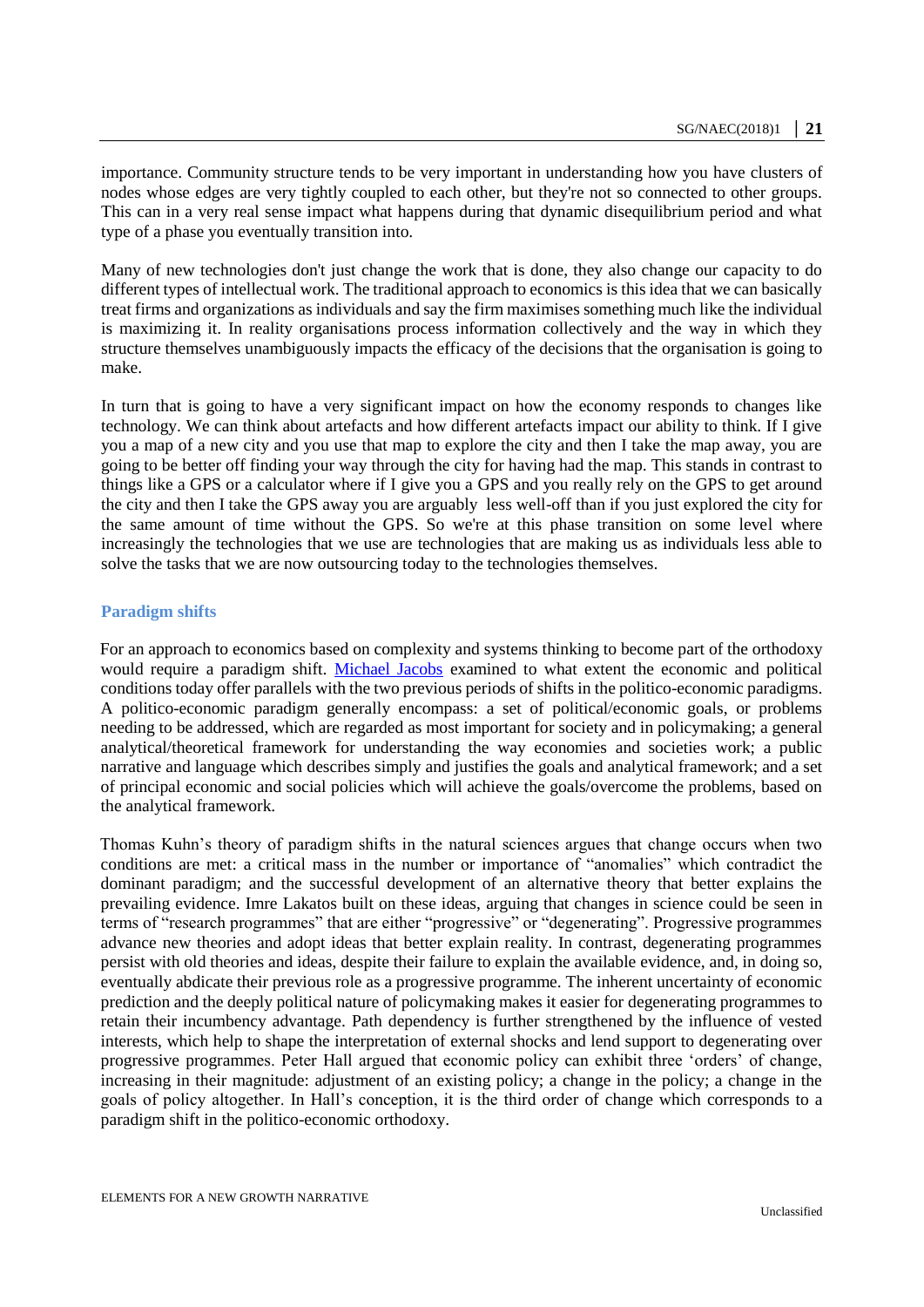#### **22 │** SG/NAEC(2018)1

The pattern of change is characterised by six steps: the prevailing orthodoxy dominates economic policy and debate; economic shocks and crises occur; policy prescription fail; orthodox theory and discourse are increasingly questioned; an alternative theoretical and policy approach has been developed in the meantime; as breakdown occurs, this increasingly becomes the new orthodoxy; a new government is elected and new policies are pursued. The paradigm shift itself occurs at different levels.

At the academic level (the weakest level), new theories are developed, or old ones rearticulated which seek to explain the economy better and justify and propose new policies. These theories do not need to become hegemonic in academic circles, but they do need to inform and influence the general conceptual framework and narratives used in public policy and debate, through organised channels. Public narratives and debate have a stronger influence than academic theory, and operate through an ecosystem of public intellectuals, think tanks and journalists who articulate and proselytise the new goals, frameworks, policies and narratives. Politics is the decisive level. Political parties adopting the new approach are elected to government and implement the policies.

If the economic shocks and crises of the last decade are the precursors to a new shift in the politicoeconomic paradigm, it is clear we are, at best, in its very earliest stages. In most countries mainstream economic policy has not yet undergone any significant change, and there is little consensus on what, if anything, ought to replace it. It is true that a number of governments are now talking about new approaches, but the very disparate nature of these efforts suggests that it would as yet be premature to describe this as a "paradigm shift".

However, beneath this there are some signs of an emerging transition, at several levels. First, debate in the economic policy community, both among academics and in international institutions and think tanks, has begun to change. Modern economics is more pluralist than a generation ago. In recent years the Nobel Memorial Prize in Economic Sciences has frequently been awarded to practitioners working outside the neoliberal orthodoxy. In the English-speaking world, many of the most prominent economists contributing to public debate are trenchant critics of neoliberal theory and policy. This is much less true, however, in other countries. At the same time, no overarching "alternative" paradigm has yet emerged and there has been little effort to articulate a shared alternative view which might incorporate and bind together elements of the new pluralism.

This is partly because there are significant differences of approach between different kinds of heterodox academic economists. Second, at the level of institutions within civil society, there is increasing interest in the idea of a significant shift in approach to economic policy. Three of the major international leaders in economic thought and practice – the OECD, the World Bank, and the World Economic Forum – have become committed over recent years to a new narrative of 'sustainable, inclusive growth', based on an acceptance that the neoliberal model has generated both rising inequality and unsustainable environmental impact. At present it would be hard to say that the consensus has gone much beyond an acceptance of the failures of the dominant model and a set of new, broader objectives for economic policy; but the OECD 'New Approaches to Economic Challenges' initiative is now seeking a more coherent theoretical and policy response. At the level of political parties and governments, it is hard to discern any significant paradigmatic transition in progress.

The parallels between present economic conditions, and those in the two periods of the 20<sup>th</sup> century when major paradigm shifts occurred, are however striking. There is certainly no guarantee that we will see a paradigm shift in economic thought and policy in the coming years. But the evidence that major reform is required is powerful, and there are clearly dynamics in academic economics, within economic institutions and civil society, tending in that direction.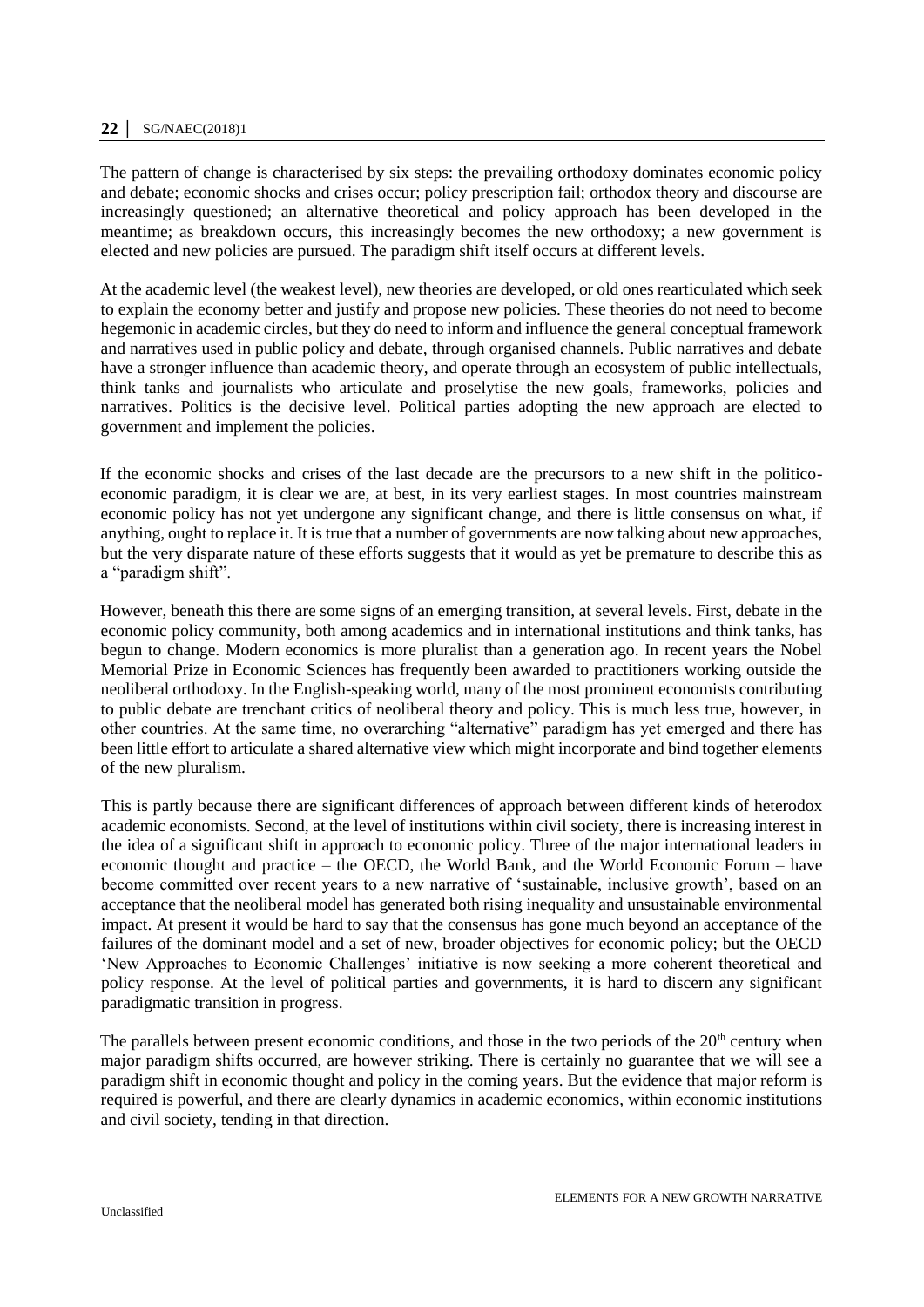# <span id="page-22-0"></span>**SO POLICIES AND POLICYMAKING HAVE TO CHANGE TOO**

#### <span id="page-22-1"></span>**[Rethinking macro stabilisation](https://oecdtv.webtv-solution.com/4828/or/naec_seminar_with_olivier_blanchard.html)**

Previous major crises, from the Great Depression to the stagflation of the 1970s, profoundly changed both macroeconomics and macroeconomic policy. The Great Financial Crisis has forced macroeconomists to (re)discover the role and the complexity of the financial sector, and the importance of financial developments, but for Olivier Blanchard, the lessons should go well beyond this, and force us to question the presumption that economies are self-stabilising, and to consider whether temporary shocks can have permanent effects.

The Great Depression led to the Keynesian revolution, a worry about destabilising processes, a focus on aggregate demand and the crucial role of stabilisation policies, and to tighter constraints on the financial system. The stagflation of the 1970s led instead to the partial rejection of the Keynesian model, a more benign view of economic fluctuations and the self-stabilising properties of the economy, a focus on simple policy rules, and a more relaxed attitude to the financial system.

There are three lessons from the last ten years.

### *The centrality of finance*

Minsky warned for decades about the consequences of build-ups in financial risk. Financial crises were endemic in emerging market countries, and Japan's "lost decades" after the bursting of the bubble were there for all to see. Yet, prevailing macroeconomic paradigms largely ignored the possibility of financial developments as drivers of economic performance. In macroeconomic models, the role of the financial system was often reduced to the determination of a yield curve and stock prices, based mostly on the expectation hypothesis with fixed term premiums.

But despite all the research since the crisis, at least two issues crucial for policy remain unresolved.

First, granting that asset price or credit bursts and their interaction with excessive leverage are crucial in understanding financial crises, what is the relative importance of different mechanisms? One mechanism is that financial intermediaries lose capital and respond by cutting back lending thereby choking off economic activity. Another is that excessive indebtedness coupled with declining asset values lead consumers and businesses to retrench and cutback on consumption and investment.

If the second channel is the most important, measures that write off existing debts are crucial to the resolution of financial crisis. If the key issue is impairment of intermediaries, then such debt writedowns may be highly counterproductive by substantially reducing the regulatory capital of intermediaries and leading them to scale back lending.

Second, the issue of the relative roles of solvency versus liquidity in precipitating a crisis is still not settled. Official sector accounts of the crisis in the United States suggest that the problems at the major institutions were primarily problems of liquidity rather than solvency. On the other hand, there were substantial reasons to doubt the solvency of some of the largest banks as early as the summer of 2008.

The question of how to deal, in the midst of a generalised crisis, with institutions that are suddenly recognized to be in trouble, remains open.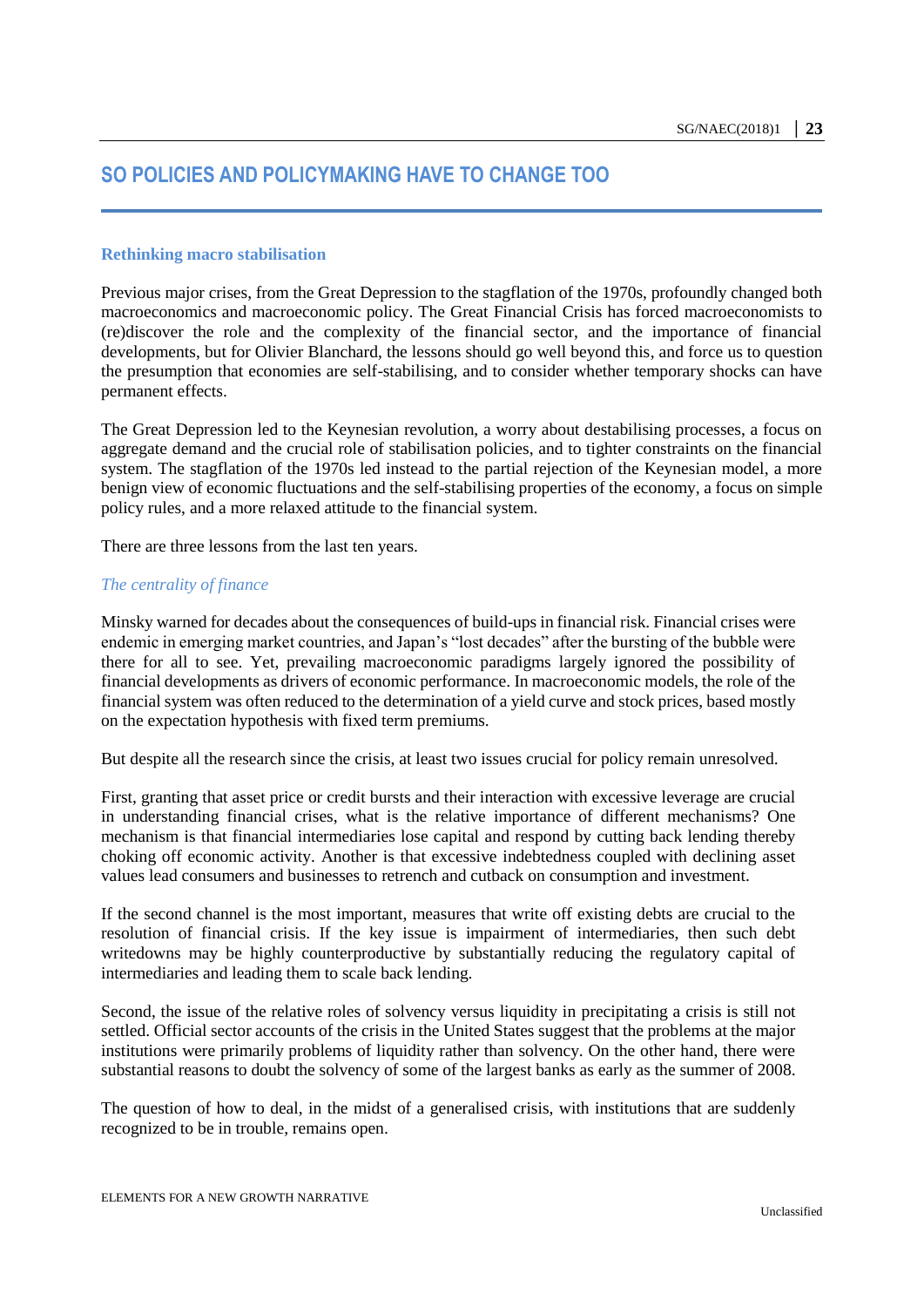# **24 │** SG/NAEC(2018)1

# *The nature of fluctuations*

By the time of the crisis, macroeconomics had largely converged to a view in which the economy was constantly hit by many demand or supply shocks, most of them small, each with their own propagation mechanism, largely linear, with the economy ultimately returning to potential after any given shock. Vector auto-regressions (VARs) were thought of as capturing the reduced form of these dynamics. Dynamic stochastic general equilibrium (DSGE) models could be constructed to fit and interpret the reduced form, and to give a deeper structural interpretation to the observed dynamics.

In a world of regular fluctuations, optimal policy takes the form of stable feedback rules. Before the crisis, the focus had been nearly exclusively on monetary policy, and the best reaction function of the interest rate to inflation and to the output gap. Fiscal policy was ignored as a stabilisation tool, although, inconsistently, policy makers still let existing automatic stabilisers function, no matter how accidental and unadapted they were. Macroprudential policies were not the subject of mainstream discussions.

The financial crisis does not fit this image of fluctuations, in a number of dimensions. The relevant image is plate tectonics and earthquakes, rather than regular random shocks. Financial crises are characterised by non-linearities and positive feedback whereby shocks are strongly amplified rather than damped as they propagate. The quintessential example is bank runs. Liquidity is intrinsically associated with multiple equilibria or at least with large effects of small shocks. And rather than returning to the status quo when the shock ends, financial crises are followed by long periods of depressed output.

These evolutions have led to a revival of the hysteresis discussion, i.e. whether temporary shocks have persistent or even permanent effects on potential output.

Some of the issues are specific to financial crises, but some apply to all fluctuations. Another nonlinearity has come from the interaction between public debt and the banking system, a mechanism known as "doom loops". This played a central role early in the euro crisis. Higher public debt leads to worries about public debt restructuring, decreasing the value of the bonds held by financial institutions, leading in turn to a decrease in their capital, worries about their health, and the expectation that the state may have to bail them out and be itself in trouble as a result.

In contrast to the standard pre-crisis view, nonlinearities like this can amplify initial shocks, potentially leading to implosive paths, leading to strong policy challenges.

# *Low interest rates/secular stagnation*

We are in an environment of low nominal and real interest rates, and may be for the foreseeable future. An environment that interacts with the first two factors, and forces a rethinking not only of monetary, but also of fiscal and financial policies. Interest rates lower than growth rates have implications, not only for monetary policy but also for fiscal and financial policies.

So far, the focus has been primarily on monetary policy, and the effective lower bound. While central banks have explored and used other tools, the binding lower bound on short term nominal interest rates (zero, or slightly negative) limited the scope of monetary policy to sustain demand during the recovery. The limits of monetary policy imply a larger role for other policies, in particular fiscal policy. If the interest rate is below the growth rate, could this be a signal that the economy is dynamically inefficient, in which case larger public debt is actually not only feasible, but also desirable? If the economy is dynamically efficient, but the safe rate is below the growth rate, can the state still issue debt without ever paying it back, and if it can, should it do so?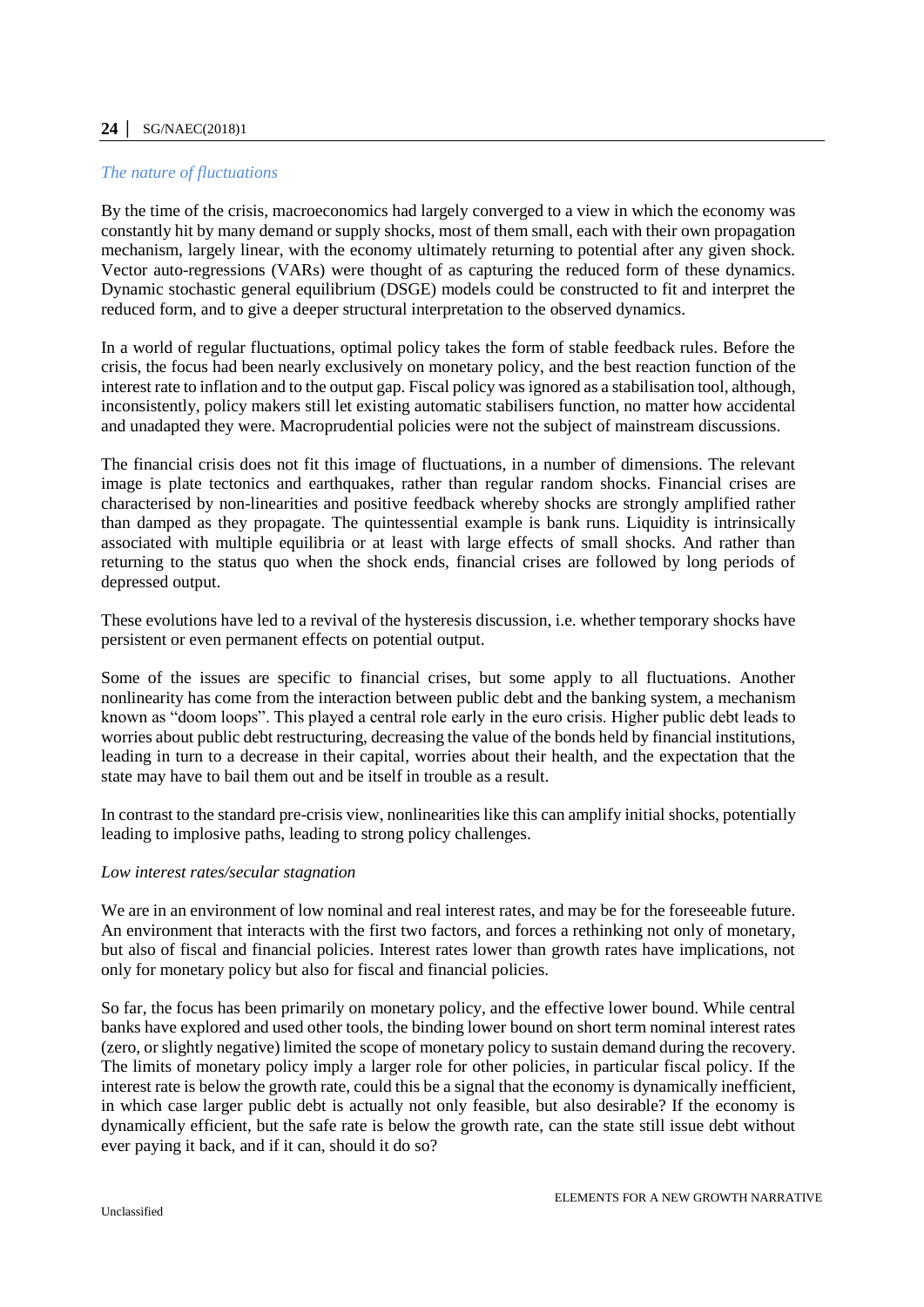Low interest rates also have implications for financial regulation and macro prudential policy. The main issue is the relation between low interest rates and risk taking. It has been argued that a combination of human nature, leading to reach for yield, and of agency issues, lead to more risk taking when interest rates are low. Also, by inflating asset values and reducing debt service costs, low rates may also lead to high leverage.

### *Implications for monetary policy*

The crisis forced central banks to change monetary policy to deal with the emergency, and the question is how many of the instruments they used should remain in place. In an environment of low neutral rates and higher perceived risks, the main challenge facing monetary policy is how to deal with the liquidity trap, both ex-ante and ex-post. Should the inflation target be increased? Should central banks adopt a price level or a nominal GDP target? Can the scope for negative nominal interest rates be widened? The issue must be tackled now even in countries where the constraint is not currently binding.

There is also the question of whether and how monetary policy should concern itself with financial stability. Monetary policy can be of little help, and so financial stability must inevitably depend on financial policies, imperfect as they might be.

How central banks should deal with the large balance sheets they have accumulated as a result of the crisis also has to be addressed. There is no strong reason for large central banks to keep those large balance sheets. To the extent that there are reasons to affect spreads, this is better handled through debt management and fiscal policy.

#### *Implications for fiscal policy*

In an environment of limits to monetary policy, and neutral interest rates below growth rates, fiscal policy will inevitably play a much more active role in stabilisation. However, fiscal policy faces a highly unusual environment. Debt levels relative to GDP are high by historical standards, but interest rates on government debt are low, and in many countries, they are expected to remain lower than growth rates for some time to come. As a consequence, levels of government debt service relative to GDP are low by historical standards.

These evolutions raise two issues. The first is how fiscal policy can be used as a stabilisation tool. Given how short-handed governments were in reacting to the fall in demand in 2008-9, there has been surprisingly little academic work and no policy progress on this front. Another issue is the complexity of "multipliers", i.e. the effects of fiscal policy on demand and output, of their dependence on the specific type of fiscal adjustment and the economic environment. We still have a poor understanding, for example, of the effects of spending cuts versus tax increases, and on the supply side effects of alternative fiscal policies.

Automatic stabilisers can be made more potent and effective with policy effort. And, in an environment in which the interest rate is likely to remain below the growth rate for some time to come, the usual discussion of debt sustainability must be re-examined. At a minimum, debt consolidation can take place more slowly and there are additional arguments for debt-financed increased public investment.

#### *Financial policies*

Based on recent experience, a large fraction of instability in advanced economies over the next decades is likely to be associated with financial instability. This raises the issue of both crisis prevention and crisis resolution.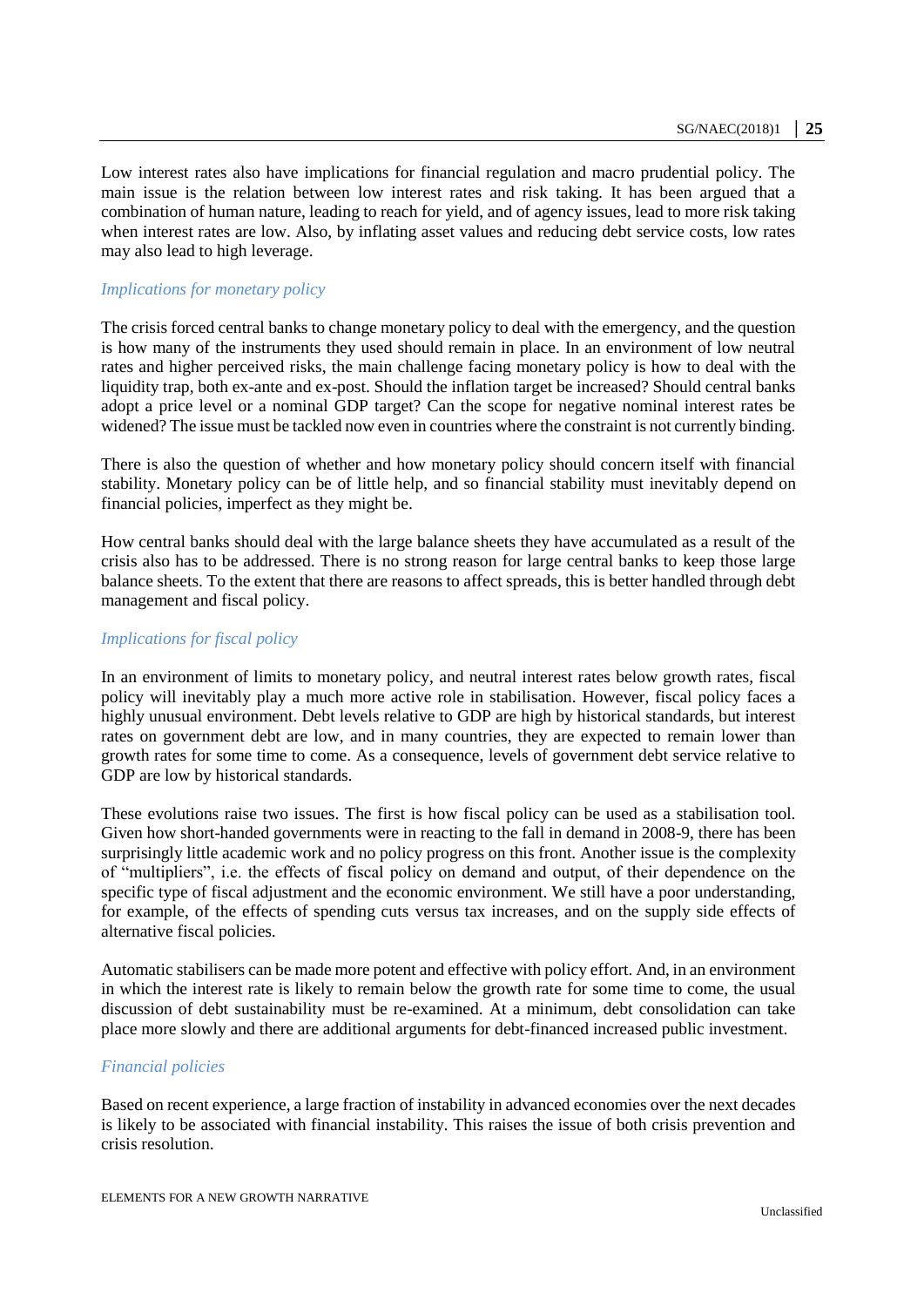#### **26 │** SG/NAEC(2018)1

Some believe that policymakers need stronger tools for responding to financial strains, others that the moral hazard associated with the excessive availability of bailout funds was an important contributor to the excessive risk taking that led to the crisis. To a substantial extent, crises have their roots not in conscious risk taking by financial institutions, but in events that they do not anticipate, and so cannot be changed by altering incentives. Moreover, the provision of liquidity to combat runs may not represent a moral hazard cost because it need not be socially costly. The US government made a profit on the TARP programme of support for financial institutions. Because major crises only occur every half century or so, actions in one crisis may not be important as precedents for the next.

For crisis prevention, the efficacy of capital regulation and stress tests, and the desirability of time varying regulatory policies to promote stability are central issues. However, claims that the system would weather a storm far worse than 2008 without any large institution needing to raise capital probably say more about stress test methodologies than they do about banking system robustness. This has direct policy relevance. A major policy error made in the 2008 crisis was the failure of regulatory authorities in the United States to force the raising of capital or at least the reduction of dividend payments and stock repurchases in the spring and summer of 2008, even as markets were seriously concerned about the health of the financial system.

While regulatory policies that are more responsive to changes in firms' economic capital are desirable, time-varying capital requirements or leverage limits may not be. It is very difficult to identify bubbles or excessive credit booms ex ante and even more difficult to confidently identify them enough ahead of their bursting to make countercyclical policy worthwhile. These considerations suggest financial stability benefits of higher and constant capital ratios, rather than lower and cyclically sensitive ones.

One of the most interesting findings of research since the crisis is that, leaving aside the risk that some activity shifts to the shadow banking sector (which thus needs to be regulated as well) higher capital ratios have limited effects on either the cost of funds for banks or on bank lending. Higher capital ratios than the current regulatory ratios may therefore be appropriate.

To summarise: for the best mix between financial regulation and macro prudential policy, having higher and constant capital ratios rather than lower and varying ones is likely to be more conducive to the maintenance of financial stability.

Ten years ago, few would have predicted the events that were to unfold, from runs on the largest world financial institutions, to interest rates at liquidity trap levels for close to a decade, to inflation still below target today, to output gaps being still large and negative in many advanced economies. There is a temptation to go back to the pre-crisis ways, a return to inflation targeting and to a Taylor-like rule, with no use of fiscal policy for stabilisation purposes, and pushback on financial regulation and macroprudential measures.

This temptation should be resisted, but the approach adopted could be evolution or revolution.

*Evolution* In a world where financial instability, lower bounds on interest rates, and protracted effects of cyclical downturns are ever-present threats, strong stabilisation policies are key. At a minimum, monetary policy must re-establish its margin of manoeuvre. Fiscal policy must be reintroduced as a major stabilisation tool. Financial policies must continue to be adjusted and reinforced.

*Revolution* If however neutral rates remain extremely low, perhaps even negative, or financial regulation falls short, more dramatic changes may be needed, from reliance on fiscal deficits, to active policy efforts to promote private spending, to higher inflation to achieve lower real rates, and much tighter constraints on the financial sector.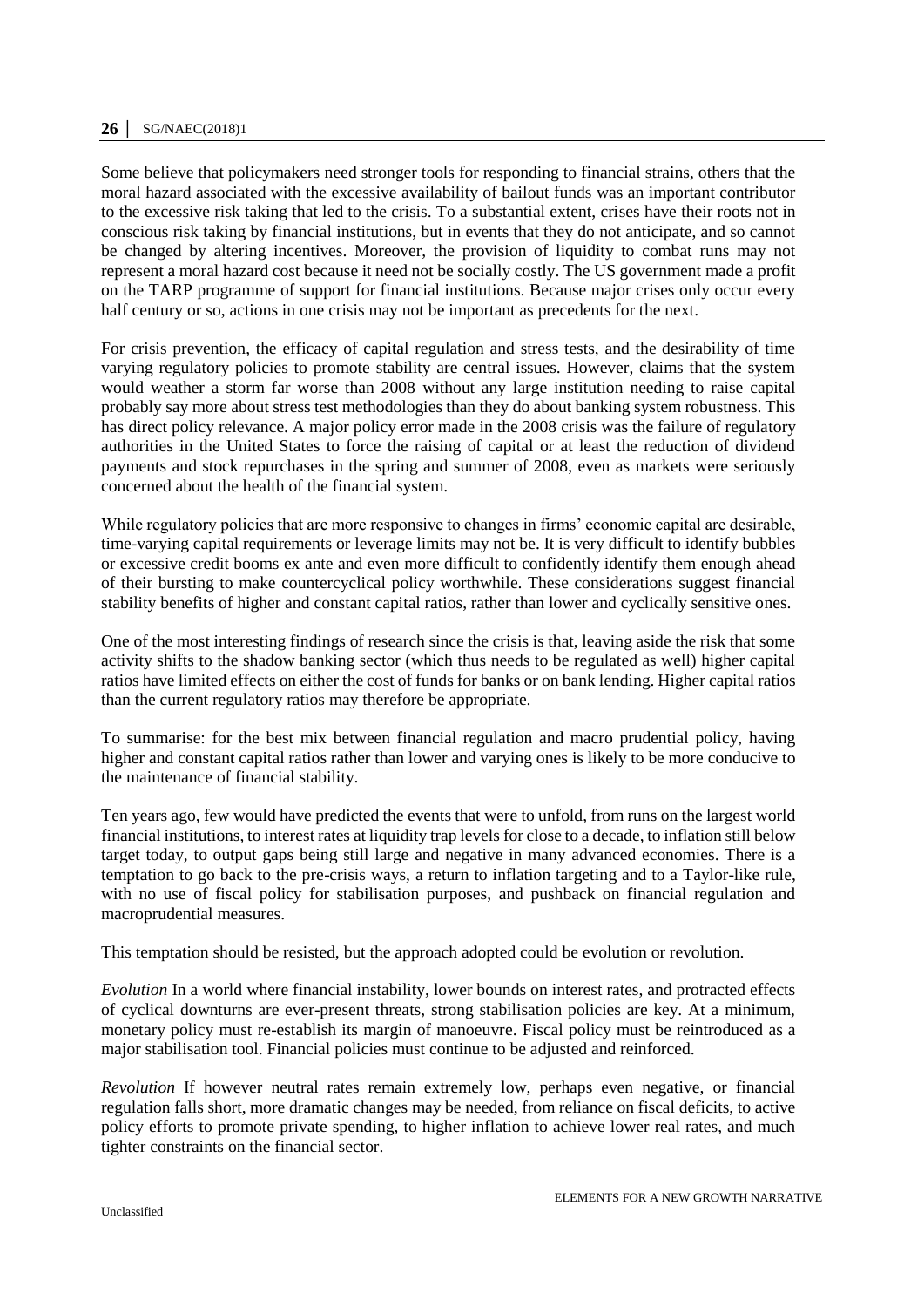#### <span id="page-26-0"></span>**[The roots of inequality](https://oecdtv.webtv-solution.com/4749/or/naec_seminar_with_angus_deaton.html)**

Income distributions are clearly becoming more unequal, and inequality is blamed for the growth in populism, but what is inequality, and what role does it play in inhibiting or encouraging economic growth, or in undermining democracy?

Angus Deaton stressed that we should be careful not to confuse inequality with unfairness. It is the perception of unfairness that is driving populism, while some kinds of inequality seem acceptable. Deaton's analysis of inequality starts from a similar perspective to the one NAEC defends regarding economic crises as being endogenous to the economic system, not exogenous shocks. Likewise, for Deaton the economy is a set of processes and policies, and the interaction between these processes and policies produces various outcomes, including inequality. Some of these processes are good, some are bad, and only by sorting the good from the bad can we understand inequality and what to do about it. History shows that some societies with little or no inequality had little or no economic growth either, and it is possible to find examples of various combinations of high/low growth/inequality. In *The Great Escape: Health, Wealth, and the Origins of Inequality*, Deaton points out that periods of great progress are usually periods of rising inequality. Rising inequality can be a sign of real progress, but that's not what's happening now.

One of the main causes is rent-seeking. Mancur Olson said that this is what would happen in mature capitalism, and you could make an argument that this has been happening all along, but the Second World War stopped it for a while.

If monopolies are unregulated, they can be very effective at squeezing profits out of consumers and workers. That's a process of rent-seeking which would transfer resources upwards, from relatively-poor people to people who are much better-off, thus increasing inequality but also slowing economic growth and making the market less efficient. Under those circumstances you would get a correlation between inequality and slower growth, but it's the monopolies that are causing both, not one causing the other.

Rent-seeking doesn't have to redistribute upwards—when there were powerful unions, there was a fair amount of redistributing downward, to autoworkers in Detroit for example when there was little competition. Now big companies are not sharing the rents with the workers anymore and one of the reasons people are worried about inequality is that rent-seeking is now almost entirely in favour of the elite.

So the living standards of the working class are not rising anymore. That's linked to the "deaths of despair" (drugs, alcohol and suicide) that Anne Case and Deaton have been analysing - people dying in middle age. In *Mortality and morbidity in the 21st century*, they find that while midlife mortality rates continue to fall among all education classes in most of the rich world, middle-aged non-Hispanic whites in the U.S. with a high school diploma or less have experienced increasing midlife mortality since the late 1990s. This is due to both rises in the number of deaths of despair and to a slowdown in progress against mortality from heart disease and cancer, the two largest killers in middle age. The combined effect means that mortality rates of whites with no more than a high school degree, which were around 30 percent lower than mortality rates of blacks in 1999, grew to be 30 percent higher than blacks by 2015.

The increases in deaths of despair are accompanied by a measurable deterioration in economic and social wellbeing, which has become more pronounced for each successive birth cohort. Marriage rates, labour force participation rates, and other indicators linked to well-being such as various forms of social participation, fall between successive birth cohorts, while reports of physical pain, and poor health and mental health rise.

Some aspects of globalisation and technological change, like outsourcing and robotics, also suppress worker wages while benefiting the rich. But these alone can't explain why median incomes have stagnated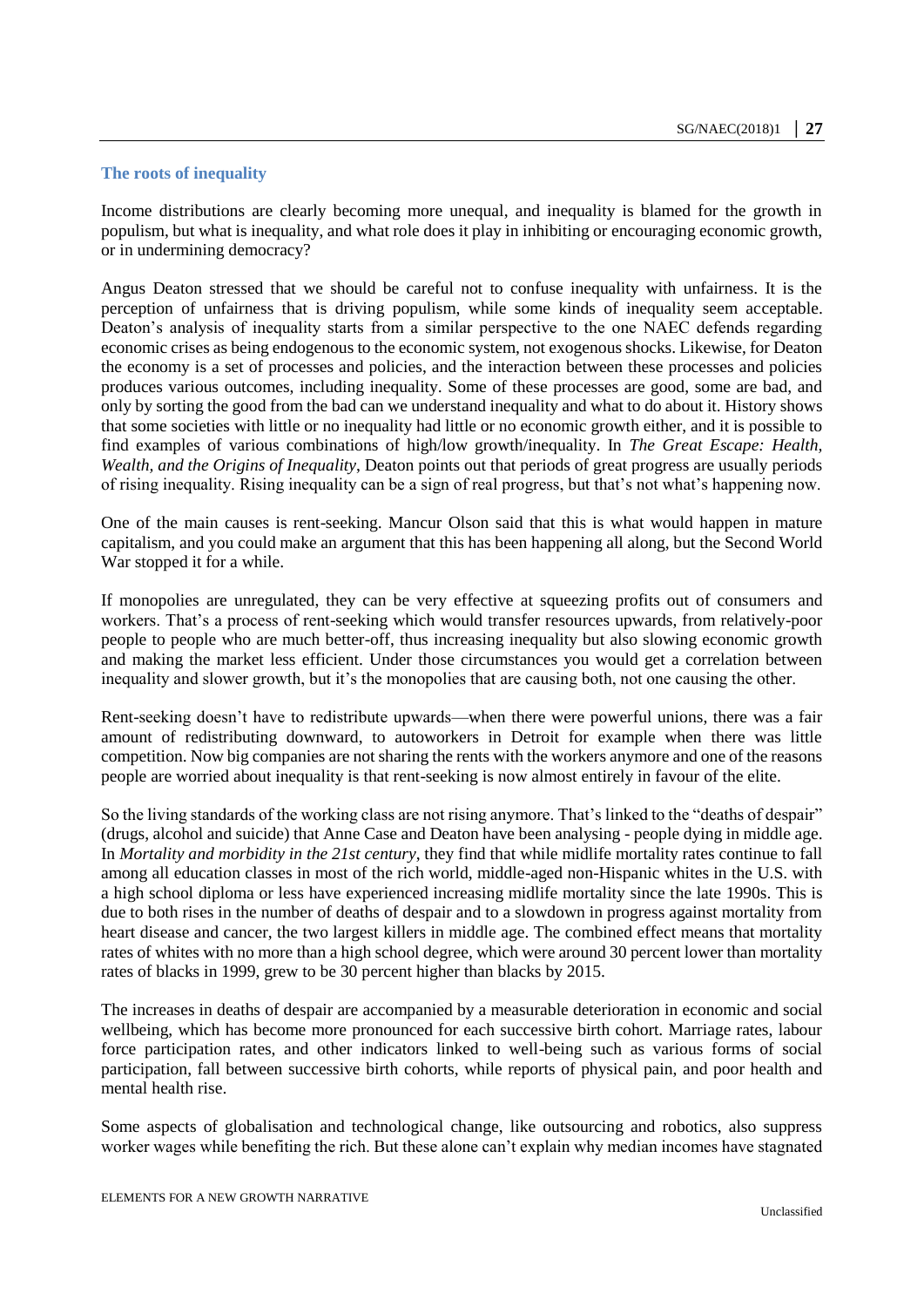for half a century, while incomes at the top have grown. A series of unfair economic and social processes propagate inequality:

*Healthcare financing*. Each year, the US spends a trillion dollars (\$8000 per family) more than other wealthy nations on healthcare costs, with worse outcomes. Healthcare jobs grew the second fastest in 2017, but wages were largely flat, leading hospital workers to unionise for higher pay. Healthcare financing cuts wages for the average American too—most employer-sponsored healthcare benefits are actually taken out workers' pay rather than being paid for by the company.

*Mergers.* Many industries, like tech, media, and healthcare, are now run by a few, large companies. But mergers rarely boost the wages of workers. Because of hospital mergers, hospital prices have risen, while hospital wages have not. Big companies have an easier time manipulating public policy to accrue profits, instead of making money through innovation and investment.

*Low federal minimum wage*. The federal minimum wage, at \$7.25 an hour, hasn't budged since 2009. According to a 2017 YouGov Survey, 66% of US adults would like to see the minimum wage raised to \$10.10. But the policy change usually faces resistance in Congress, where wealthy firms exert disproportionate influence.

*Diminishing worker power*. Twenty percent of workers sign non-compete clauses. This used to be restricted to employees with access to exclusive information or expertise, but now even blue-collar workers are being asked to sign, thereby reducing their incomes and bargaining power by preventing them from taking on other work, something which in fact is illegal but not enforced. What's more, over half of nonunion, privately employed Americans—some 60 million people—have signed mandatory arbitration agreements, which means they can never sue their employers.

The rise of temporary contracts. Companies are increasingly replacing full-time, salaried workers with contractors. Janitors, servers, and maintenance staff who once worked for wealthy companies now work for independent service corporations that compete aggressively against each other over pricing. Working conditions are precarious, without benefits, and with little opportunity for promotion.

*The stock market.* While the stock market rewards innovation, it also incentivizes companies to shuffle resources from labour to capital. As median wages have stagnated, corporate profits relative to GDP have grown 20% to 25%. That number would be even higher if executive pay was tracked as profits instead of salaries.

*Corporate influence on politics*. Both the Consumer Financial Protection Bureau and the 2010 Dodd-Frank legislation are under attack. President Trump plans to attack 75% of regulations, and may roll back a rule that requires money managers to prioritise their clients' interests. The US Supreme Court has ruled that corporations can act as political entities, spending unlimited amounts to support candidates and the legislation they will eventually push.

# <span id="page-27-0"></span>**[Mission-oriented research and innovation](https://oecdtv.webtv-solution.com/4359/or/naec_seminar_with_mariana_mazzucato.html)**

The ability of innovation to spur economic growth has long been recognised. Less recognised is the fact that innovation has not only a rate but also a direction. For Mariana Mazzucato, by harnessing the directionality of innovation, we also harness the power of research and innovation to achieve wider social and policy aims as well as economic goals. Therefore, we can have innovation-led growth that is also more sustainable and equitable.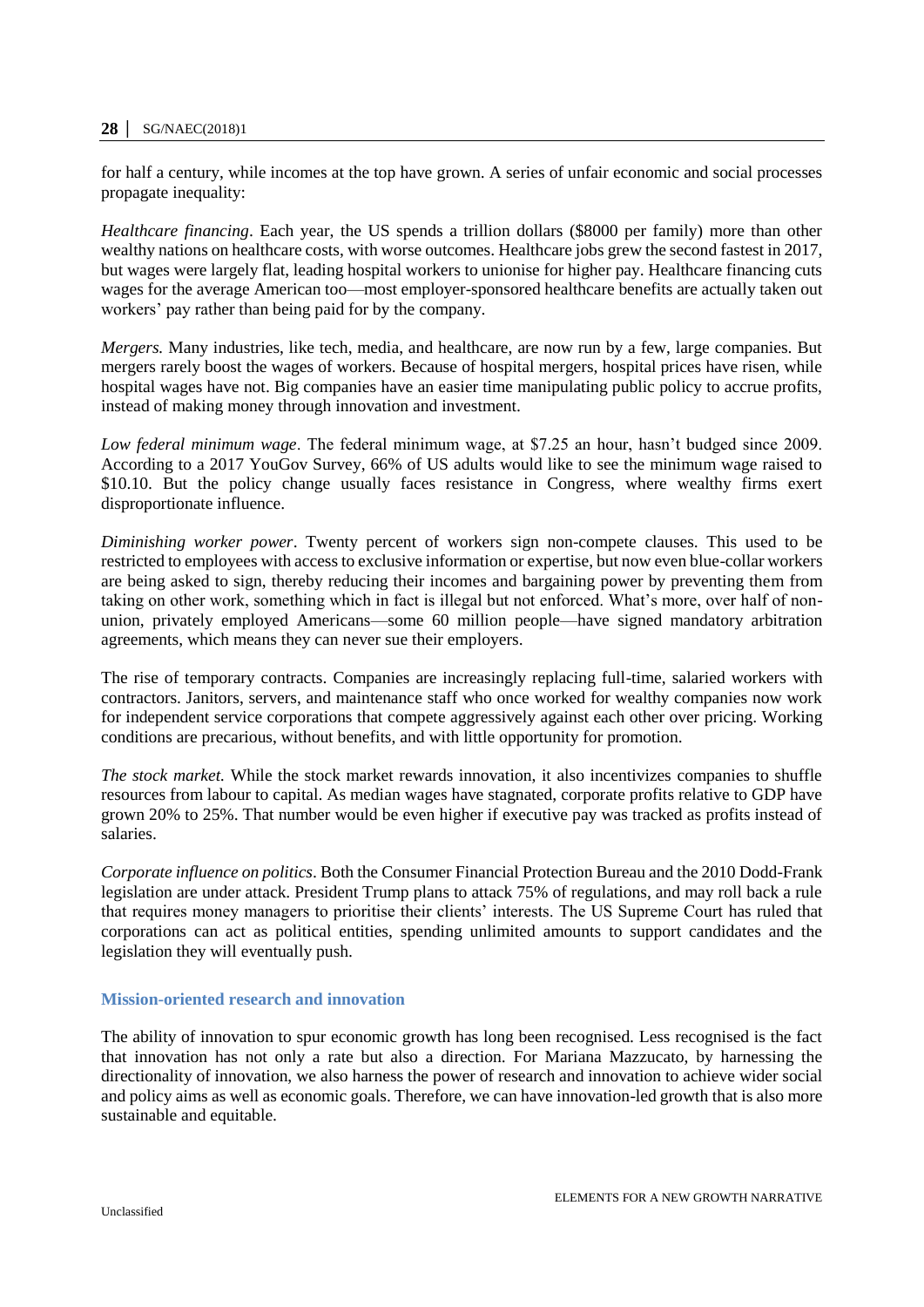This will not be achieved by governments applying the standard policy approach that consists in setting the rules of the game, de-risking, enabling, incentivising, facilitating the private sector, and fixing market and system failures (and then getting out of way). In the world of innovation, the biggest market failure arises when you have something like basic research with strong positive externalities around it, so the private sector under invests in it because it's very hard to appropriate the returns from that. So the state has to come in and fix that problem and fund things like basic science.

Fixing market failures did not get us major advances like the mass production system, aviation and space technologies, IT and internet, nuclear power, nanotechnology and AI, or green technology. Mass production for example would not actually have diffused and been deployed throughout the whole economy without a demand side policy around for instance suburbanisation. It was actually that people moved to the suburbs that then made them require the washing machines, the cars, etc. Without that direction of the demand side, that revolution would not have had the effect that it did. And in today's world, simply trying to fix so-called market failures will not help us achieve major objectives such as the Sustainable Development Goals.

The role of policy should include finding ways to steer economic growth, and missions are a powerful tool to do this. They can provide the means to focus our research, innovation and investments on solving critical problems, while also spurring growth, jobs and resulting in positive spillovers across many sectors. Critically, by spearheading public research and innovation investments in new strategic areas that have the possibility to bring together different actors (public, private and third sector) and spurring collaboration across different sectors (e.g. from transport to digital to nutrition) it is possible to awaken private sector investment that continues to lag. Indeed, what drives private investment is the perception of future growth opportunities. Missions help define those opportunities in ambitious ways.

The Apollo Program exemplifies the power of missions in driving government-led innovation and eventually transforming the global economy. Over 50 countries have now launched and operate a satellite, and that number will grow. Space is an essential dimension of today's world economic infrastructure, and a source of economic growth and new jobs. The public are used to seeing the satellite maps used in weather forecasts, but many other applications are all around us without most people being aware of the spaceborne technologies they rely on. Mobile phone calls rely on satellites, as do thousands of TV channels. Satellite tracking allows transport companies to locate vehicles across the world or inform passengers when the next bus is due. Automatic teller machines check PIN codes and other details via space. GPS navigation has created a whole new market for equipment and software, and the use of mobile location technologies in automotive and consumer applications, including smartphones, has been growing exponentially since the early 2000s. Many other products have benefitted from space R&D, including digital image processing, baby formula and heart pumps, not to mention the integrated circuits that are the heart of the modern digital economy, along with other publicly-funded innovations like voice recognition and the internet itself.

The Apollo example shows how a mission can change the whole innovation ecosystem. Even if it had failed to put a man on the Moon, it would still have had major consequences, most of them unintended. Mission-oriented policies can be defined as systemic public policies that draw on frontier knowledge to attain specific goals or "big science deployed to meet big problems", but their systemic nature means they may well achieve many other goals in addition to the initial objective.

Missions provide a solution, an opportunity, and an approach to address the numerous challenges that people face in their daily lives. That could be to have clean air to breathe in congested cities, to live a healthy and independent life at all ages, to have access to digital technologies that improve public services, or to have better and cheaper treatment of diseases like cancer or obesity that continue to affect billions of people.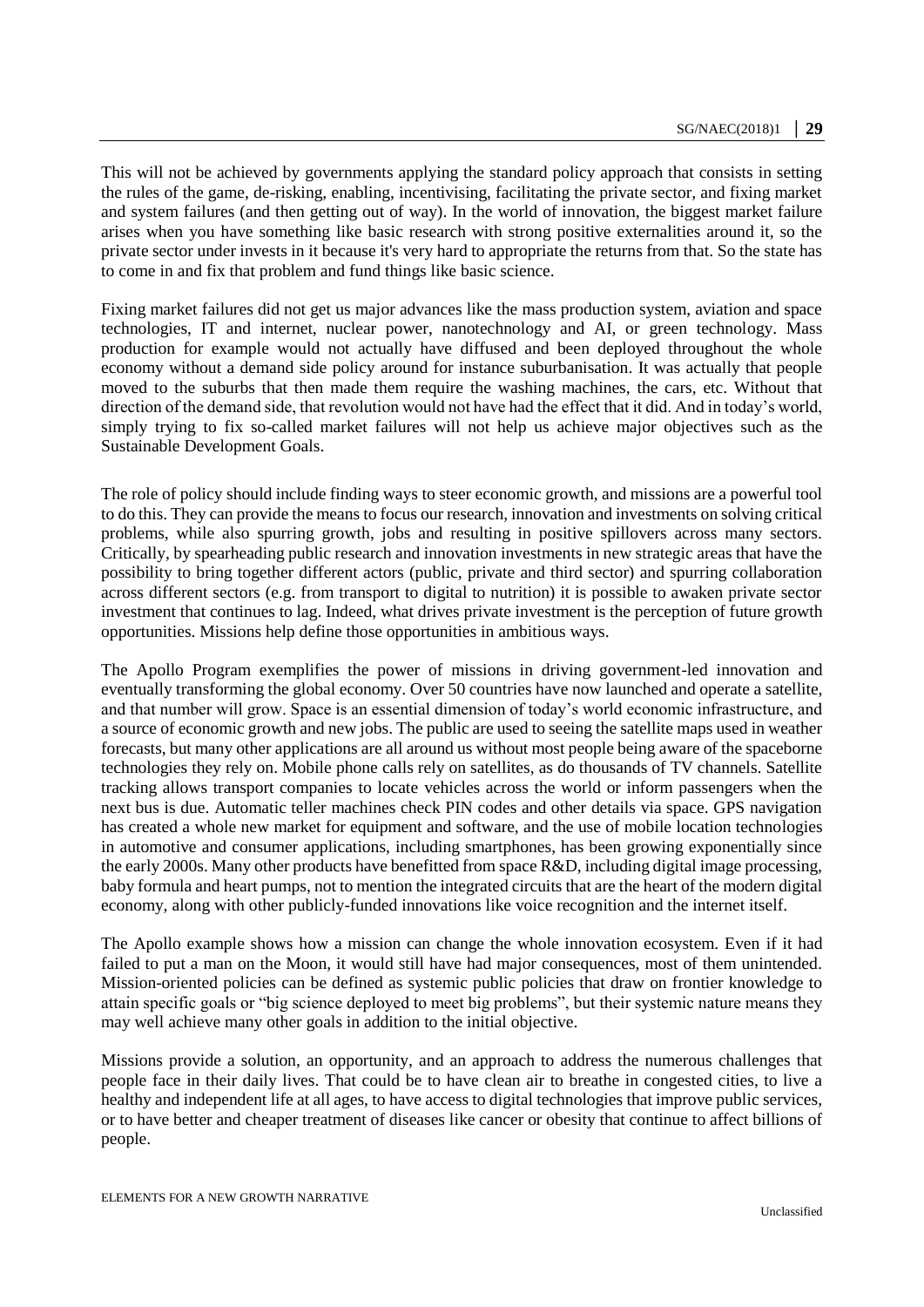To engage research and innovation in meeting such challenges, a clear direction must be given, while also enabling bottom-up solutions. The debate about directionality should involve a wide array of stakeholders, each contributing to the key questions: What are the key challenges facing society? How can concrete missions help solve those challenges? How can the missions be best designed to enable participation across different actors, bottom-up experimentation and system-wide innovation?

Selecting missions that matter to society and stimulate innovation across multiple sectors is a highly complex task. Missions should fulfil the following criteria.

*Be bold and address societal value.* Missions should engage the public. They should make clear that solutions will be developed that will have an impact on people's daily lives. To do this, missions must outline exciting opportunities for bold innovation — while being connected to debates in society about what the key challenges are, like sustainability, inequality, health, climate change, and increasing the quality of the welfare state. However, it is important to note that relevance does not necessarily equate with popularity.

*Concrete targets.* Missions need to be very clearly framed. While enabling long-term investments, they need a specific target that can either be formulated in binary ways (as clearly as whether man has reached the Moon and returned safely) or quantified (as clearly as whether a certain percentage reduction in carbon emissions against a baseline has been reached across manufacturing). In addition, they will need a clear timeframe within which actions should take place. This needs to be long enough to allow the process to grow, for actors to build relationships and interact, while at the same time being time-limited. Without specific targets and timing, it will not be possible to determine success (or failure), or measure progress towards success.

*Involve research and innovation: technological readiness over a limited time-frame.* Mission objectives should be set in an ambitious manner (taking risks), centred on research and innovation activities across the entire innovation chain, including the feedback effects between basic and applied research. Ambitious objectives challenge researchers and innovators to deliver what would otherwise not be attempted. The objective should however be feasible, at least in theory, within the given time period even if it is high risk. Setting the technical objectives unrealistically high will result in a lack of buy-in, while setting the objective too low will not incentivise extra efforts or provide inspiration. Furthermore, the required technological development should attract research and innovation activities that otherwise would likely not be undertaken by private actors, providing the justification and legitimacy for public intervention.

*Cross-sectoral, cross-actor, cross disciplinary.* Missions should be framed in such a way as to spark activity across, and among, multiple scientific disciplines (including social sciences and humanities), across different industrial sectors (e.g. transport, nutrition, health, services), and different types of actors (public, private, third sector, civil society organisations). Missions need to be chosen to address clear challenges that stimulate the private sector to invest where it would not have otherwise invested.

They should focus on problems rather than sectors. Problems related to sustainability will not just involve, for example, renewable energy, but could also involve transport, strategic design, or new digital solutions, amongst others. Problems related to health will not only involve innovation in pharmaceuticals, but also in such areas as nutrition, artificial intelligence, mobility and new forms of digitally enhanced public service provision. Missions connect all relevant actors through new forms of partnerships for co-design and co-creation by focussing on targets that require multiple sectors and actors to solve. Thus, missionoriented innovation has the possibility of leading to system-wide transformation.

*Multiple competing solutions.* Missions should not be achievable by a single development path, or by a single technology. They must be open to being addressed by different types of solutions. A mission-based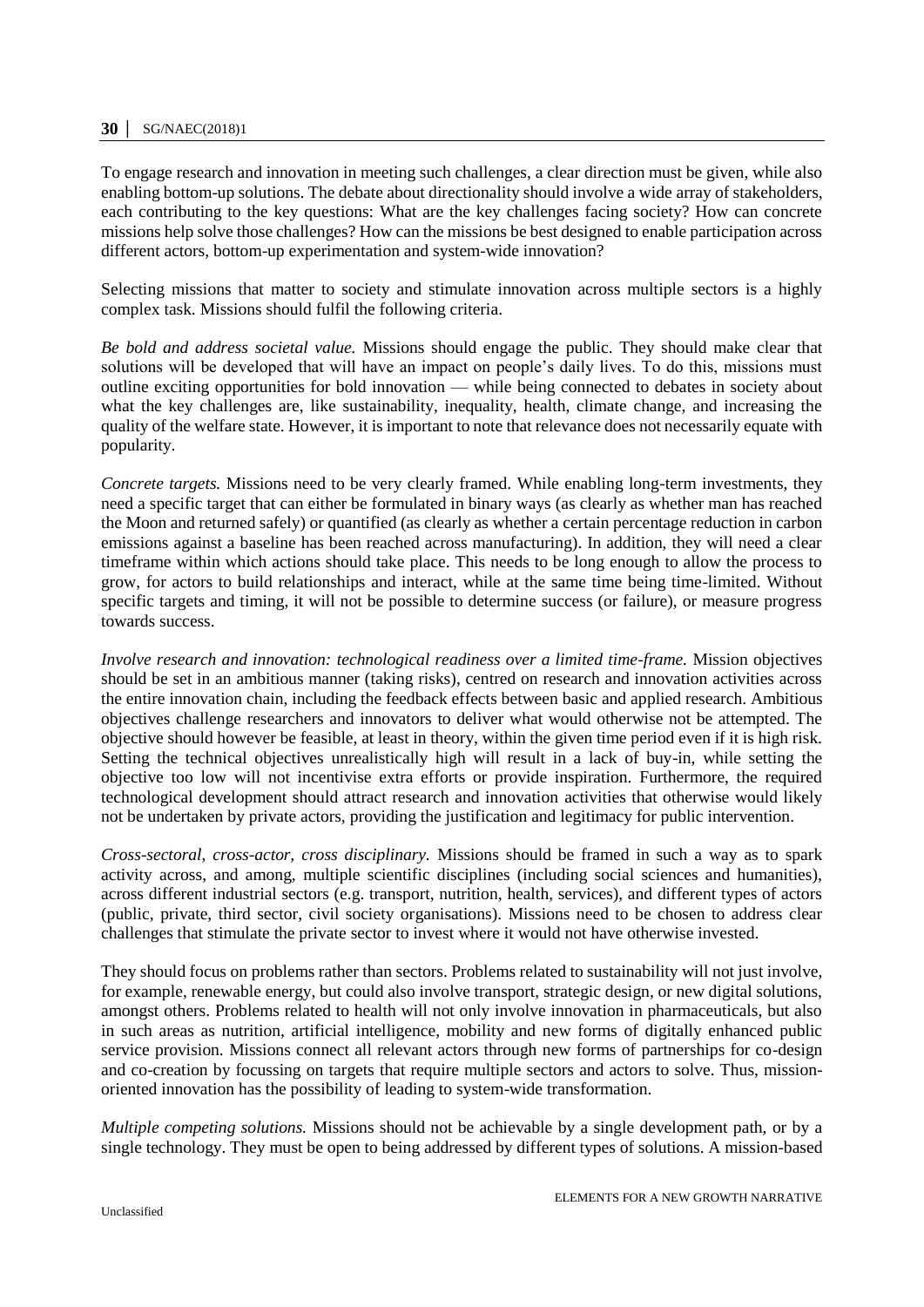approach is clear on the expected outcome. However, the trajectory to reach the outcome must be based on a bottom-up approach of multiple solutions — of which some will fail or have to be adjusted along the way.

Public policies are not 'interventions' in the economy, as if markets existed independently of the public institutions and social and environmental conditions in which they are embedded. The role of policy is not simply to 'correct' the failures of otherwise free markets. It is rather to help create and shape markets to achieve the co-production, and the fair distribution, of economic value. A more innovative, sustainable and inclusive economic system is possible. But it will require fundamental changes in our understanding of how capitalism works, and how public policy can help create and shape a different economic future.

It will also require a change in how policies are made and implemented. In many countries initiatives at the state or city level have helped to offset difficulties at the national level. As Elinor Ostrom argued, the "Tragedy of the Commons", involving over exploitation of natural resources, has been successfully resisted at the local level by cooperative arrangements. Failure to reach an overarching international agreement on greenhouse gas emissions can be offset by self-organisation on a local or regional level. In too many of our models there has been a stark division between "government" and individuals, but, in fact individuals and firms organise themselves at many levels. This makes life more complicated for decision makers but helps to explain why national policies can be either thwarted or enhanced by the reaction of local communities to those policies.

# <span id="page-30-0"></span>**AND NARRATIVES INFLUENCE CHANGE**

Narratives are the stories we construct to make sense of the wealth of information, opinion, facts and falsehoods that would otherwise overwhelm us. Narratives are more powerful in shaping public opinion and action than facts and figures. The dominant economic narrative of the past three or four decades has been that markets are efficient and should be "free", as should enterprise, while the public sector is inefficient; government regulation and other interventions are harmful; and national budgets should be managed like those of a household. The neoliberal policies this narrative supported have failed to bring the widespread benefits they were supposed to.

This gives rise to another important feature of narrative: what happens when the narrative contradicts personal experience. In the neoliberal narrative, failure, like success, is due to personal attributes, decisions and actions. But many people who worked hard, saved to buy a house, and in general tried to "improve themselves" according to "common sense" prescriptions were hit hard by the crisis. They started to seek a new narrative and many found it in populism's promises. An empowering narrative has to recognise this context and propose a story that convinces people that a brighter future is possible.

#### <span id="page-30-1"></span>**The role of narratives**

But, as George Akerlof and Dennis Snower show, mainstream economic analysis leaves no role for narratives to play in shaping people's objectives and constraints. It explains economic decisions under the assumptions of *Homo Economicus* – internally coherent, self-interested, context independent and temporally stable preferences; and means-end rationality applied to a determinate, objectively observable environment. The empirical deficiencies of this model of human nature have been highlighted by various disciplines, leading to a variety of conceptual extensions in behavioural economics. Yet behavioural economics has thus far also had little to say about the role of narratives, despite the fact that narratives play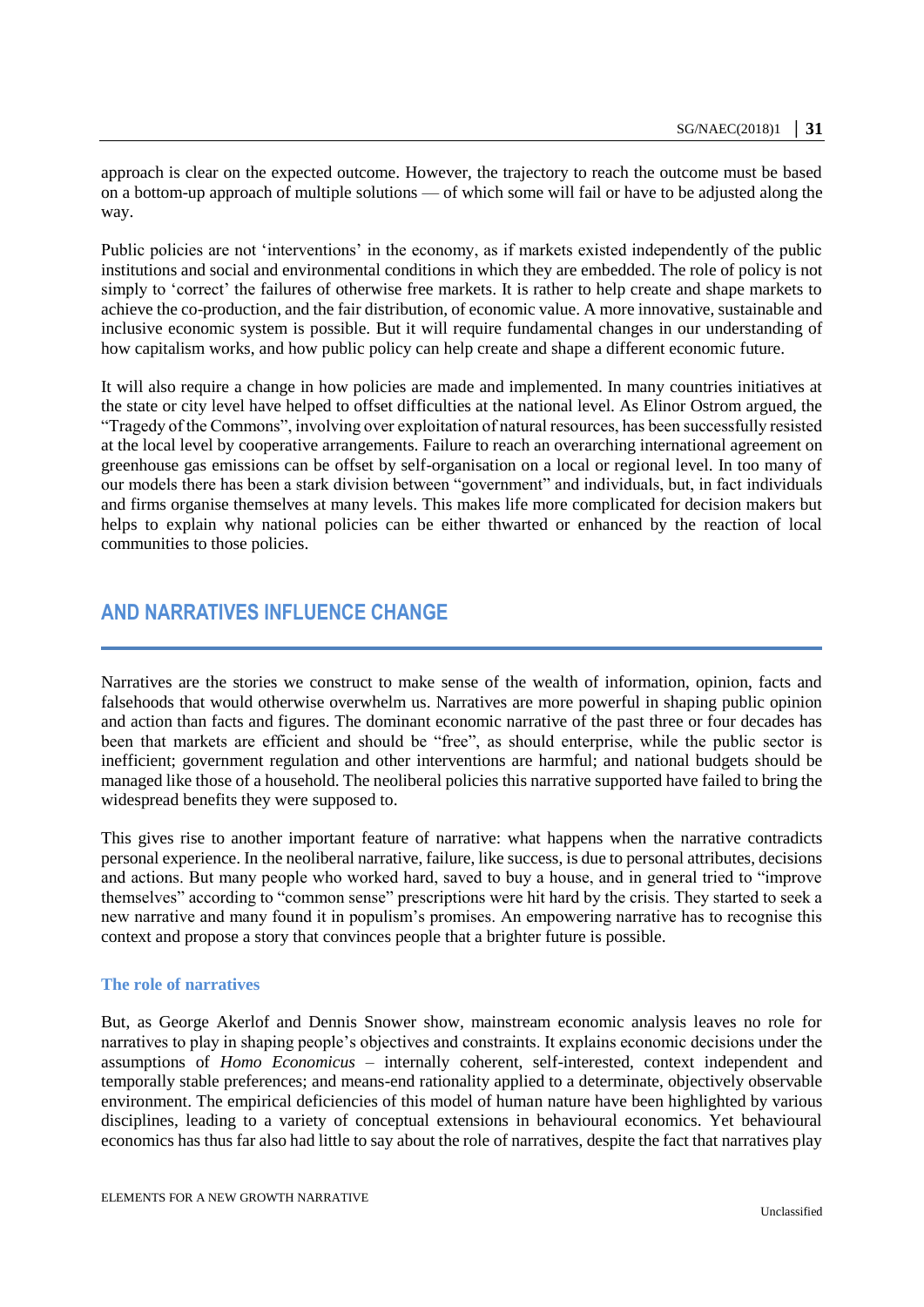a role in understanding the environment; focusing attention; predicting events; motivating action; assigning social roles and identities; defining power relations; and establishing and conveying social norms.

### *Understanding the environment*

There are many ways for narratives to help us understand our environment, but mainstream economic analysis only recognises one - causes come maximally close to being necessary and sufficient conditions for events. The other ways include empowerment, achievement, affiliation, curiosity, and so on. Narrative explanations of our environment are not just dispassionate accounts of causes and effects, but are useful as explanations because they enable us to feel good and to avoid feeling bad.

For this reason alone, narratives play a fundamental sense-making role in economic decision making. This role of narratives has been ignored in traditional economic analysis because such analysis is based on the correspondence theory of truth. Economic models aim to mirror economic reality as closely as possible, but simplify aspects with no bearing on their stated purposes. Traditional analysis does not recognise that economic models, along with the variables and parameters they contain, are ways of structuring our understanding of economic activities, and that an important aspect of the appeal of economic models lies in the affective properties of their explanations.

#### *Focusing attention*

We cannot process all the possible information from our external and internal environment, so we need narratives to focus our attention on particular types of events and causal relations. Mainstream economic analysis, by assuming that agents optimise their objective functions over their entire regions of feasible opportunities, ignores the fact that without the filtering and neglect of extraneous stimuli, we would be unable to process relevant information efficiently. This is a major oversight, since all conscious decisions are made only with respect to the possibilities that are in our attentional field. Things in the centre of our attentional field have greater importance for our decisions than those things at the periphery.

Our attentional field is not the outcome of a utility maximisation process, since we have only limited cognitive resources to compare the outcomes of decision-making based on alternative attentional fields. Instead, our attention is driven by other processes, largely unexplored in economic analysis, including emotions and motivations.

# *Predicting events*

By making particular causal relations salient, narratives bring these relationships into our attentional field when we predict events, including when we predict the future implications of our current actions. There are two approaches to causality underlying prediction. The first is the "classical" approach, according to which causes are determinate entities that exist independently of our minds and bodies, providing an objectively ascertainable causal link to the associated effects. The second approach is that causation is based on a psychological disposition, whereby we make empirical predictions without rational justification. While statistical models follow the first approach, they do not account for our intuitive understanding of the causal forces underlying the predictions on which most of our interactions with our environment are based.

Since we must continually make predictions in order to interact with our environment in ways that are meaningful to us, it is important to investigate how we become convinced of our predictions. The degree of conviction depends on more than statistical properties. Other factors that matter include how well the narrative accounts for the available evidence; the emotions it evokes; plausibility, consistency and completeness; the degree to which the narrative corresponds to other explanations, beliefs and social norms; and trust in the information available and the person conveying it.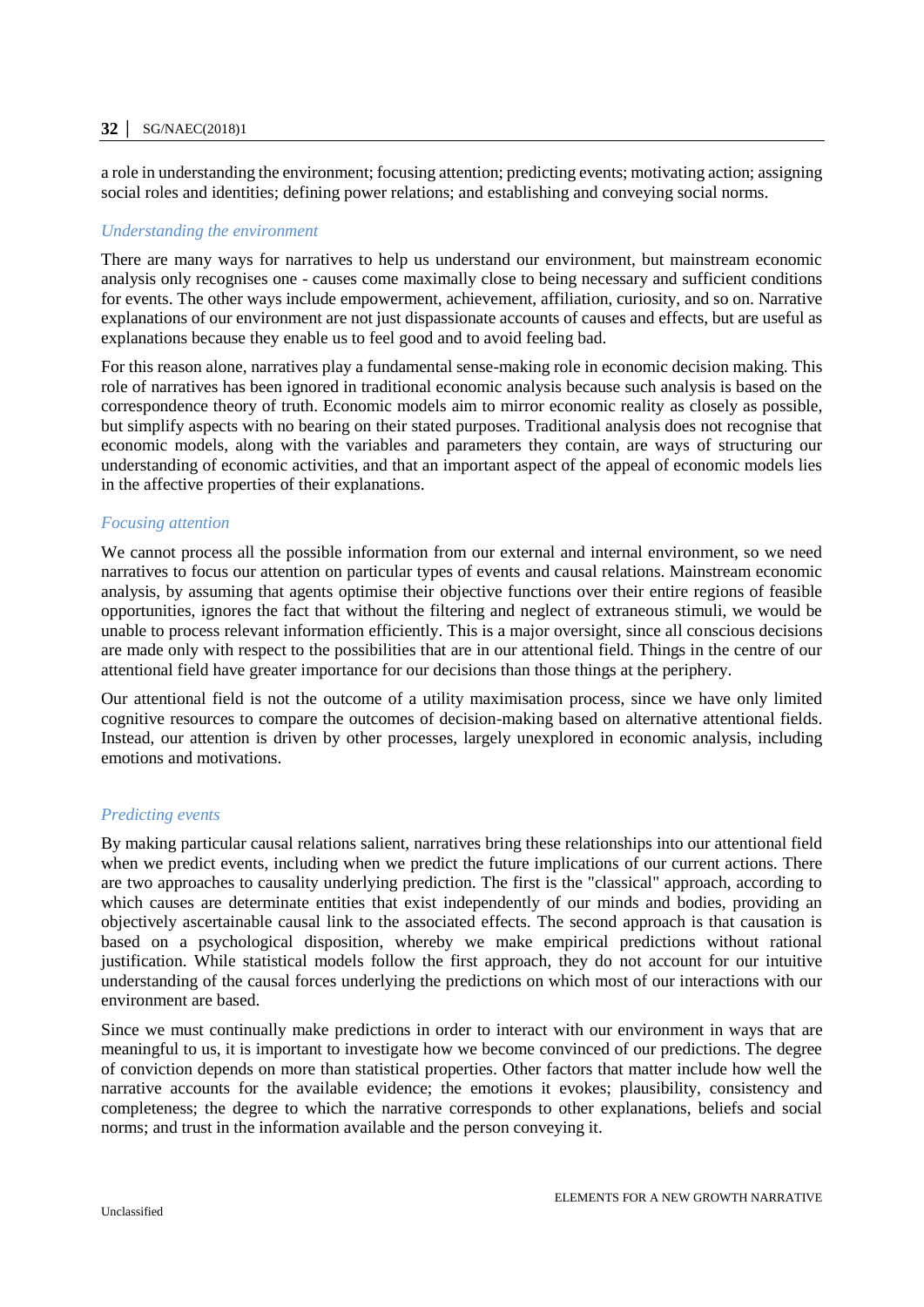Mainstream economic analysis gives no role to narratives in predicting events, aside from narratives that rationalise ex-post the results of economic models. Such narratives are at best convenient ways of recalling and communicating empirical results; they are neither a complement nor a substitute for the underlying statistical analysis. An important reason for the irrelevance of narratives in mainstream economics is that the latter deals almost exclusively with decision-making under risk (whereby the probability distributions of all random variables are assumed to be known) rather than under uncertainty (these distributions are unknown).

#### *Motivating action*

Simply knowing a person's goals, constraints and needs is not sufficient to determine that person's behaviour. A depressed person, for example, may have goals that can be satisfied, but no motivation to satisfy them, while an anorexic person may lack the motivation to eat. In addition to goals and needs, we require a drive that stimulates, controls and sustains a particular behaviour pattern. A motive influences the direction, intensity and persistence of a behaviour pattern. Each motive is associated with a distinct objective. The motive is, in effect, the drive that propels the organism towards achievement of an ultimate goal.

In bringing particular causal relations to their attention, narratives interpret people's intentions and thereby influence the motivations that become activated. Narratives influence people's appraisal of their environment, and affect a person's social environment, by coordinating the actions of various population groups in pursuit of a common goal, or in changing that goal. Mainstream economics permits consideration of altered directions in economic decision-making, for given constraints, only through the notion of exogenously given preference changes and changes of circumstance (supply shocks). But there are other reasons why the direction of economic decisions may change, and change suddenly, affecting large numbers of people, in accord with broadly rational principles of reason, with profound implications for the course of economic activities. Viewing such preference changes as exogenous implies that economic analysis ceases to account for many important economic events in history.

# *Social assignments and identities*

The use of narratives to make sense of our social world begins early in life: children commonly use narratives to explore their relations to others and to investigate others' perspectives. Thereby narratives become crucial to the shaping of identities. Our sense of identity, as conveyed through narrative, is contextdependent, interpersonal, intersubjective (in need of corroboration by others) and emergent (in response to largely unforeseen circumstances). Mainstream economics ignores the influence of social groups on individual preferences and the role of narratives in generating and maintaining identities since it assumes that preferences are located exclusively in the individual. Identity economics fills this gap.

# *Power relationships and social norms*

By assigning social roles such as parent-child or teacher-student, narratives establish and maintain power relationships by defining hierarchies of legitimate power, although the power relationships may be reinforced or replaced by coercion. Power, in terms of the potential to exert influence, can be generated in various ways, often involving perception: perceived control over others' rewards and punishments; social identification; perceived expertise; and legitimacy (being perceived as having the right to influence). Narratives are the organizing principles shaping such perceptions, especially when the perceptions depend on socially conferred status characteristics that might not be relevant to the domain where power is exercised.

Narratives develop branches, and much of the game of life is to graft branches favourable to us onto each other's narrative trees. Power relationships often arise from these grafting activities, but mainstream economics does not consider the power relations derived from the interplay among social groups. When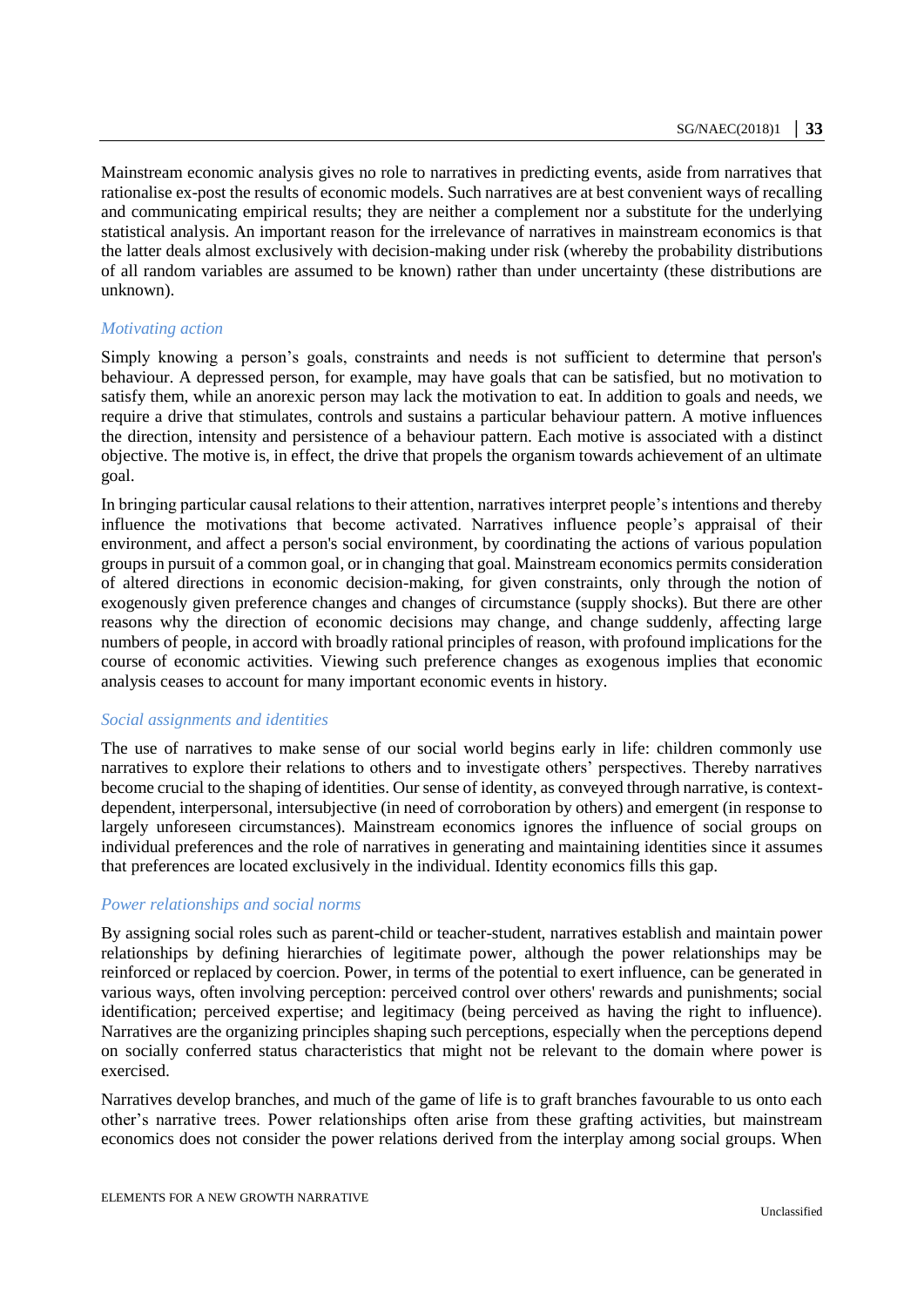behavioural economics includes norms, it is often in reasonably stable utility functions. While Mancur Olson asserted that rational, self-interested individuals would not contribute to common goods, Elinor Ostrom showed how social norms may evolve, permitting people to overcome such collective action problems. Others have investigated how social norms enable people to cooperate in the absence of formal property right systems and centralised allocation mechanisms, in particular through promoting the establishment of reputations and sanctions, whose effectiveness tends to be strengthened through parochialism.

To take account of the roles of narratives, mainstream economics has to recognise that an individual's objectives are not unique, and do not need to be internally coherent across motives. Objectives are contextdependent, since contexts play a role in activating motivations. An individual's objectives are not exclusively self-interested, since the individual is concerned about relationships to others, shaped by identities. An individual's objectives need not be temporally stable, since motives may change quickly through time. An individual's environment is generally not determinate, since the individual generally has access to multiple interpretations of the environment, with no unambiguous objective criteria for defining the environment. An individual's environment is generally not objectively observable, since the individual is active in construction of this environment. Individuals are not means-end rational since they use only their attended-to means to achieve their attended-to ends.

In particular, since people's environments are not determinate and objectively observable, narratives can play a role in defining these environments. Furthermore, narratives influence the objectives of people's activities, for any given appraisal of the environment. These implications open up important roles for narratives to play in economic decision-making.

# <span id="page-33-0"></span>**Narrative economics**

Robert Shiller makes the case for "narrative economics" - studying the spread and dynamics of popular narratives and how these change through time, to understand economic fluctuations. A recession, for example, is a time when many people have decided to spend less, postpone starting a new business or hiring new help, or express support for fiscally conservative government. They might make any of these decisions in reaction to the recession itself (feedback), but we need to consider the possibility that the main reason a recession is severe is related to the prevalence and vividness of certain stories, not the purely economic feedback or multipliers that economists model. Economics should therefore be expanded to include the quantitative study of changing popular narratives to evaluate the importance of narratives in causing economic fluctuations and to establish the direction of causality between changing narratives and economic outcomes.

Narrative psychology is related to the cognitive bias known as framing, whereby people react to something depending on how it is presented, for example, "ineffective in one in five cases" versus "effective in 80 percent of cases". It is also related to representativeness, whereby people form expectations based on similarity of circumstance to some idealised story or model, and tend to neglect base-rate probabilities. For example, surveys of institutional investors and high-income Americans since 1989 find that these people generally have exaggerated assessments of the risk of a stock market crash, and that these assessments are influenced by the news stories, especially front page stories, with an event such as an earthquake influencing estimations of the likelihood of a crash.

The narrative basis of economic recessions might be hard to see since narratives are not easy to measure. For example Milton Friedman and Anna J. Schwartz have given the most influential account of the 1920- 21 recession, the sharpest US recession since modern statistics are available. In their *Monetary History of the United States* they say that the 1920-21 contraction has a single identifiable cause: an error made by the Federal Reserve to raise the discount rate to trim out-of-bounds inflation in 1919. The Fed was only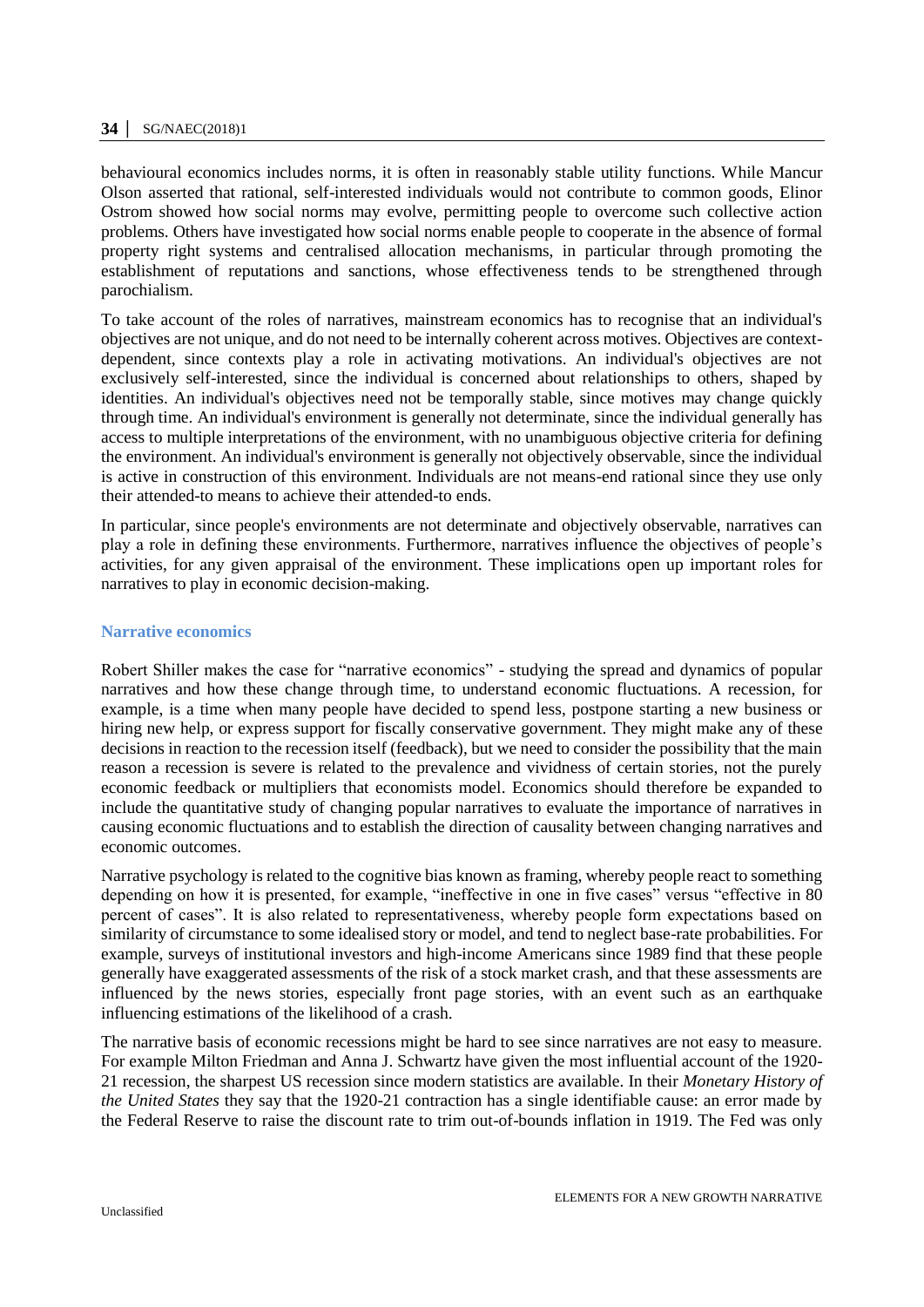created in 1914, and so it is not surprising that they could have made mistakes and implemented overly strong swings in policy.

But other remarkable things were going on too, and important events are usually the result of the confluence of many factors. Changing narratives are often at work in those factors. There was a background of horrible recent events: World War I; an influenza epidemic even more deadly than the war that started during the war and was not quite over; and a series of postwar race riots in the United States. The 1920-21 recession also coincided with the early stages of widespread public fear of communism. There was also an oil price shock. All of these events were associated with hugely unsettling narratives that could have led to a sense of economic uncertainty that might have discouraged discretionary spending of households and slowed down hiring decisions of firms around the world. These certainly sound like more significant potential causes than New York Fed President Benjamin Strong's decision to take a cruise when he was needed.

There were also more subtle narratives that might have brought on the recession. A story was afloat in 1920 that consumer prices would eventually drop back to 1913 levels. With such deflation expectations, many would delay purchases until prices fell, but large numbers of people waiting to buy brought on a depression. 1920 was also blamed on people who were labelled with the newly-popular word "profiteer." Wartime narratives spread of customers angry at high prices chastising their milkmen and telling their butcher they would stop eating meat altogether to spite them. But the narrative epidemic was unfazed by the end of the war. The popular author Henry Hazlitt wrote in 1920: "The butcher is amazed at the profiteering of the man who sells him shoes; the shoe salesman is astounded at the effrontery of the theatre ticket speculator; the theatre ticket speculator is staggered at the high-handedness of his landlord; the landlord raises his hands to high heaven at the demands of his coal man, and the coal man collapses at the prices of the butcher." Senator Arthur Capper was reported in January 1920 as urging consumers to "boycott the profit hogs by refusing to buy goods offered at extortionate prices."

But it wasn't just anger at profiteers that curtailed consumption. The story that consumer prices would fall dramatically, a story which had good contagion since it was associated with the profiteer narrative, was not so much told as intimated thousands of times during the 1920-21 recession when newspapers heralded some individual prices that had indeed fallen to 1913 or 1914 levels. A possible narrative-based unconventional explanation – or at least partial explanation - for the Depression of 1920-21 would then be substantially a consumer boycott against imagined profiteers, based on narratives that made them villains, abetted by a sense of possible personal opportunity to postpone buying, or sense of revenge against the profiteers by outsmarting them, in the presence of emotion-laden narratives (connected to the World War, the communist threat, the influenza epidemic, the race riots, the oil shock).

# *The Great Depression*

The first narrative of the Great Depression was that of the stock market drop on October 28, 1929. This narrative was especially powerful, in its suddenness and severity, focusing public attention on a crash as never before in America. But, beyond the record size, it is hard to say what made this crash narrative such a success. There was something very well timed about this story, that caused an immediate and lasting public reaction. The narrative of the crash of 1929 was so strong that it persists today. Part of the strength seems to come from a certain moralising. Sermons preached on the Sunday after the crash, November 3, 2016, as reported in newspapers the following day, took great note of the crash, and attributed it to moral and spiritual excesses. The sermons helped frame a narrative of a sort of day-of-judgment on the "Roaring Twenties."

Another narrative at the beginning of the Great Depression was that of a repeat of the 1920-21 event. Since many must have expected prices to fall, as they did before in 1920-21, they would want to delay their purchases until the price decline was complete. Economists naturally expected the contraction to be as short lived as in 1920-21, which helps explain why President Hoover and others confidently explained that it would be over soon. But the public didn't necessarily believe the President. Economists should look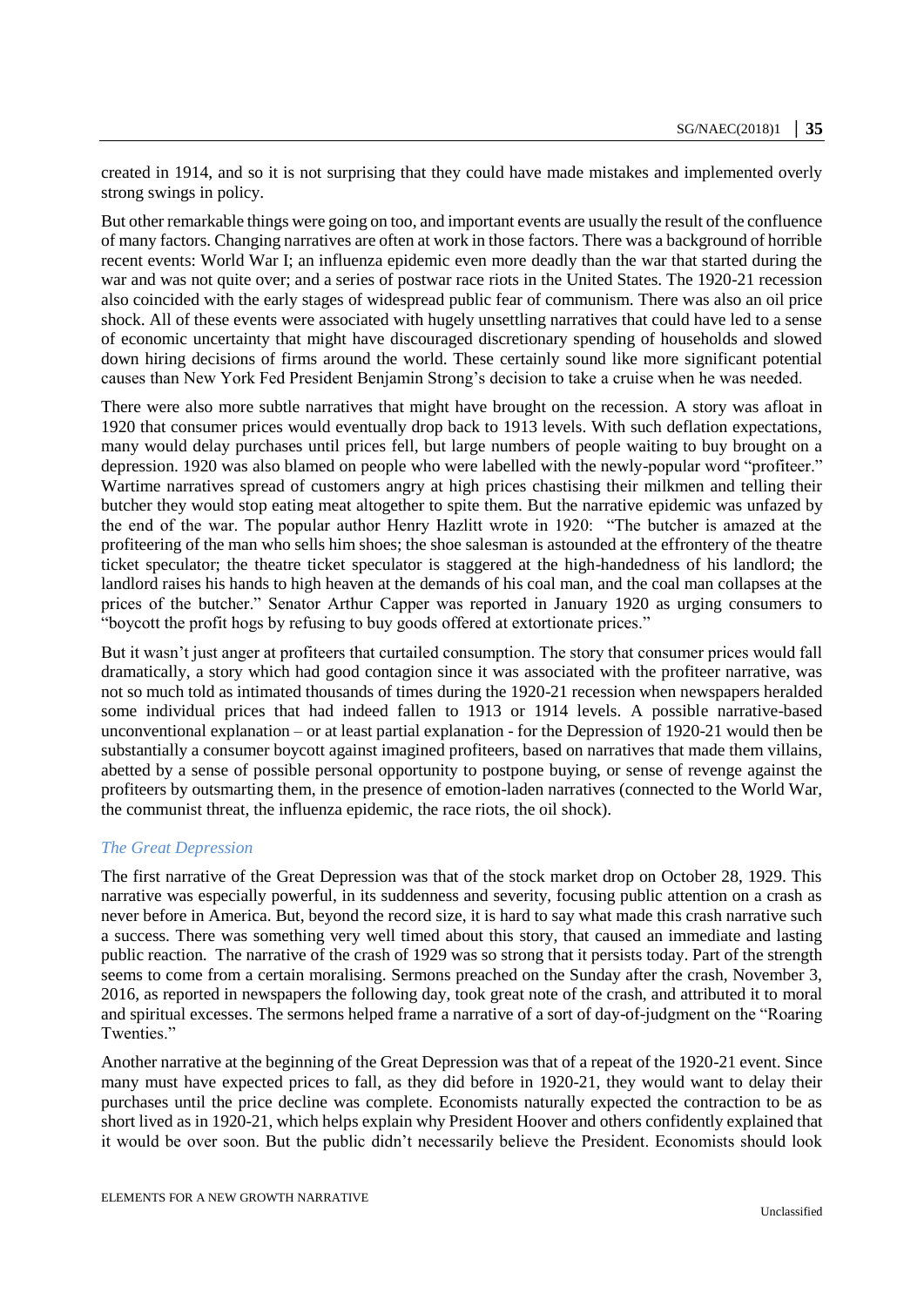more at testimonies of women to understand the consumption function, and how they decided on shopping strategies, particularly since shopping was mainly a woman's role.

Even as it happened, the contraction was thought of popularly as the product of some kind of feedback. In his 1933 inaugural address, President Roosevelt famously states "the only thing to fear is fear itself," describing people as responding with fear to others' fear. Roosevelt also offered moral reasons to spend. Days after his inauguration, he took the unusual step of addressing the nation on the radio at a time of a massive national bank run that had necessitated shutting all the banks. In this "fireside chat" he explained the banking crisis and asked people not to continue their demands on banks. His personal request ended the bank run and money flowed into, not out of, the banks when they reopened. The narrative of this first fireside chat is still with us today, but the narrative has not been powerful enough, or not used well enough, to prevent recessions.

The macro storyline in the Great Depression gradually morphed into a national revulsion against the excesses and pathological confidence of the Roaring Twenties. Contagion rates for stories of business failures, rather than inspirational stories, were naturally high at a time when a large fraction of the population were unemployed. Stories abounded of business people committing suicide. Other narratives focused on the rising leftist or communist movement. The increasing radicalisation of President Roosevelt plays a part in these stories: in 1936, speaking of the magnates of organised money, he said "I welcome their hatred".

#### *The 2007-9 financial crisis*

Financial crises are driven by stories. For example, stories about bank runs in the 19<sup>th</sup> century were virtually synonymous with financial crises. After the Great Depression bank runs were thought to be cured, but the run on Northern Rock in 2007, the first UK bank run since 1866, brought back the old narratives of panicked depositors forming angry crowds outside closed banks. The story led to a nervousness internationally, and in 2008 to the Washington Mutual bank run in the US, and the Reserve Prime Fund run a few days after that. These events then led to the very unconventional US government guarantee of all US money market funds for a year. Governments were aware that they could not let the old story of a bank run go live over concern for its effects on public anxiety.

A narrative approach to understanding the crisis could start before 2007, with the launch in 2001 of the UK reality television show "Property Ladder". The show featured individuals buying homes, fixing them up, and then reselling them at a large profit. Successful narratives are copied with appropriate changes and launched anew in other countries. The US TV show "Flip that House" attempted to replicate Property Ladder in 2005, but it was cancelled in 2008. Property Ladder itself lasted until 2009, renaming itself Property Snakes and Ladders.

Leading up to the Great Recession 2007-9, and setting the stage for it, were widespread fears of long-term job insecurity because of advancing technology. Facebook and Gmail appeared in 2004, YouTube in 2005, Twitter in 2006, and the iPhone in 2007. These were the prominent business stories of the time, and they may have left the impression that the companies in the new economy might not be creating jobs for those not technologically gifted or connected with other such people. The very name "Great Recession" could be interpreted as evidence of a narrative epidemic. Naming the financial crisis after the Great Depression was not the choice of any one individual. There had been earlier unsuccessful attempts to attach the name "Great Recession" to preceding recessions. Nouriel Roubini first referred to the "Great Recession of 2007" in late 2006, a year before the recession had started. But it took several more years, until 2009, for the term to catch on and go viral.

What is it about the 2007-9 event that made the name "Great Recession" suddenly contagious? Judging from the peak US unemployment rate, it was less severe than the 1981-82 recession. Perhaps it was because the 2007-9 event fitted the most generic and ill-informed memories of the Great Depression.